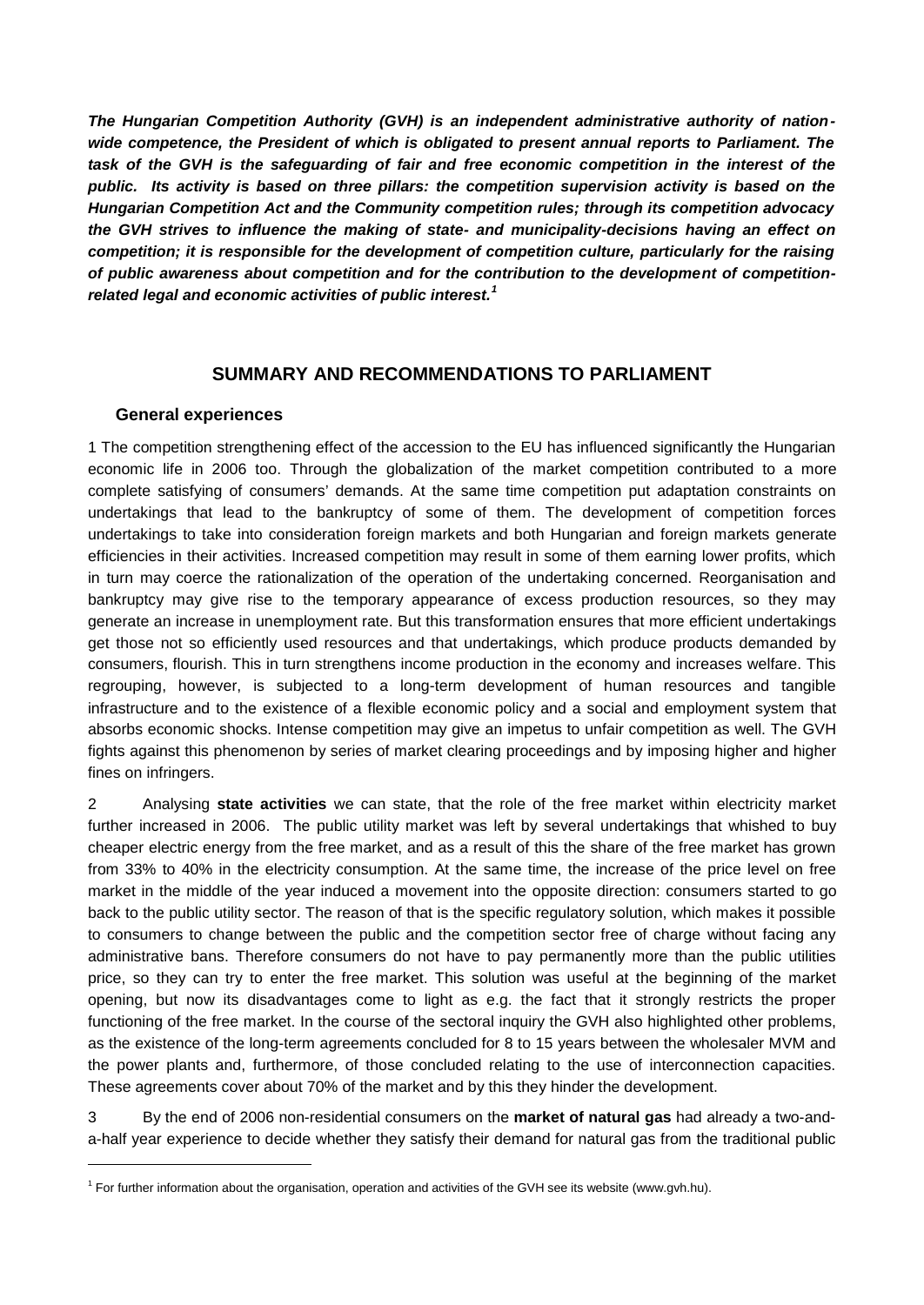utility source or on the free market. Nevertheless only the large customers, which together accounted for 10% of the total annual gas consumption, grasped the opportunity and left public utility supply. In Hungary there are 17 registered licensees, so an undertaking, in principle, can ask the same number of companies for an offer, but in deed the number of the companies having suitable gas sources and meeting consumers' expectations is lower. Under these circumstances it will likely be supportive of further market opening that the natural gas wholesaler E.ON Natural Gas Trade Ltd, as part of its voluntarily undertaken commitment, which it made in order to get the authorisation of the European Commission for its acquisition of control over MOL's natural gas business, sold half of the amount of natural gas produced in Hungary to an undertaking not within its own interest sphere. This can contribute to the diminution, within the natural gas sector, of the weight of the biggest market participant E.ON, enhance potential competition and improve the conditions of competition.

4 In 2006 in the field of **railway freight transport** the number of market players increased, some of the consumers took up their own transporting activity (Mátrai Erõmû Zrt.- Mátra Power Plant Ltd.. and Szentesi Vasútépítõ Kft.- Szentes Railway Costruction Ltd.). With the railway market having partly been opened in May 2004, nine smaller undertakings entered that market and achieved, in 2006, a total market share of 4%. This is a good result compared with what can be found in the EU, but it is not satisfactory from the point of view of competition, so the market is still significantly concentrated. Based on the liberalization, the railway freight transportation market expanded and the largest amount of goods transported annually by rail was transported in 2006 within the period of the last 15 years. In the same time liberalisation is still disturbed by market failures, access to industrial sidetracks is further on hindered. The same two dominant undertakings (MÁV Zrt. and GYSEV Zrt.) as in the earlier years were on the market of passenger transport in 2006. It is a new development that the licensing of more than 5 provincial railway companies' is in progress; these companies may offer an alternative to the state railway in the rural sidelines. Although these railway companies have only local interest, the rail transportation of passengers is also going to change towards a multiparticipant model.

5 In the **air transport sector** the quick growing of the passenger traffic, caused by the low-cost airlines, stopped. This happened in spite of the fact that British BAA International, operating Budapest International Airport as a successor in that capacity of Budapest Airport Ltd decreased the airport fee by 5% and introduced several measures the aim of which was to achieve efficiencies. In order to clean up the profile, it sold in competitions certain operations as e.g. the minibus service and sold BA. Handling Kft, a provider of ground handling services. By the end of 2006, the British BAA was bought up by the German Hochtief Airport GmbH and the Canadian CDPQ and the airport came under the joint control of the new owners. The dominance of Ferihegy slightly weakened, because regional airports in Hungary played an increasing role in the international air traffic.

6 As a result of the special legal regulation, the market of **pharmaceutical trade** did not function as a competitive one during the last years. In contrary to the retail market on which only traces of economic competition existed, because the market was comprehensively regulated still in 2006 (with the market entry and both the forms of entrepreneurship and the ownership relations of market players being restricted, certain undertakings from the possibility to operate a pharmacy of their own being excluded and the scope for action of market players being limited), competition on the merit existed on the wholesale market. Overlapping and concentrations between wholesalers and retailers were restricted by the legal acts in force in 2006, which prohibited the direct acquisition, by wholesalers and manufacturers, of ownership in pharmacies. However, as controlling rights may happen to be exerted independently of the ownership relations, it is not surprising, that some of the large wholesalers and manufacturers had/has factual control over pharmacies. The existence of such control relations is not obvious and difficult to recognize, if it is recognizable at all, which is harmful to the efficiency of both competition and regulation.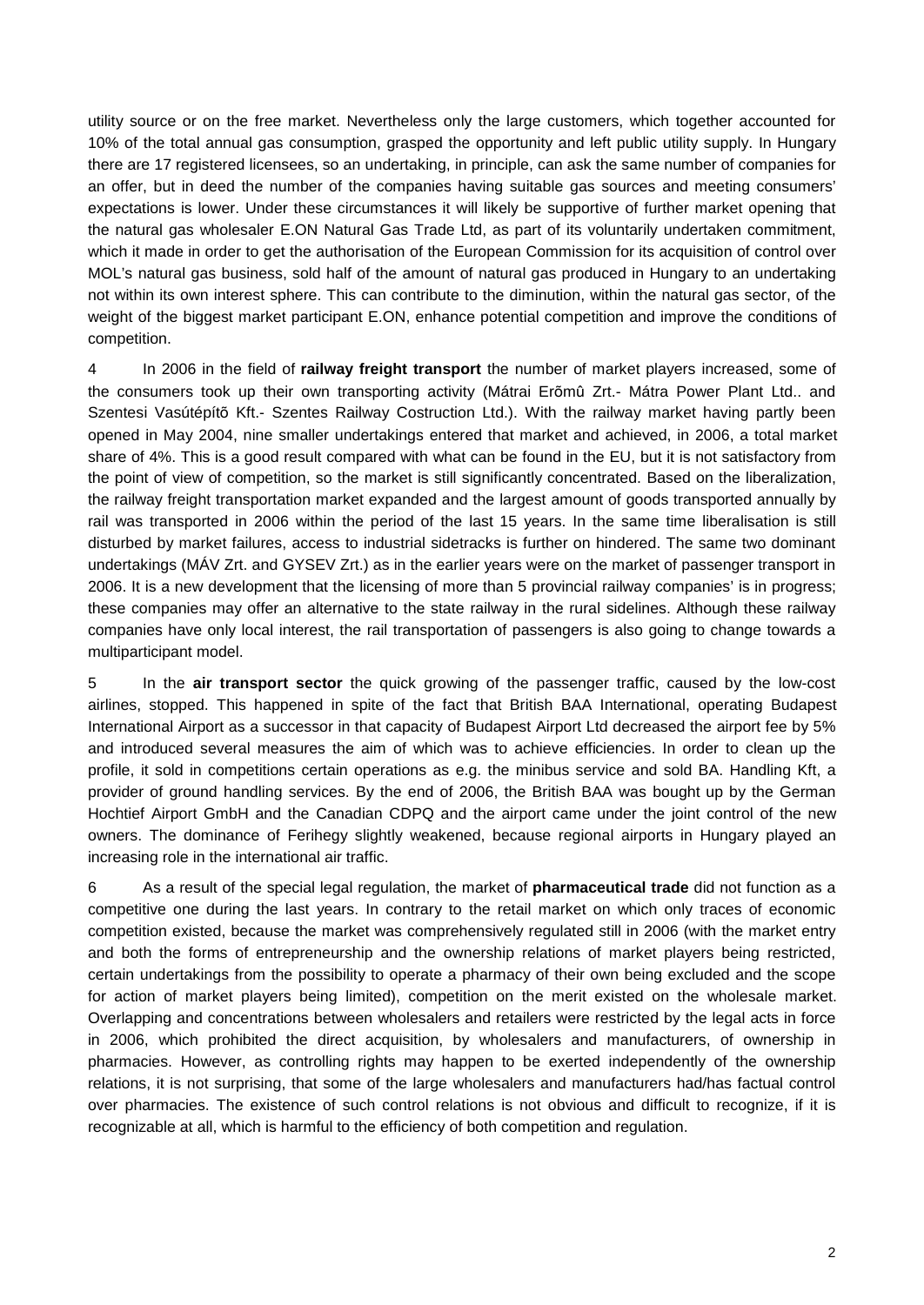7 In the area of **business-decision based processes,** we can say, the number of mergers increased in 2006, but the GVH granted less authorisations for them, because the authorisation threshold increased from HUF 10 billion (approximately Euro 40 million) to HUF 15 billion (Euro 60 million). As an addition to the traditional types of mergers – acquisition of undertakings based on financial investments, classical horizontal or vertical concentrations – in 2006 acquisitions of undertakings active on (only indirectly affected) neighbouring markets also appeared.

8 In the **retail trade,** in addition to an increase in the number of the outlets, a strong fluctuation could be observed. This phenomenon, the great number of both market entries and exits is an indicator in itself for real competition in this industry and the contestability of the retail market. The fragmented trade structure has remained typical of Hungary, though concentration is increasing further on and there is a considerable turnover into the direction of hypermarkets and discount outlets, which offer as their main profile daily consumer goods. The construction of big stores marketing technical and construction goods and products for DIY purposes is also in progress. In the other sectors there are also transformation processes: national trade chains close down and international chains expand, with the latter occupying the territories of other market participants (e.g. furniture, perfumery). However, even smaller shops are not driven out of the market, as the expansion policy of large trade chains supposes adequate market sizes and purchasing power which they cannot found at smaller settlements and suburbs, where small shops are able to adapt their choice and services to the demand of their buyers.

9 The structure of **the wholesale trade of fuels**, owing to the nature of the industry, changes relatively slowly. The decisive actor is still MOL; the other regional refining companies play smaller roles. In the retail trade of fuels the market expanded, as a result of trends in the economic activities and administrative measures. New participants with refining capacities have entered the market and the number of the fuel stations owned by hypermarkets is increasing, but MOL is still the largest market participant and its market share has not changed during the last seven years.

10 In the field of **motor vehicle trading**, competition is strong and Hungary belongs to the three cheapest Member State of the EU-25. At the same time this does not mean, that consumers can get a car at a really low price. Consumers, who pay cash or utilise freely usable credits are lucky with the low prices, but other consumers may pay more in the form of higher annuity payments of the insurance or the credit. The reason for that is the fact that a large part of the profit of the authorised dealers originates from bank and insurance commissions rather than from the sales of new cars. So dealers are interested in consumers buying cars on credit rather than in high car prices. Nonetheless there are several facts that make an increase in consumer welfare and a high level of it likely. More consumers chose cash paying taking advantage of the low prices of new and second-hand cars. Competition between car-financing undertakings is also beneficial for the satisfaction of consumers' demands. Because of the narrowing of the market and the low profit of the dealers, which built their saloons or service stations on credit, mergers and takeovers have began also on this market.

11 During the year 2006 in the **info-communications sector** processes indicating convergence have intensified. On the market of fixed-line telephone services, the number of analogue fixed lines continued to drop. This can be explained by the spread of Internet Protocol (IP)-based voice services offered by cable television providers, in addition to the competition caused by mobile phone service providers. In order to retain clients, fixed-line service providers also offered IP-based services to consumers, so the monopoly of one of the fixed-line providers (Invitel) is questioned. The IP based services are spread, because in several smaller networks the provision of these services also started. This is in connection with the fact, that some of the alternative suppliers have started to provide background services for voice services of cable television providers. Intensification in competition is being expected as the National Communications Authority approved the reference offers relating to local loop unbundling that decreased radically the one-off and ad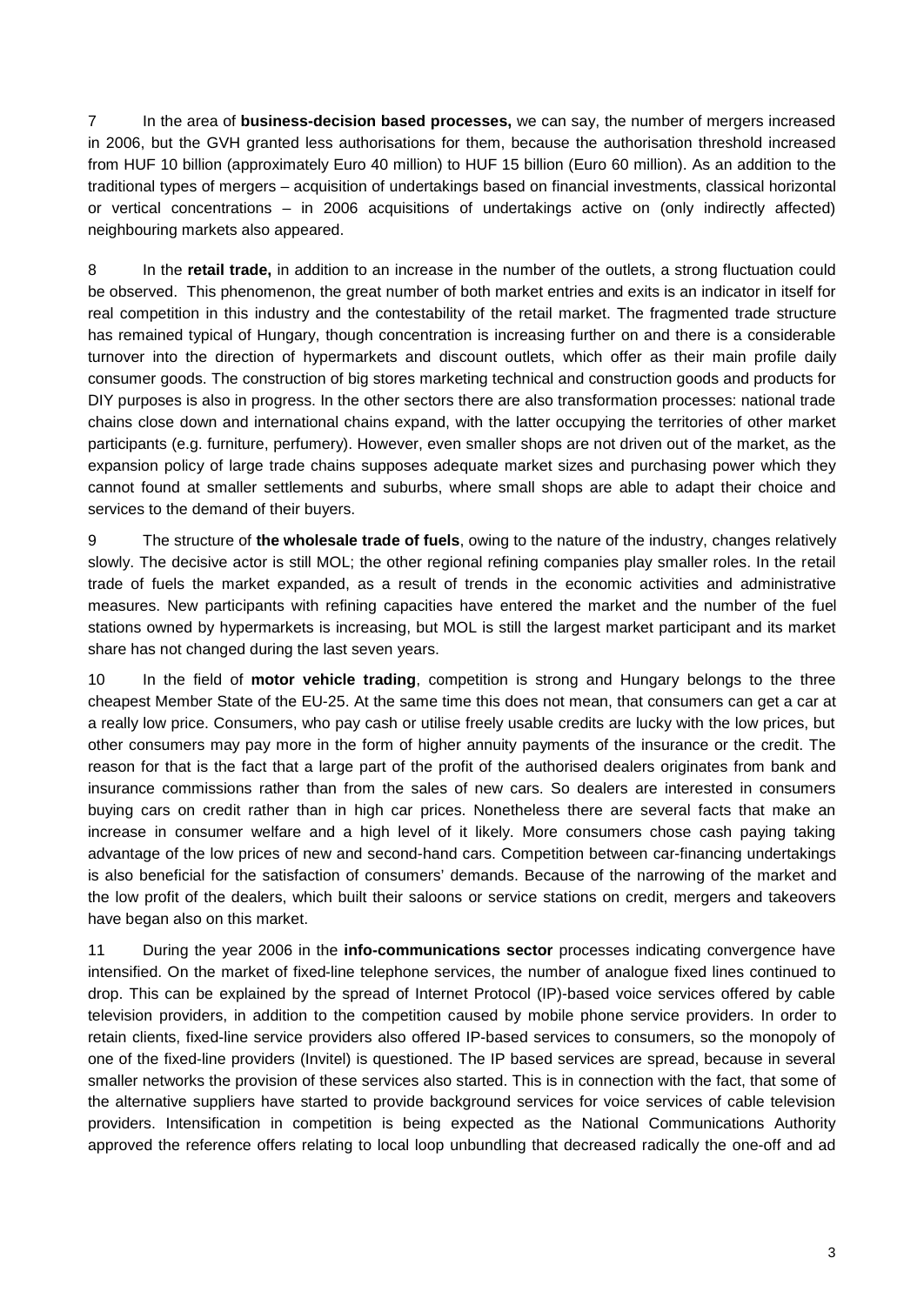hoc fees of the suppliers. This development has facilitated market entry. This kind of entry encouraged first the making of offers, which were combined with broadband access.

12 In the field of **mobile services,** there is still lively competition between the three network owner service providers on the retail markets, but virtual mobile service providers have not yet entered the market. In 2006, the third mobile service provider has also started its third generation broadband service, so the number of subscribers to the 3G-service is also growing. A good example of the voice market convergence, that Vodafone has further developed its product, that offers an alternative to the residential segment of the market (similar conditions for mobile calling from a certain geographic territory as for the fixed-line calls). The NCA continued its regulatory work the aim of which was to achieve a decrease of the termination fees**,** so in January 2009 the three big mobile service suppliers will have to reduce the wholesale trade termination fee to a cost-based level.

13 On the market of **Internet services**, the transformation of the structure is going on. The number of the broadband accesses is continuing to grow at an accelerated rate. The number of the subscribers to broadband accesses is ten times as high as that of switch-line and ISDN subscribers together.

14 On the market of **programme distribution**, competition is intensifying. Antenna Hungária Zrt. has developed its Antenna Mikro service to a modern digital service at the end of 2005 and has supplied with it several packages, electronic programme guides and channels, which could also be subscribed to separately. In this way it can compete with cable TV suppliers too. On the market of programme distribution the most significant event was the appearance of the DIGI TV (owned by the EMKTV) as a digital earth-satellite programme distribution service. A further favourable phenomenon was the appearance of the IPTV, the broadband programme distribution. The new technology needs a broadband connection, so its spread can be expected on densely populated territories, where the recovery of the necessary investments is quicker. The IPTV makes it possible for telecommunication suppliers to introduce the so-called triple pay service (telephone, Internet, television in one package), which has already been introduced in certain networks.

15 On the market of **postal services** the range of services reserved for Magyar Posta (Hungarian Post, the universal service provider) has been narrowed by the Act on Post, but none of the postal suppliers asked for a permission of the NCA to enter the universal postal services segment in 2006. The GVH stated, that the manpower lending in the delivery sector was not in the interest of the public, as public utility service providers used the manpower lended to perform not only delivery but also other tasks; the problem seems to be solved by the amendment of the Act on Post.

16 On the **credit institution** market the market share of the credit institutions has not changed considerably, and the profit of the sector was significantly high. Although new participants entered the market – new foreign institutions and several credit institutions had registered for cross-border service provision and two big insurance companies introduced their retail trade banking services – competition was increased by this only to a small extent. The reason for profits earned in the sector being high is that credit institutions typically do not compete in respect of the higher deposit rates and the lower lending rates but they focus to other characteristics of their products. So competition was carried out in the field of advertising and in geographic accessibility of the banks in the private banking. At the same time, the transformation of the banks and the growing of the big- and medium seized banks changed the opportunities for competition. Similarly to the last years the functioning in the form of bank-groups was observable: banking, leasing, insurance, investment and financial services were offered within one and the same business group. Subjects of the cooperation inside the group were the following activities: harmonisation of service providing and agent activities, marketing of each other products, ensuring the liquidity of the subsidiaries by their parent banks and granting resources to subsidiaries.

17 On the **life insurance** market the "life" sector was expanded as a consequence of consumers' reaction to the introduction of the interest-tax. In the field of vehicle liability-insurance competition was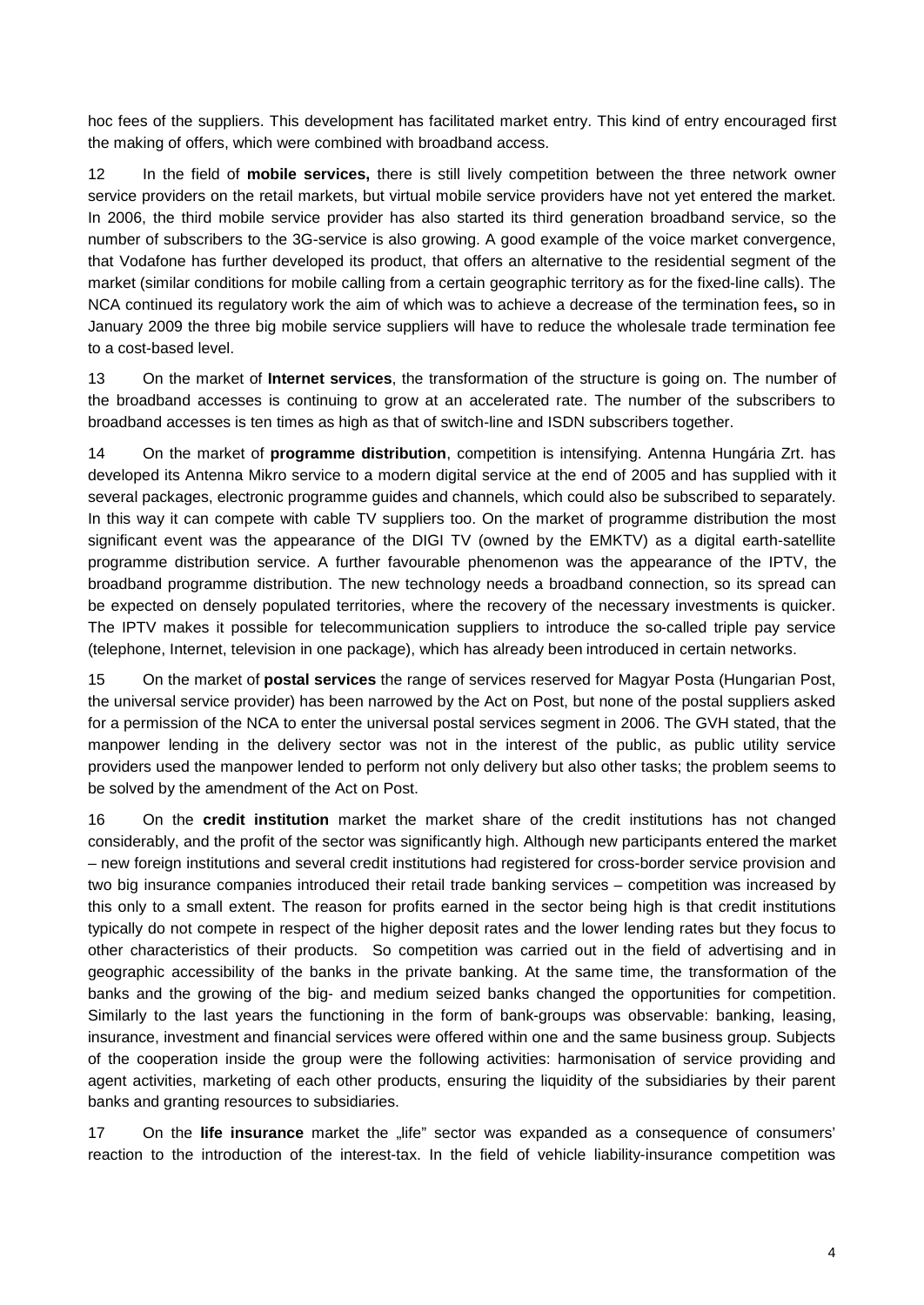accelerated due to the free switchover period in November. In the interim period during the year competition was weaker and less people used the charts on the Internet comparing charges.

#### **Legislative amendments**

18 In 2005 there was a significant change in the **legal background of the competition rules** due to the amendment of the Competition Act and the entering into force of Act CXL of 2004 on the General Rules of Public Administrative Procedures and Services replacing the former public administrative procedure Act. In 2006 there was no further amendment in the legal background of the competition rules, but because of the previous amendments it was necessary to amend the leniency notice of the President of the GVH and the Chair of the Competition Council of the GVH. Parallel with the modification of the leniency policy the GVH published a notice in February 2006 about the connections between its leniency policy, the criminal sanctioning of restrictive agreements concluded in the course of public procurement or concession procedures and the rules for tendering in public procurement. In December 2006, the Competition Council published again the up-dated version of its position statements with the aim of helping the observance of the law when undertakings apply the Competition Act.

19 The most significant change in **broader legal environment** was the entering into force of the new Act on Trade on 1 June 2006, that has extended the competence of the GVH. The new Act puts commercial undertakings with significant market power under the supervision of the GVH and prohibits the abuse of that position against the suppliers. The new Act, stimulating self-regulation, also orders the undertakings to prepare a code of ethics. The new Act prohibits only the abuse of significant market power but it does not limit the concentration of purchasing power of the commerce nor does it contain any specific rule against the increase of the purchasing power by the conclusion of restrictive agreements.

#### **Proceedings**

20 In 2006 the GVH conducted 207 **competition supervision proceedings**, out of which 178 cases were finished by the decision of the Competition Council. 85 of the latter related to unfair manipulations of consumer choice while 93 of the decisions to antitrust (mergers, restrictive agreements, abuse of dominance). Of the total number of the cases concluded by a decision 137 cases were commenced ex officio, while 41 started on application. Both the number and the proportion of the interventions of the GVH had been increased in comparison with 2005. The total number of interventions was 95, they were made mainly in consumer fraud cases (66 cases), and the rest were in cases with antitrust relevance (29 cases). In its decisions on the substance of the case, the Competition Council of the GVH imposed fines in 65 cases. These fines amounted to HUF 11681,2 million (approx. Euro 46,7 million), including the fines imposed for failure of notification of concentrations (HUF 42.5 million; approx. Euro 170 thousand). The total amount exceeded the totals of the previous years, including that in 2004, the year, which brought the imposition of a very high HUF 7043 million (approx. Euro 28.6 million) fine in the motorway construction cartel case.

21 In 2006 the GVH finished by decision 85 cases relating to **unfair manipulation of consumer choice**, out of which it had to intervene in 66 cases. There were more proceedings and interventions than in 2005 and the proportion of cases in which interventions were carried out increased too. In 63 of the 66 cases with intervention serious infringements were found, and in 44 of those cases the GVH imposed fines which amounted altogether to HUF 1822,8 million (approx. Euro 7,3 million). This amount is fourth as high as the fines imposed in the same type of cases in 2005. In 2006, similar to the last years, cases relating to telecommunications and financial services, furthermore to ads for and information about products with alleged curative effects were the most frequent ones and they brought the most serious infringements.

22 In 2006 there were 19 decisions on the substance of **restrictive agreement** cases. In 15 cases the GVH intervened and in 9 of these cases the Competition Council imposed fines in a total amount of HUF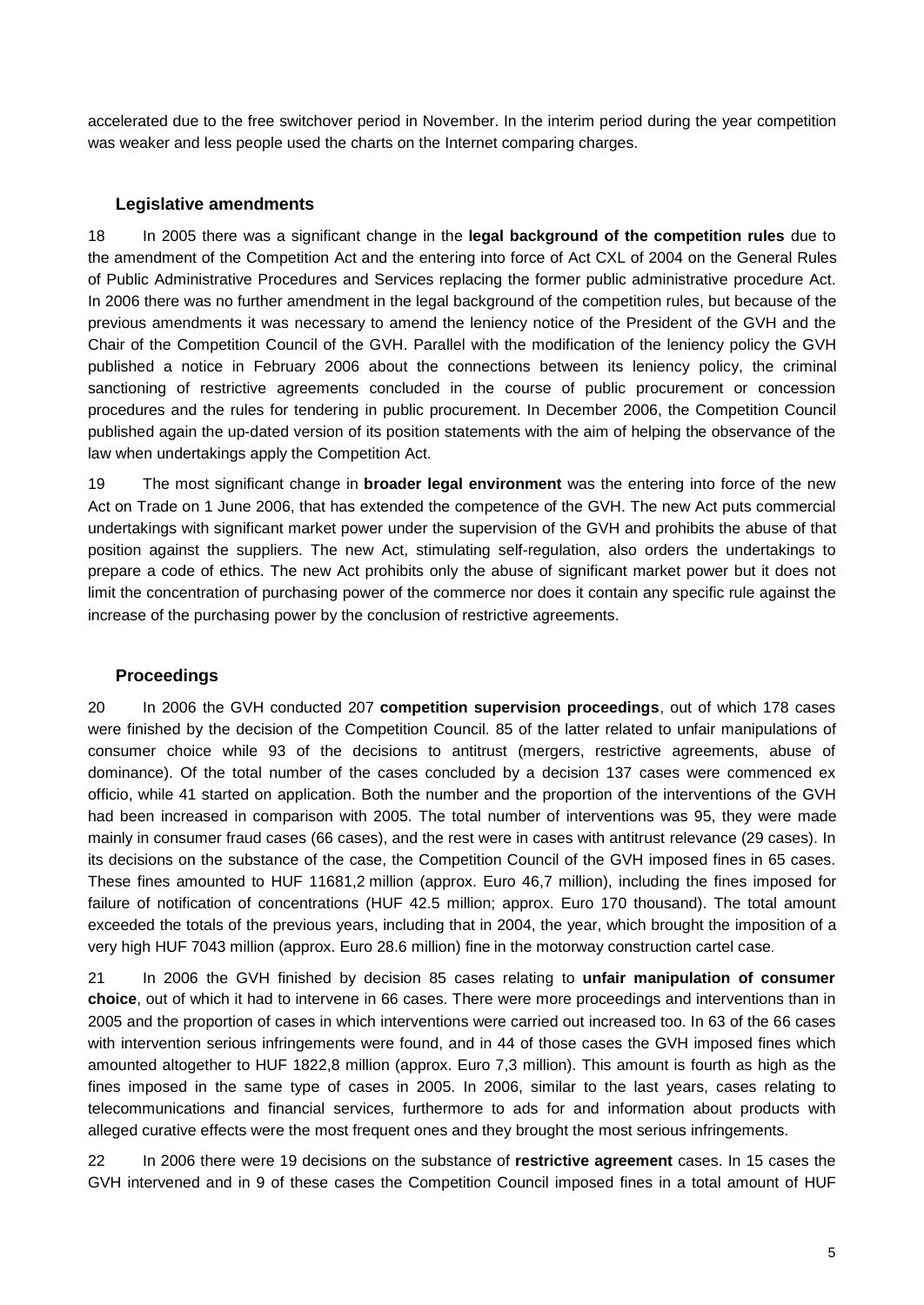8649,85 million (approx. Euro 34,4 million). Prohibited and secret (price fixing, market sharing and output limiting) hardcore cartels between tendering undertakings constituted a high-priority group of such cases. In 5 competition supervision proceedings unlawful cooperation between potential competitors on the IT market before the submission of their bids was proved. The highest fine imposed in 2006 concerned the insurance market, namely motor vehicle liability insurance. The two insurance companies fined did not create a cartel, but they accepted the cartel of the car repairers and with this cartel in mind they tried to oust smaller insurance companies on the market of motor vehicle insurance; the professional association of the car dealers gave assistance to their efforts. In 2006 undertakings was also "condemned" in the agriculture sector and in the field of book publishing and trade; some of the professional chambers were also fined.

23 In 2006 there were 33 decisions relating to the substance of **abuse of dominance position** cases. In 22 cases the dominance was established and in 11 cases of the latter an abuse was proved too, so that the GVH had to intervene. In 3 of those 11 cases the proceeding was terminated (after a suspension and/or based on a commitment offered by the parties). The GVH imposed fines in 5 of the 8 other decisions, in a total amount of HUF 1166 million (approx. Euro 4,5 million). In the field of programme distribution the complaints were typical (increasing fees to an excessive extent, structuring program packages in a disadvantageous manner) and concerning other infocommunications markets (fixed-line telephone services, Internet services, TV broadcasting) there were also proceedings in connection with the exclusion from the market e.g. restriction of the switchover to services of other suppliers. The GVH objected several times to the excessive pricing of complementary services on the pipeline energy market. For the first time, one of these cases ended with a commitment of the undertakings voluntarily to observe the law. This new possibility was introduced by the amendment of the Competition Act in 2005, replacing the institution of suspension. To solve the problem the GVH and the Hungarian Energy Office drew up a new regulation relating to price setting of these services. In addition to the energy sector there were proceedings against other public utility service providers (public sewage services, waste-management).

24 In 2006 the Competition Council concluded 43 cases relating to **concentrations**. This number is much smaller as the number of concentration cases in the preceding year. The reason for that is the new provision of the Competition Act, which raised the threshold of the notification of concentrations from 10 to 15 million HUF to reduce the administrative burdens on the undertakings. In 41 cases the undertakings concerned lodged an application to the GVH and in two cases the GVH started the proceedings ex officio. In 5 cases an authorisation was not necessary or the transaction did not qualify as a concentration. In 40 cases the GVH authorised the concentration in question, but in three cases the GVH accepted the commitments of the participants as preconditions for the authorisation. HUF 42,4 million (approx. Euro 170 thousand) fine as a total was imposed for the missing of the deadline set for the submission of applications. Of the 43 decisions closing cases 21 related to a change in the control exercised (horizontally) by competitors; in further 2 cases vertical and in 20 cases both horizontal and vertical or even neither horizontal nor vertical (as in the case of conglomerate mergers) combinations were brought about. In connection with the concentration the authorisation of which was applied for, it can be observed, that the concentration process within the industries is still going on, both worldwide and in Europe. In the background of the concentrations, efforts to widen the product range offered and to achieve cost savings could be observed while in other cases firms, which became bankrupt under competitive pressures, were bought up. The concentrations examined by the GVH concerned several markets (including markets in the energy sector, the construction industry, the agriculture and the food industry, drug retail trade, infocommunication sector, water and sewage management, financial services, real estate trading and others).

25 The **sectoral inquiry** of the GVH into the electric energy sector ended at the beginning of 2006. The main findings of the inquiry were known already in 2005; hence the annual report of 2005 contained them in detail. As a result of the sectoral inquiry, the GVH conducted proceeding against 6 Hungarian electric energy suppliers. The GVH in its proceedings also examines the market behaviour of the suppliers, which restricted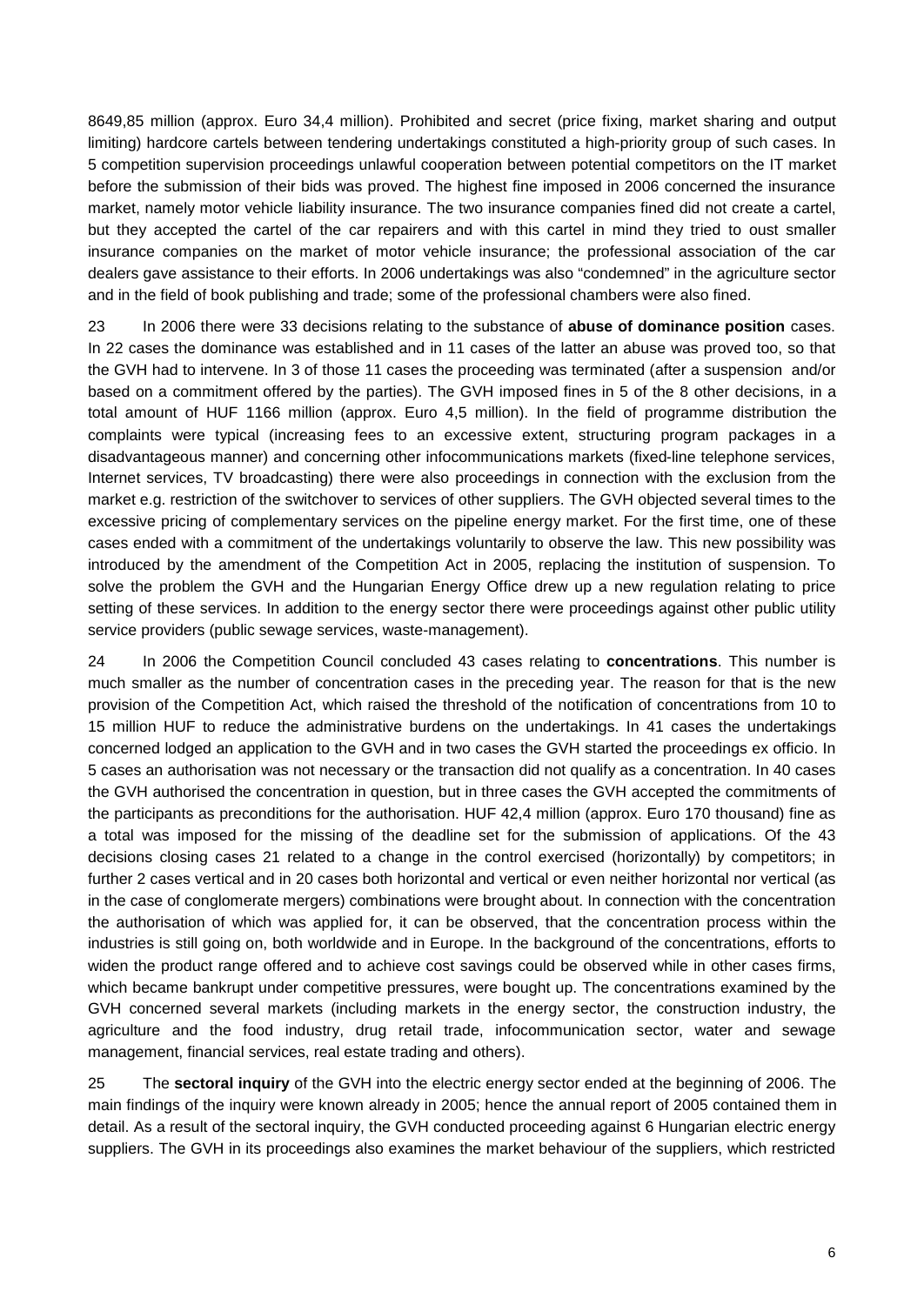the possibility of supplier-change. The GVH's competition advocacy in the electric energy sector was also based on the sectoral inquiry.

26 Although the competence of the GVH is determined by the Competition Act and the provisions of EC competition law, other regulations also impose obligations on the GVH. The GVH has new responsibilities under the **Act on Trade**, which was enacted on 1 June 2006. It has supervisory tasks in respect of abuses of retail traders, which have a significant market power, and it accepts the code of ethics prepared by those undertakings. In the first half of the year the GVH prepared itself for the performance of the new tasks. At the end of the year the Authority confirmed a code of ethics for the period until 31 December 2007, which was lodged by the Hungarian Trade Association. In 2006 no complaints or informal complaints about infringements of the Trade Act were submitted to the GVH.

27 According to the **Act on Price Setting** infringements of official prices are examined and assessed by the authority that set the prices but it is exclusively the GVH which is empowered to impose fines. In 2006 it was the second time that the GVH conducted a proceeding to impose fine for the infringement of an official price regulation. The local government of Balmazújváros initiated the commencement of the proceeding, but the GVH, at the end, did not impose any fine.

28 Considering the **experiences of the judicial reviews,** half of the decisions of the GVH establishing an infringement were challenged, similar to the tendency of the last years. There is harmony in law enforcement between the GVH and the courts. Of the 369 decisions, which were reviewed under the Competition Act and became final, the Municipal Court of Budapest and the Supreme Court (or the Court of Appeal) changed the decision of the Competition Council in respect of its legal basis only in 18 cases and in further 15 cases the courts reduced the fine imposed by the GVH.

# **Competition Advocacy**

29 The GVH performed active **competition advocacy** in the field of commenting on draft pieces of legislation and it also initiated advocacy on its own. The basis of the competition advocacy activity in the electric energy sector was the sectoral inquiry finished at the beginning of the year. The GVH took part in the committee that prepared the opening of the electric energy market. On the telecommunications market the GVH's advocacy was strong too. The GVH communicated its position about competition policy aspects not only when it was asked by other authorities but it also presented a comprehensive report about competition on the electronic communications market. The GVH continued its competition advocacy activity in the financial sector and made proposals to the regulatory authorities how to solve problems (arisen mainly in the field of consumer protection), which could not be tackled under the Competition Act but had an effect on competition.

30 The GVH is authorised to request **administrative bodies** to modify or revoke their decisions which the GVH finds violate the freedom of competition. The GVH may challenge the decision in the court if the body requested do not comply with the request. In 2006 the GVH did not make use of this power, because the administrative bodies concerned remedied the illegal situations.

31 During 2005 the GVH commented in detail on more than 100 **draft pieces of legislation** and other documents**.** The GVH had serious concerns relating to the decrees proposed to implement the Act on Trade, that it found would overregulate the market in contrast with the Act on Rail, in connection with that the necessary regulations did not exist. In relation to the electronic communications markets the GVH found, that a regulation was needed to dismantle the unnecessary barriers which restricted competition and to ensure at the same time that an intervention into market conditions would only happen in so far as it would be justified, proportional and based on constitutional principles. The GVH also collaborated with the Hungarian Communications Authority in its market analysing procedure and made comments to the report about the cable-line programme dissemination of the HCA. The governmental reform of the health care and the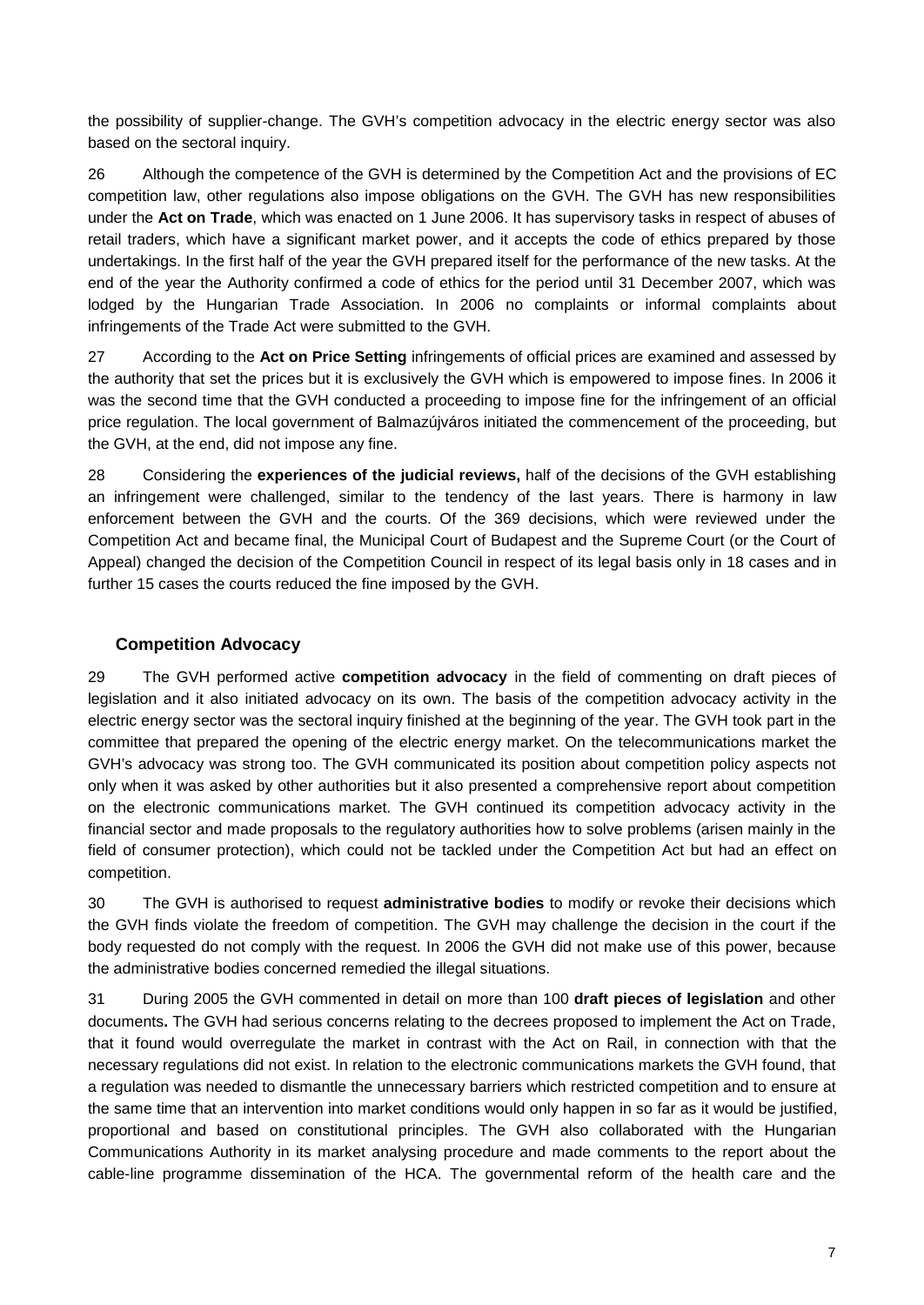medicine supply, which is in close connection with the health care, needed a large-scale competition advocacy work. It has been for years that the GVH prepares analyses and makes recommendations relating to the deregulation of the medicine distribution. Therefore it is interested in the realisation of the reform but at the same time, it has offered constructive criticism and made observations relating to the proposed measures (the lending of therapeutical appliances and equipment, the developing of the health care system, uniform nursing system, etc.)

### **Competition culture**

32 The GVH put stronger stress to the developing of the competition culture. In order to raise public awareness of competition, its task is the dissemination of knowledge about competition policy and the contribution to the development of competition-related legal and economic activities of public interest. Several staff members of the GVH are teaching competition law in higher education, in 2006 the number of the presentations given by them was higher than 70, they gave more than 100 interviews and published more than 70 studies and papers. In 2006 there were 9 students in internship at the GVH and several students asked for assistance in preparing their diploma works, dissertations or theses. The number of the visitors of the GVH's homepage also increased.

33 The seventh **student competition** in the topic of competition and competition policy was successfully organised in 2006.

34 For the coordination of works the aim of which was the developing of the competition culture, a **Competition Culture Centre** (CCC) was established, which is a specialized unit within the authority. The tasks of the CCC are defined in its annual work plan. A separate annual report about the work of the CCC has been prepared and attached to this report.

#### **Institutional and international relations**

35 In the field of the **institutional relations** the GVH co-operated regularly with ministries, sectoral supervisory authorities and professional organisations. The GVH cooperated with the National Communications Authority, especially in its market analysing procedure, and renewed its agreement with the Hungarian Energy Office. It also has cooperation agreements with the Hungarian Rail Office and with the Ministry of Economy and Transport. The latter wants to promote the GVH's competition advocacy activity particularly in the field of the liberalisation of the electricity and gas markets, the supervision, from a competition aspect, of the traffic sector and in relation to consumer protection. In 2006 an agreement was concluded between the National Security Office and the GVH to raise the efficiency of the cooperation between the the two two two authorities.

**36** In 2006, one of the most important parts in the international cooperation activities of the GVH was its participation in the **European Competition Network** (ECN). From the date of Hungary's accession to the EU, the GVH had been required to apply Community competition law in every case, which might affect trade between Member States. ECN relations became ever more case oriented during 2005. The GVH continued its participation in the activities of the ECN working groups and its representative became co-chair of the working group, which analysed the work experience of the system. Further, the GVH has membership in a number of professional (sectoral) working groups of the ECN. Since many years the GVH has plaid an active role in the work of the International Competition Network (ICN). In the framework of this organisation the GVH participated also in 2006 in the project the aim of which was to achieve efficiencies in the technical assistance granted to new competition authorities. The GVH also acted as a consultant authority in an ICN pilot project launched at the end of 2005, which aimed at assisting in the resolution of particular problems arisen in the activities of competition authorities with minor experiences.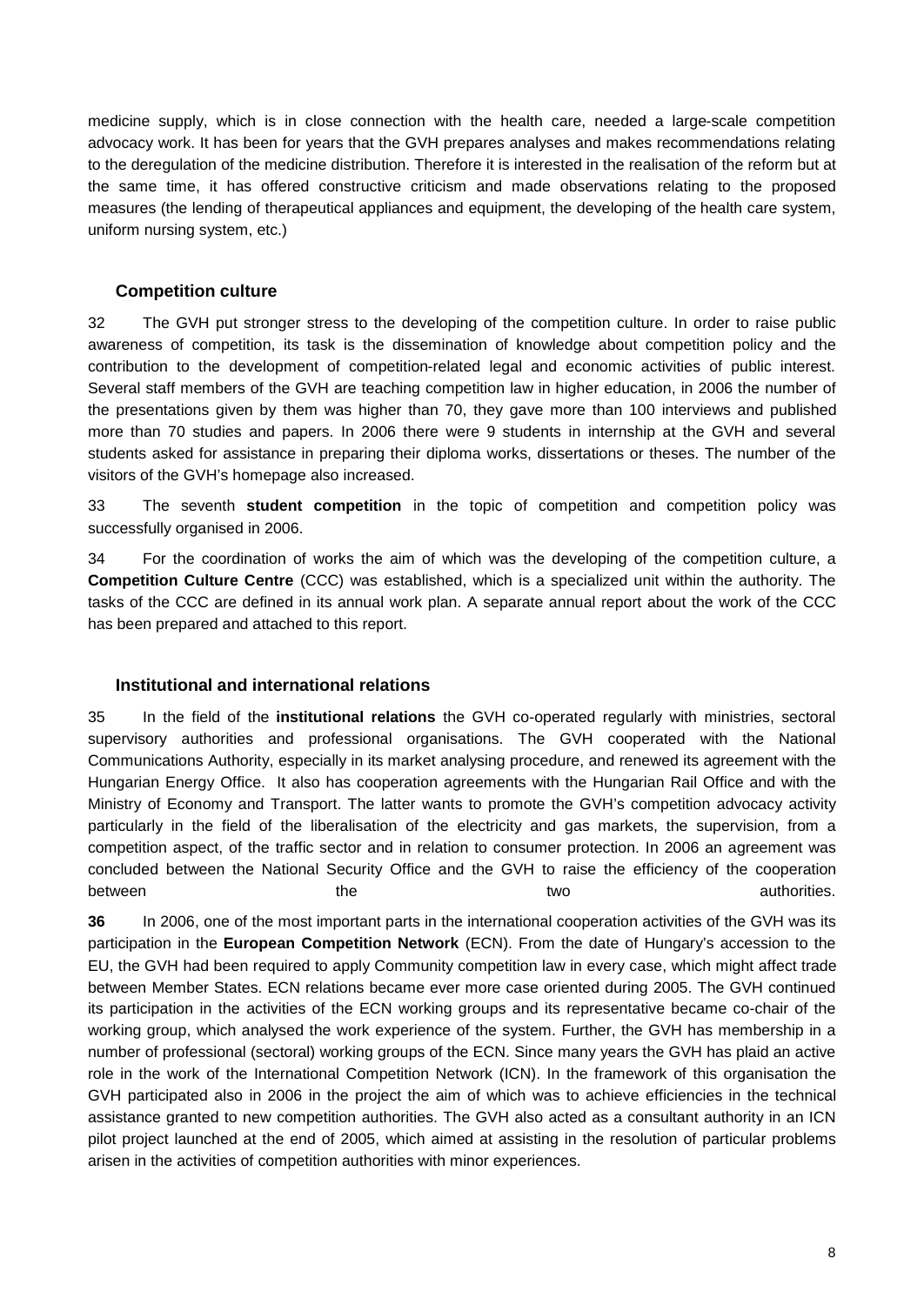As far as the bilateral relations of the GVH are concerned, they were still dominated by the authority's activity to help **South Eastern European competition authorities**. The GVH concluded an agreement with the Bulgarian competition authority and won a project together with the French competition authority to help the Ukrainian authority in the EU harmonisation process. Hungary has also an agreement with the Romanian authority.

The GVH prepared some professional reports to assist in the work of the **OECD Competition Committee** and its working parties.

37 **The OECD - Hungary Regional Centre for Competition in Budapest (RCC)** finished its first whole year after its establishment. The RCC, relying on the professional background of the OECD and the GVH, gives assistance through organising educational and professional programs first of all to Central, East and South East European countries in developing their competition policy, competition law and competition culture and assists the work of the competition authorities, enhancing in this way competition and promoting economic growth. Relating to the professional work of the RCC a separate annual report is attached to this report.

Budapest, 20 March 2007

Dr. Zoltán Nagy President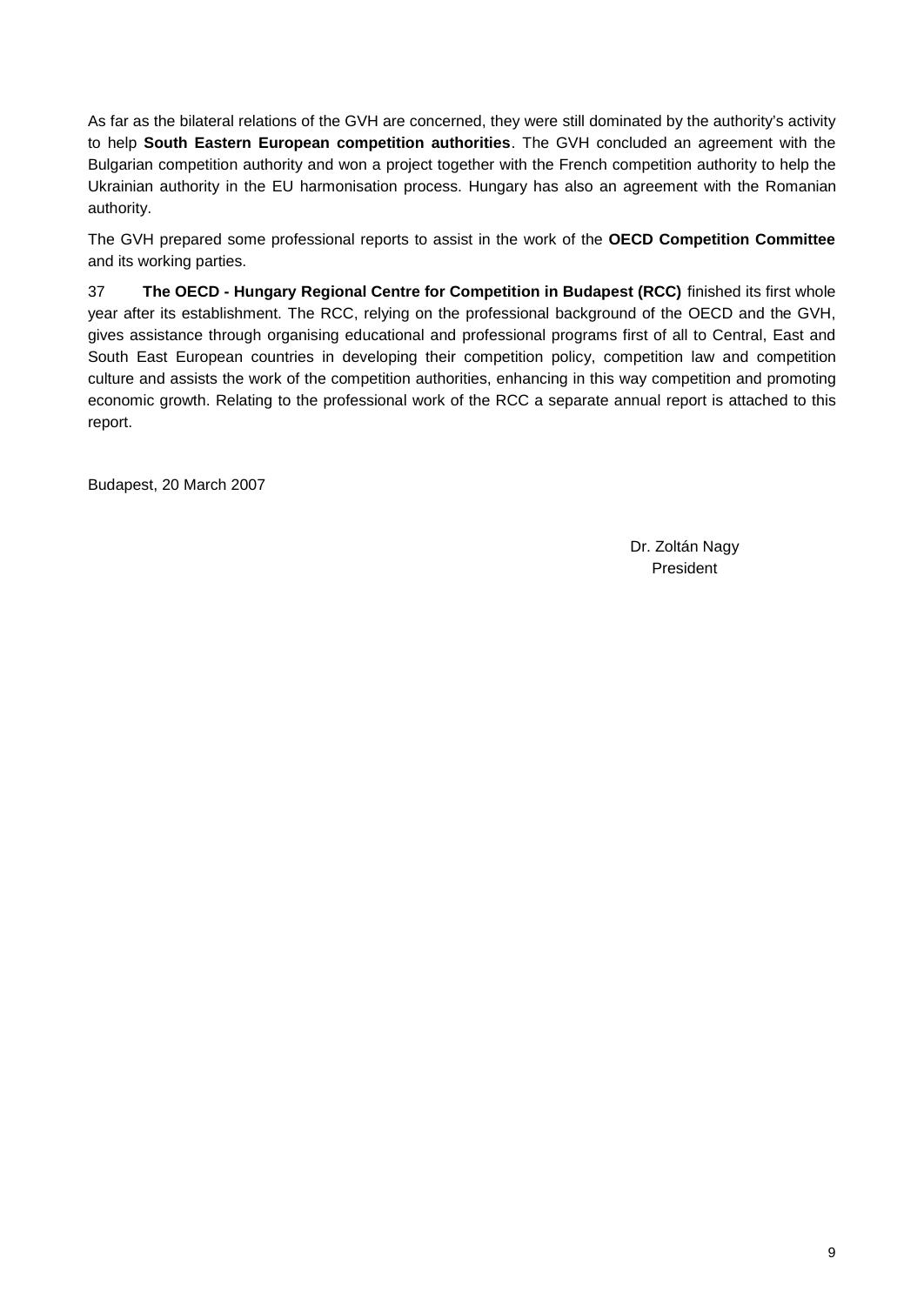### **DETAILED REPORT**

### **I. GENERAL EXPERIENCES**

### **1.1. DEVELOPMENTS OF MARKET CONDITIONS IN 2006**

38 For the purposes of competition policy, the terms market situation and conditions of competition fundamentally mean market structure and the conditions of market entry and exit, since these factors mainly determine the intensity and other characteristics of competition. The assessment below is based alone on the experiences of the Hungarian Competition Authority (GVH), obtained especially during the application of the Competition Act, so it does not necessarily give a full or scientific picture, and the description of the development of market conditions is not equal to the assessment of the development of the economy as a whole or of its competitiveness.

### **1.1.1. The effects of state interventions**

39 The competition strengthening effect of the accession to the EU has influenced significantly the Hungarian economic life in 2006 too<sup>2</sup>. Through the globalization of the market competition contributed to a more complete satisfying of consumers' demands. On markets exposed to international competition existed the prices of consumer durables decreased by 4% and the prices of the clothes increased by only 0,4%.<sup>3</sup>

40 At the same time competition is going hand in hand with coercion, which lead to the bankruptcy of some of the undertakings. The development of the competition coerces the undertakings to take

l

into consideration the foreign markets and, on both the Hungarian and foreign markets, made them to act with higher efficiency. Stronger concurrency may result in lower profit of some undertakings forcing those undertakings to rationalize their operation. This in-house reorganisation and the collapse of undertakings, which are unable to bring about efficiencies may give rise to a temporary appearance of excess production resources and result in an increase of unemployment. This transformation ensures, however, that more efficient undertakings get those not so efficiently used resources and that undertakings, which produce products demanded by consumers, flourish. This in turn strengthens income production in the economy and increases welfare. This regrouping, however, is subjected to a long-term development of human resources and tangible infrastructure and to the existence of a flexible economic policy and a social and employment system that absorbs economic shocks.

41 The intensifying of competition may result in a more intensive use of unfair competition methods. The GVH fights against the distortion of the market with series of market clearing proceedings and by imposing higher fines.<sup>4</sup>

42 On the Hungarian **electricity market** the roll of the free market has grown further. The market of the public utilities was left by several undertakings, which bought cheaper electricity on the free market and, as a consequence, the share in the electricity consumption of the free market has grown from 33% to 40%. At the same time, the price level growing on the free market of electricity in 2006 caused a movement into the opposite directionan: consumers started to go back to the public utilities sector. The reason for that is the specific regulatory solution, that makes it possible to consumers to change, free of charge and without facing administrative barriers, between the public utilities and the competitive market. Therefore consumers do not need to pay permanenetly more than the public utilities price, so

-

<sup>2</sup> According to the survey of Eurobarometer, 48% of the Hungarian undertakings alleged, that competition was increased by the single market and 4% felt, that it decreased.

According to the survey of the Eurobarometer, 62% of the population stated, that the intensifying of competition was good. 71% of the population thought, that consumers had a better position, 42% felt an extension of the choice and 41% felt that prices became better thanks to the single market.

<sup>4</sup> According to the survey of Eurobarometer Hungarian peoples are more sceptical, than the average of the EU 25 (67%) or the average of the newly accessed Member States (77%). At the same time in connection with the need to preserve fair competition there is full agreement and 95% of the public think that it to be important.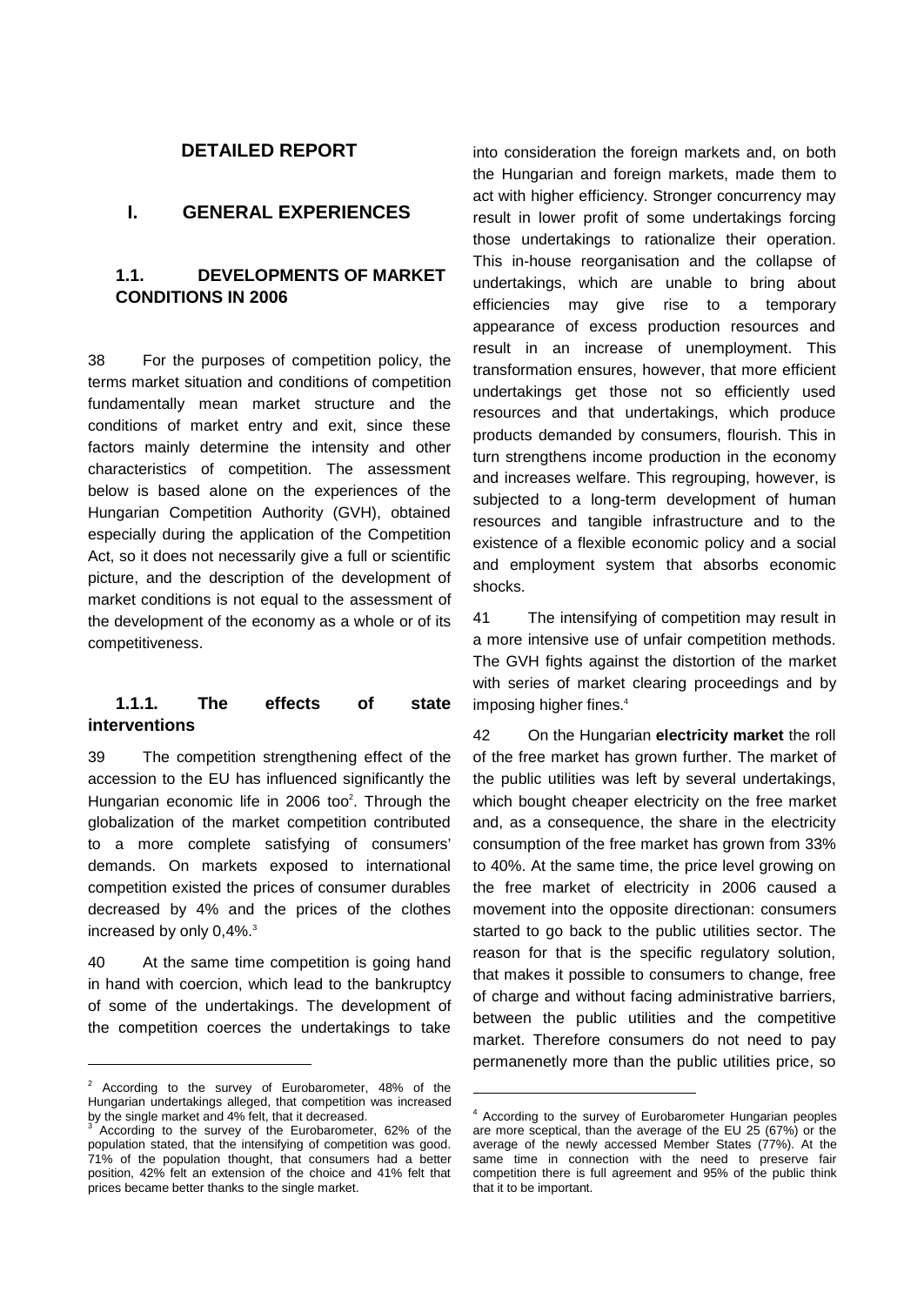they are encouraged to try to enter the free market. This solution was useful in the beginning of the opening of the markets, but now its disadvantages come to light as e.g. the fact that it strongly restricts the proper functioning of the free market. In the course of the sectoral inquiry the GVH also highlighted other problems, as the existence of the long-term agreements concluded for 8 to 15 years between the wholesaler MVM and the power plants and, furthermore, of those concluded relating to the use of interconnection capacities. These agreements cover about 70% of the market and by this they hinder the development. The European Commission has started a competition supervision proceeding to examine whether the system of lon term agreements is in compliance with the provision laid down in Articles 81 and 82 of the EC Treaty. The result of the proceeding is expected by 2007.

43 By the end of 2006 non-residential consumers on the market of **natural gas** had already a two-and-a-half year experience to decide whether they satisfy their demand for natural gas from the traditional public utility source or on the free market. Nevertheless only the large customers, which together accounted for 10% of the total annual gas consumption, grasped the opportunity and left public utility supply. In Hungary there are 17 registered licensees, so an undertaking, in principle, can ask the same number of companies for an offer, but in deed the number of the companies having suitable gas sources and meeting consumers' expectations is lower. Under these circumstances it will likely be supportive of further market opening that the natural gas wholesaler E.ON Natural Gas Trade Ltd, as part of its voluntarily undertaken commitment, which it made in order to get the authorisation of the European Commission for its acquisition of control over MOL's natural gas business, sold half of the amount of natural gas produced in Hungary to an undertaking not within its own interest sphere. This can contribute to the diminution, within the natural gas sector, of the weight of the biggest market participant E.ON, enhance potential competition and improve the conditions of competition.

44 In 2006 in the field of **railway freight transport** the number of market players increased, some of the consumers took up their own transporting activity (Mátrai Erõmû Zrt.- Mátra Power

Plant Ltd.. and Szentesi Vasútépítõ Kft.- Szentes Railway Costruction Ltd.). With the railway market having partly been opened in May 2004, nine smaller undertakings entered that market and achieved, in 2006, a total market share of 4%. This is a good result compared with what can be found in the EU, but it is not satisfactory from the point of view of competition, so the market is still significantly concentrated. Based on the liberalization, the railway freight transportation market expanded and the largest amount of goods transported annually by rail was transported in 2006 within the period of the last 15 years. In the same time liberalisation is still disturbed by market failures, access to industrial sidetracks is further on hindered. The same two dominant undertakings (MÁV Zrt. and GYSEV Zrt.) as in the earlier years were on the market of passenger transport in 2006. It is a new development that the licensing of more than 5 provincial railway companies' is in progress; these companies may offer an alternative to the state railway in the rural sidelines. Although these railway companies have only local interest, the rail transportation of passengers is also going to change towards a multiparticipant model.

45 The new Act on Rail (which came into force in January 2006) established the Hungarian Rail Office (HRO), as a regulatory authority. Part of the multiparticipant railway market is the creation of a Network Terms and Conditions regulation that enables an unimpeded use of the tracks both in domestic and foreign traffic. The preparation of the Network Terms and Conditions is jointly controlled by the GVH and the HRO.

46 **Passenger transport** is also going to change for the multi-participant model.

47 In the **air transport sector** the quick growing of the passenger traffic, caused by the lowcost airlines, stopped. This happened in spite of the fact that British BAA International, operating Budapest International Airport as a successor in that capacity of Budapest Airport Ltd decreased the airport fee by 5% and introduced several measures the aim of which was to achieve efficiencies. In order to clean up the profile, it sold in competitions certain operations as e.g. the minibus service and sold BA. Handling Kft, a provider of ground handling services. By the end of 2006, the British BAA was bought up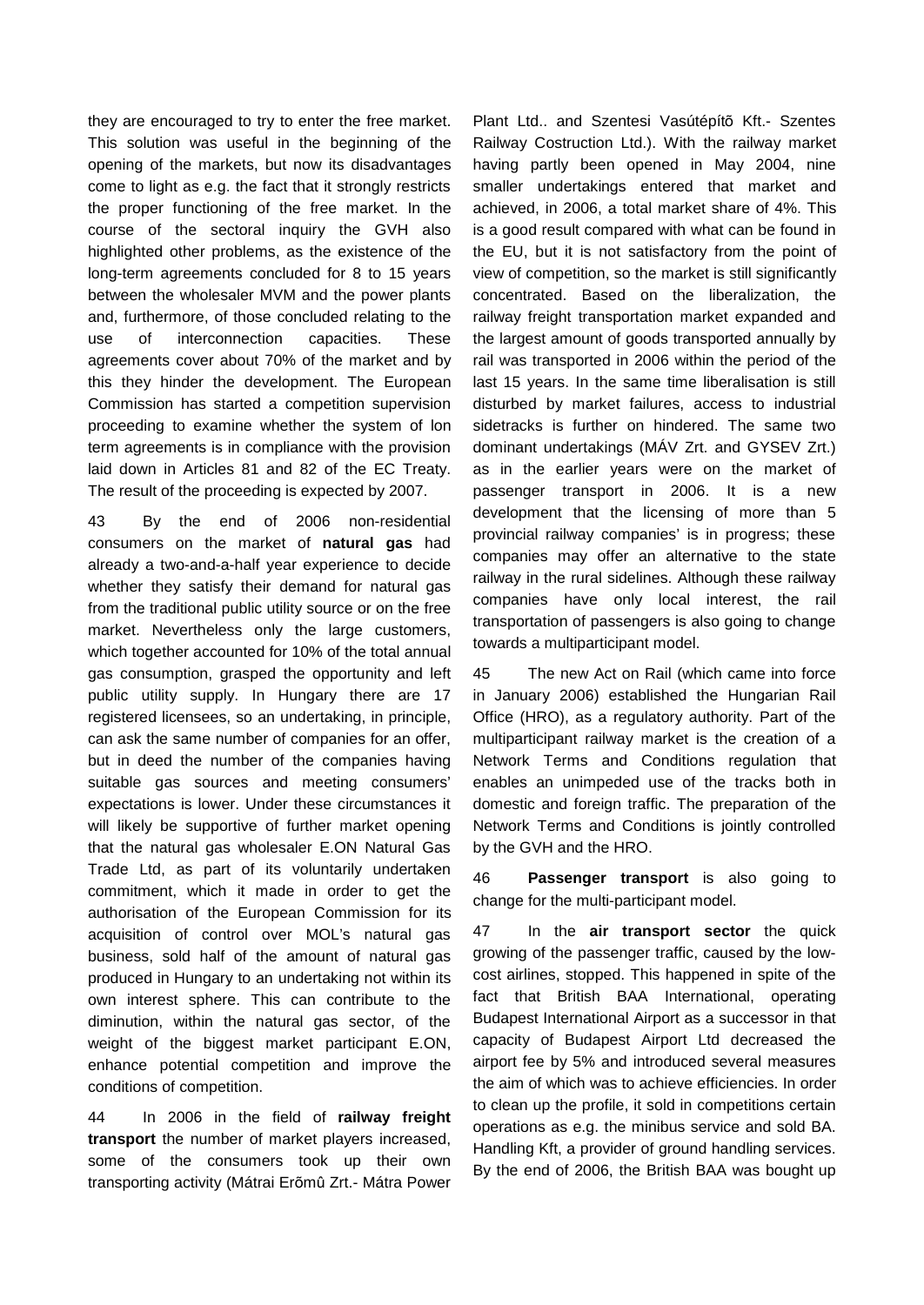by the German Hochtief Airport GmbH and the Canadian CDPQ and the airport came under the joint control of the new owners. The dominance of Ferihegy slightly weakened, because regional airports in Hungary played an increasing role in the international air traffic and Ryanair – the leading lawfare air carrier in Europe started flights to the airports London Stansted and Frankfurt Hahn from Sármellék.

48 As a result of the special legal regulation, the market of **pharmaceutical trade** did not function as a competitive one during the last years. In contrary to the retail market on which only traces of economic competition existed, because the market was comprehensively regulated still in 2006 (with the market entry and both the forms of entrepreneurship and the ownership relations of market players being restricted, certain undertakings from the possibility to operate a pharmacy of their own being excluded and the scope for action of market players being limited), competition on the merit existed on the wholesale market. Overlapping and concentrations between wholesalers and retailers were restricted by the legal acts in force in 2006, which prohibited the direct acquisition, by wholesalers and manufacturers, of ownership in pharmacies. However, as controlling rights may happen to be exerted independently of the ownership relations, it is not surprising, that some of the large wholesalers and manufacturers had/has factual control over pharmacies. The existence of such control relations is not obvious and difficult to recognize, if it is recognizable at all, which is harmful to the efficiency of both competition and regulation.

# **1.1.2. Developments based on business decisions**

49 In the area of **business-decision based processes,** we can say, the number of mergers increased in 2006, but the GVH granted less authorisations for them, because the authorisation threshold increased from HUF 10 billion (approximately Euro 40 million) to HUF 15 billion (Euro 60 million). As an addition to the traditional types of mergers – acquisition of undertakings based on financial investments, classical horizontal or vertical concentrations – in 2006 acquisitions of undertakings active on (only indirectly affected) neighbouring markets also appeared.

50 In the **retail trade,** in addition to an increase in the number of the outlets, a strong fluctuation could be observed with some 5 to 7 thousand shops ceasing to exist and 6 to 7 thousand opening quarterly. This phenomenon, the great number of both market entries and exits is an indicator in itself for real competition in this industry and the contestability of the retail market. The fragmented trade structure has remained typical of Hungary, though concentration is increasing further on and there is a considerable turnover into the direction of hypermarkets and discount outlets, which offer as their main profile daily consumer goods. The construction of big stores marketing technical and construction goods and products for DIY purposes is also in progress. In the other sectors there are also transformation processes: national trade chains close down and international chains expand, with the latter occupying the territories of other market participants (e.g. furniture, perfumery). However, even smaller shops are not driven out of the market, as the expansion policy of large trade chains supposes adequate market sizes and purchasing power which they cannot found at smaller settlements and suburbs, where small shops are able to adapt their choice and services to the demand of their buyers.

51 The structure of **the wholesale trade of fuels**, owing to the nature of the industry, changes relatively slowly. The decisive actor is still MOL, the other regional refining companies play smaller roles. In the retail trade of fuels the market expanded, as a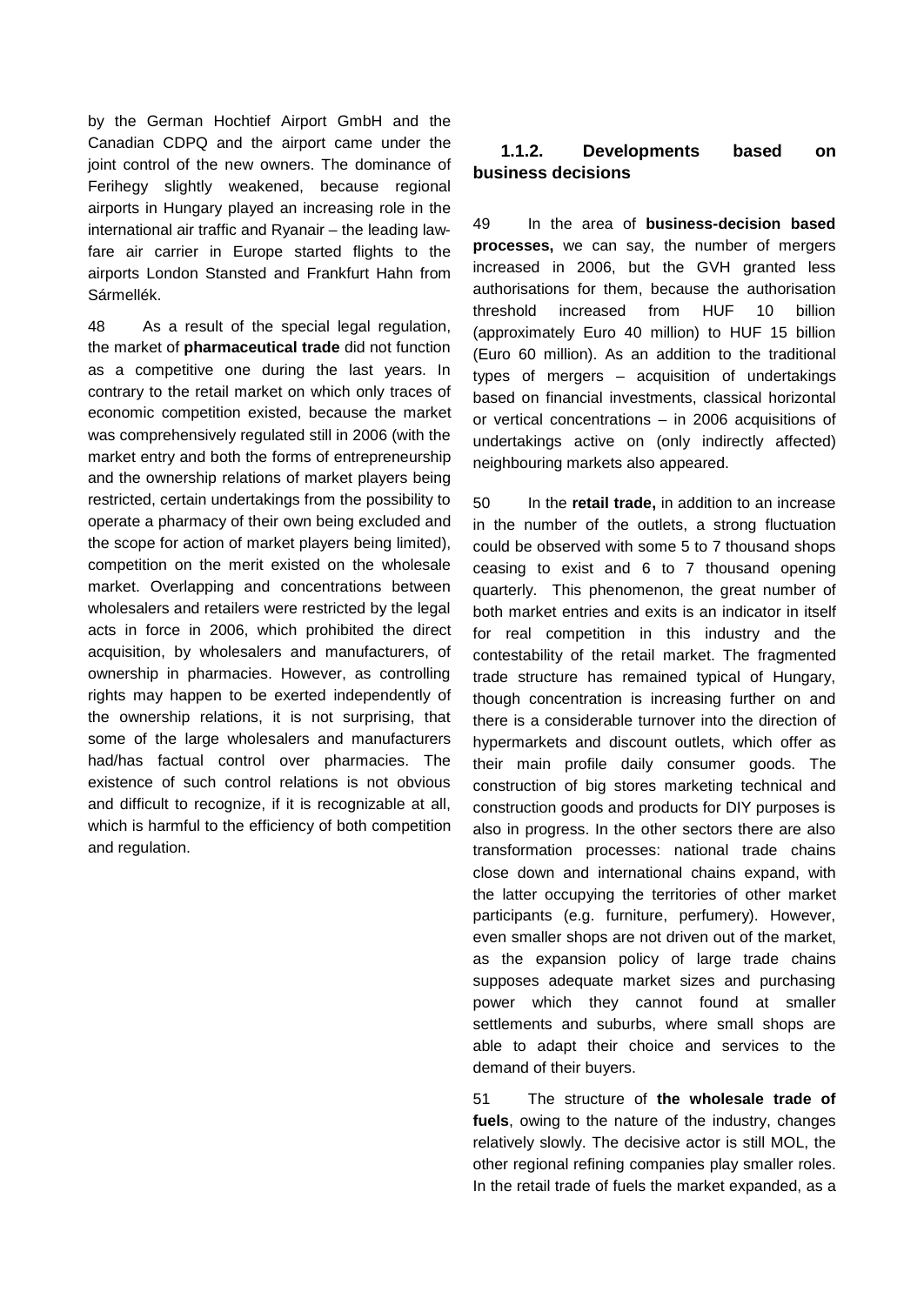result of trends in the economic activities and administrative measures. New participants with refining capacities have entered the market and the number of the fuel stations owned by hypermarkets is increasing, but MOL is still the largest market participant and its market share has not changed during the last seven years.

52 In the field of **motor vehicle trading** competition is strong and Hungary belongs to the three cheapest Member State of the EU-25. At the same time this does not mean, that consumers can get a car at a really low price. Consumers, who pay cash or utilise freely usable credits are lucky with the low prices, but other consumers may pay more in the form of higher annuity payments of the insurance or the credit. The reason for that is the fact that a large part of the profit of the authorised dealers originates from bank and insurance commissions rather than from the sales of new cars. So dealers are interested in consumers buying cars on credit rather than in high car prices. Nonetheless there are several facts that make an increase in consumer welfare and a high level of it likely. More consumers chose cash paying taking advantage of the low prices of new and second-hand cars. Competition between car-financing undertakings is also beneficial for the satisfaction of consumers' demands. Because of the narrowing of the market and the low profit of the dealers, which built their saloons or service stations on credit, mergers and takeovers have began also on this market.

53 In the field of **motor vehicle trading** competition is strong and Hungary belongs to the three cheapest Member State of the EU-25. At the same time this does not mean, that consumers can get a car at a really low price. Consumers, who pay cash or utilise freely usable credits are lucky with the low prices, but other consumers may pay more in the form of higher annuity payments of the insurance or the credit. The reason for that is the fact that a large part of the profit of the authorised dealers originates from bank and insurance commissions rather than from the sales of new cars. So dealers are interested in consumers buying cars on credit rather than in high car prices. Nonetheless there are several facts that make an increase in consumer welfare and a high level of it likely. More consumers chose cash paying taking advantage of the low prices of new and second-hand cars. Competition

between car-financing undertakings is also beneficial for the satisfaction of consumers' demands. Because of the narrowing of the market and the low profit of the dealers, which built their saloons or service stations on credit, mergers and takeovers have began also on this market.

54 In the field of **mobile services,** there is still lively competition between the three network owner service providers on the retail markets, but virtual mobile service providers have not yet entered the market. In 2006, the third mobile service provider has also started its third generation broadband service, so the number of subscribers to the 3Gservice is also growing. A good example of the voice market convergence, that Vodafone has further developed its product, that offers an alternative to the residential segment of the market (similar conditions for mobile calling from a certain geographic territory as for the fixed-line calls). The NCA continued its regulatory work the aim of which was to achieve a decrease of the termination fees**,**  so in January 2009 the three big mobile service suppliers will have to reduce the wholesale trade termination fee to a cost-based level.

55 On the market of **Internet services**, the transformation of the structure is going on. The number of the broadband accesses is continuing to grow at an accelerated rate. The number of the subscribers to broadband accesses is ten times as high as that of switch-line and ISDN subscribers together.

56 On the market of **programme distribution**, competition is intensifying. Antenna Hungária Zrt. has developed its Antenna Mikro service to a modern digital service at the end of 2005 and has supplied with it several packages, electronic programme guides and channels, which could also be subscribed to separately. In this way it can compete with cable TV suppliers too. On the market of programme distribution the most significant event was the appearance of the DIGI TV (owned by the EMKTV) as a digital earth-satellite programme distribution service. A further favourable phenomenon was the appearance of the IPTV, the broadband programme distribution. The new technology needs a broadband connection, so its spread can be expected on densely populated territories, where the recovery of the necessary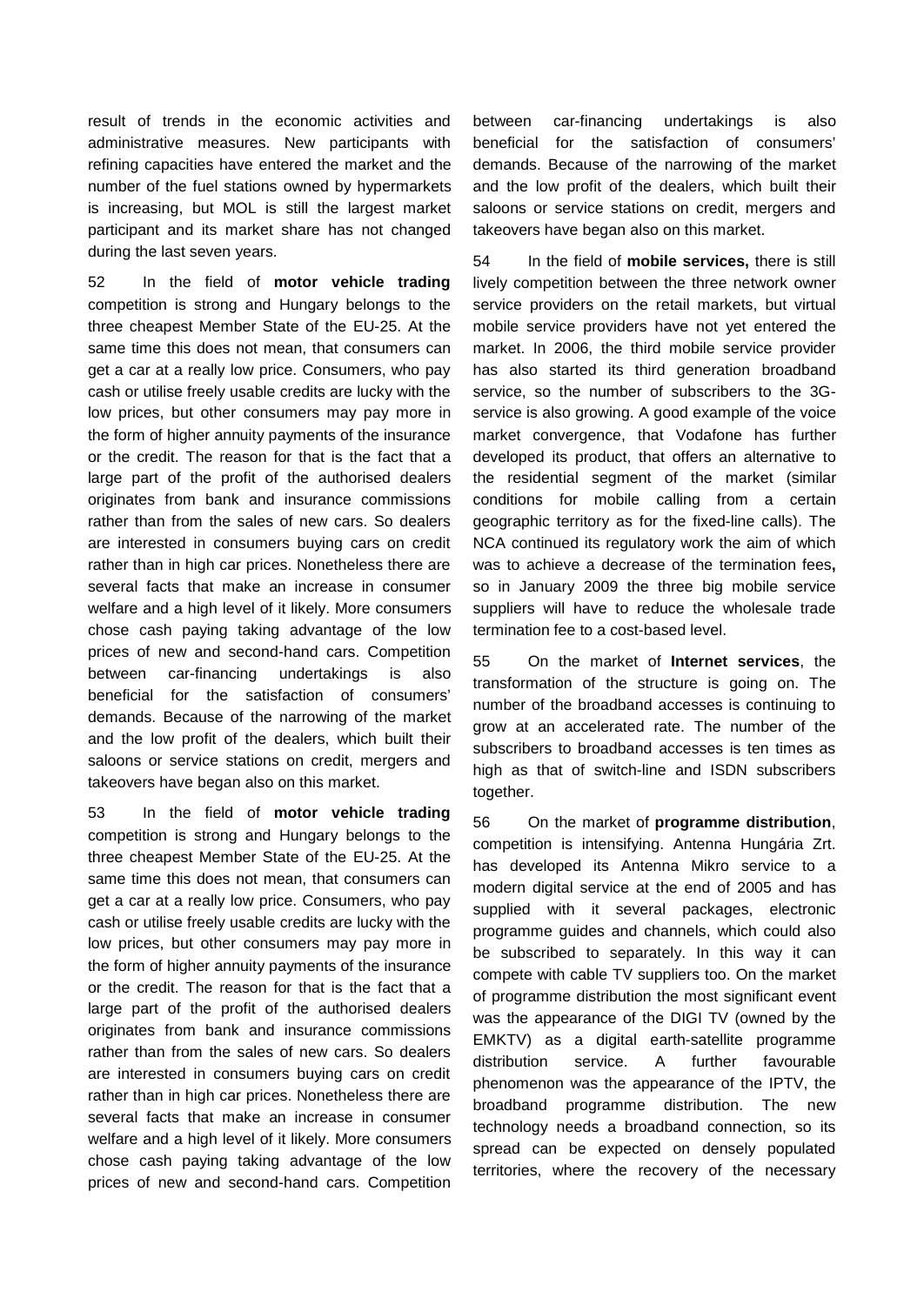investments is quicker. The IPTV makes it possible for telecommunication suppliers to introduce the socalled triple pay service (telephone, Internet, television in one package), which has already been introduced in certain networks.

57 The acquisition of Euroweb by Invitel happened also in 2006.<sup>5</sup>

58 On the market of **postal services** the range of services reserved for Magyar Posta (Hungarian Post, the universal service provider) has been narrowed by the Act on Post, but none of the postal suppliers asked for a permission of the NCA to enter the universal postal services segment in 2006. The GVH stated, that the manpower-lending in the delivery sector was not in the interest of the public, as public utility service providers used the manpower lended to perform not only delivery but also other tasks; the problem seems to be solved by the amendment of the Act on Post.

59 On 18 October 2006 the European Commission published the draft of a further amendment to the framework directive, the most important element of which was that the intention of total market opening due by 2009 that was already mentioned in 2002 was confirmed. The GVH will devote increased attention to the liberalisation process.

60 The **market of printed press** did not significantly change, it is still dominated by the three big newspaper publisher groups and county papers also maintained their strong respective positions. The convergence-phenomenon is appreciable on both the media and newspapers market on the side of advertisers and on the readers side as well, the consequence of which is that market players try to increase their presence in the media. On the vertical side of the market a new distribution company for delivering newspapers to subscribers has been created with the authorisation of GVH, which attached obligations to its decision<sup>6</sup>.

61 On the **credit institution** market the market share of the credit institutions has not changed considerably, and the profit of the sector was significantly high. Although new participants entered the market – new foreign institutions and several

credit institutions had registered for cross-border service provision and two big insurance companies introduced their retail trade banking services – competition was increased by this only to a small extent. The reason for profits earned in the sector being high is that credit institutions typically do not compete in respect of the higher deposit rates and the lower lending rates but they focus to other characteristics of their products. So competition was carried out in the field of advertising and in geographic accessibility of the banks in the private banking. At the same time, the transformation of the banks and the growing of the big- and medium seized banks changed the opportunities for competition. Similarly to the last years the functioning in the form of bank-groups was observable: banking, leasing, insurance, investment and financial services were offered within one and the same business group. Subjects of the cooperation inside the group were the following activities: harmonisation of service providing and agent activities, marketing of each other products, ensuring the liquidity of the subsidiaries by their parent banks and granting resources to subsidiaries.

62 The **leasing market** is in transformation: in 2006, car-leasing (the importance of which is outstandingly high in Hungary) accounted only for 62% of the leasing market as compared with a 67% share in 2005, while the leasing of machines, production facilities, luxury goods and real estates is increasing. Competition in car leasing has become stronger but leasing firms run increased risks as a consequence of which the quality of their portfolio is worsening. A number of cars must be returned to the financing institutions due to lack of payment.

63 On the **life insurance** market the "life" sector was expanded as a consequence of consumers' reaction to the introduction of the interest-tax. (In 2006, the life insurance sector showed a growth of 40%.) In the field of vehicle liability-insurance competition was accelerated due to the free switchover period in November. In the interim period during the year competition was weaker and less people used the charts on the Internet comparing charges.

64 The **cinema market** faces strong competition from DVDs, the downloading and the television, which urged cinema operators to merge.

l

<sup>&</sup>lt;sup>5</sup> Vj-5/2006

<sup>6</sup> Vj-116/2006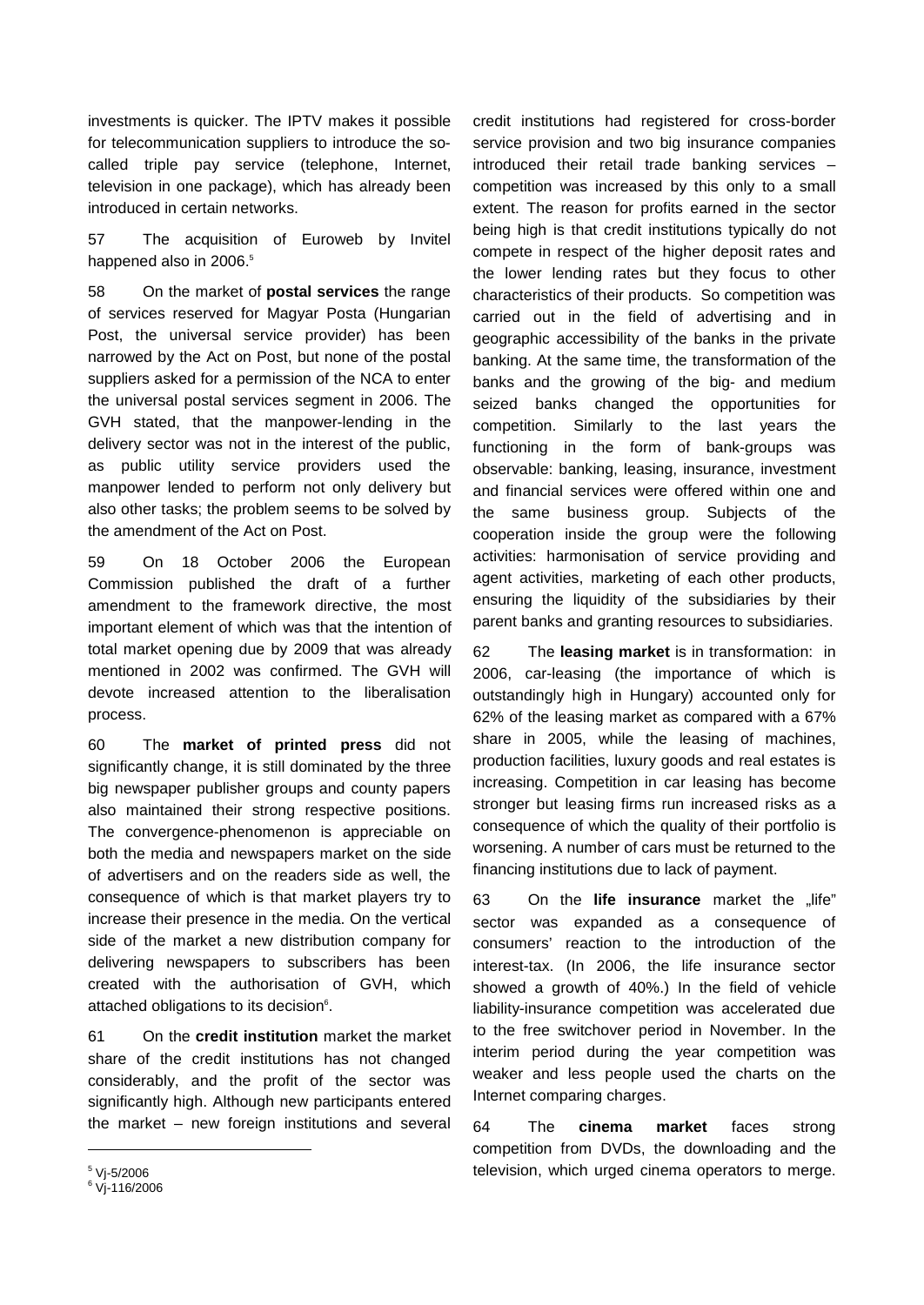In the last two years the structure of the market has come closer to a monopoly. Currently, Palace Cinemas has a market share of 80%, because it bought up Hollywood multiplexes and Kossuth cinema in July 2006 from InterCom and in 2005 it bought Mammut cinema. These concentrations were not subject to the GVH's authorisation as they did not reach the HUF 15 billion threshold. Palace cinemas lessened competition in prices by reducing the number of discount-ticket days to only one a week. Concentration in the countryside has also increased with the biggest player being Cinema City with a market share of 40%.

### **1.2. LEGISLATIVE AMENDMENTS**

# **1.2.1. Amendments of the Competition Act**

65 The comprehensive amendment of the Competition Act in 2005 made it necessary to amend the **leniency notice<sup>7</sup> of the GVH**. Under the amended notice the GVH ensures to undertakings that apply for leniency to remain unidentified until the starting date for the access to files. From that date on, the application and the enclosed proofs can be accessed – under the general rules – by all parties of the proceeding to ensure they can exercise their right of defence. In February 2006 the GVH published a **guide** about the connections between the leniency policy of the GVH, the criminal sanctioning of agreements in restraint of competition in public procurement and concession procedures and the bidding rules of the Act on Public **Procurement** 

66 In December 2006 the GVH published again an updated version of **the position statements of the Competition Council**, which reflects the interpretation of the Competition Act by the Competition Council. These statements are binding on neither civil nor administrative courts but as they promote undertakings to act lawfully they could

 $7$  Notice No 1/2006, on the amendment of Notice No 3/2003 on the application of a leniency policy to promote the detection of cartels, of the President of the Hungarian Competition Authority and the Chair of the Competition Council of the Hungarian Competition Authority

l

serve as a guidance to the application of the Competition Act.

67 In 2006 no **decision of the Constitutional Court** concerned the field of competition law.

### **1.2.2. Changes in the broader legal environment**

68 The new Act on Trade<sup>8</sup> entered into force on 1 July 2006 and it widened the competence of the GVH. The new Act put into the GVH's competence the control of commercial undertakings with significant market power and it prohibited them from abusing their power against their suppliers. It also ordered them to elaborate a code of ethics until the deadline of 1 December 2006. Under the Act on Trade significant buyer power vis-à-vis suppliers exists where the consolidated net turnover derived from commercial activities of the group of undertakings in question, including all the parent companies and subsidiaries or, for the case of joint purchasing, all the undertakings establishing a purchasing association in the previous year was higher than HUF 100 billion. In addition to as defined above, significant market power of the dealer also exists where the commercial undertaking or the group of undertakings or the purchasing association is in, or acquires, based on the structure of the market, the existence of entry barriers, the market share and the financial strength of the undertaking and its other resources, the size of its trading network, the size and location of its outlets and all of its trading and other activities, a one-sidedly favourable bargaining position vis-à-vis its suppliers.

69 The new Act does not restrict the concentration of buyer power nor introduces special rules to limit the expansion of buyer power by restrictive agreements. In both cases the general competition law norms should be applied. An illustrative list has also been given containing the most typical conducts qualifying as an abuse of significant market power. An abuse may, in particular, consist in: unjustifiable discrimination against suppliers; unjustifiable restriction of suppliers access to sales opportunities; imposition of unfair conditions on suppliers, which result in a distribution

1

<sup>&</sup>lt;sup>8</sup> Act CLXIV of 2005 on Trade (Act on Trade)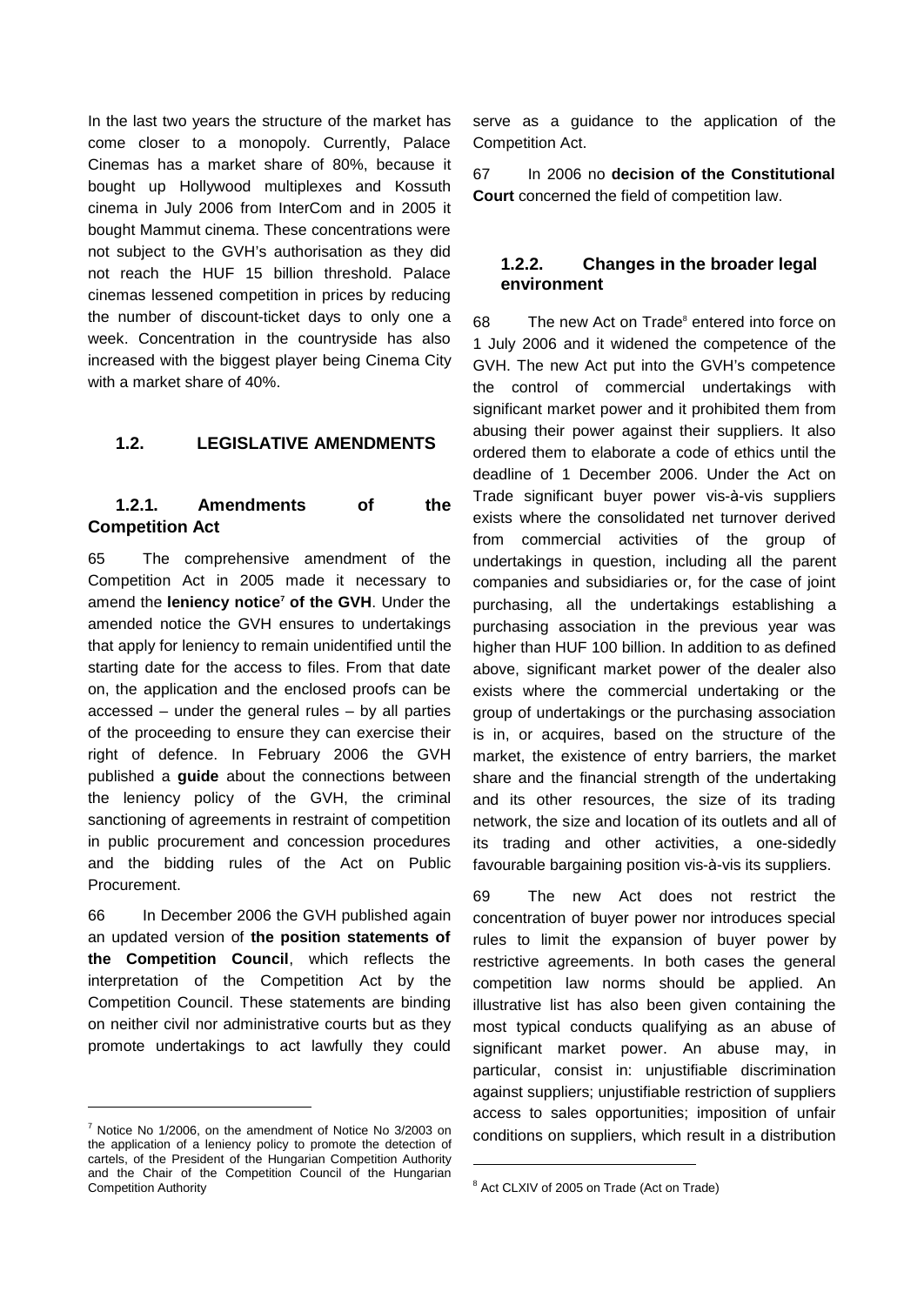of risks one-sidedly benefiting the dealer; unjustifiable alteration of the contract terms to the detriment of the suppliers, after concluding the contract or reserving this option for the dealer; subjecting of the future business relations of the dealer with the suppliers to conditions; charging fees one-sidedly to suppliers; threatening with termination of the agreement (delisting) with the intention to enforce one-sidedly beneficial contractual terms; unjustifiably forcing suppliers to avail themselves of third persons as suppliers or of an own service provider of the dealer; the application of sales prices lower then the purchasing price, in some cases.

70 Self-restriction plays an important role besides the rules of the Act. Beyond those rules the Act prescribes undertakings the application of fair commercial practices against their suppliers and the elaboration of a code of ethics, which identifies these practices and establishes procedural rules to apply for the case of an infringement of the code.

71 Cases relating to the abuse of significant market power are to be dealt by the GVH under the application of the same procedural rules as in the cases the subject of which is the abuse of dominance. This means that in the case of an infringement of the substantive rules of the Act on Trade the GVH applies the procedural rules of the Competition Act.

### **1.2.3. Changes in Community competition rules**

72 Since Hungary's accession to the EU the changes in the Community competition rules have also been part of the legislative amendment within the meaning of this Report because those rules are also directly applied by both undertakings and the competition authority.

73 The Council approved the Commission's proposal on the **repeal of the special rules concerning maritime transport 9** . The regulation made it possible to maritime transport conferences jointly to determine tariffs and transport capacities. The repealing of the Regulation is advantageous to Community export since it ensures lower tariffs

l

besides keeping transportation reliable. The general competition rules are applicable from October 2008 on in this sector.

74 The Commission issued new guidelines on the **method of setting fines imposed for the infringement of Articles 81 and 82 of the Treaty**. Instead of amounts preliminary determined as limits, the new guidelines take the turnover on the relevant market as a basis, and they take the duration, nature and possible repetition of the infringement more seriously into account than their "predecessor" did it.

75 The Commission also renewed its **leniency notice**. It specifies what information should be given to the Commission to get immunity from fines. It introduces the "marker-system" which makes it possible to undertakings to file part of the evidence only at a later date, while an earlier one will be considered as the starting point of cooperation with the Commission. The notice specifies more precisely what quality of evidence can lead to a reduction in the amount of the fine. It is a novelty that continuous cooperation with the authority is needed for the fine to be reduced.

76 The European Commission continued its **revision of the application of Article 82 of the Treaty**. In the first phase it focused on the exclusionary abuses and it elaborated, published, then withdrew for redrafting, a discussion paper. It is planned that during 2007 the examination of exploitative abuses will take place, and subsequently the two finalized discussion papers would be jointly issued.

# **1.3. PRINCIPLES FOLLOWED BY THE GVH**

77 In May 2006 the GVH published **two draft documents:** one about the **fundamental principles relating to freedom of competition followed by the GVH** and another about the **freedom of consumers choice**. The first one is about classical competition policy fields – like mergers, restrictive agreements, abuse of dominance, competition advocacy and the development of competition culture. It also goes into institutional and functional issues as e. g. that of the independence of the GVH. The second document describes the principles,

<sup>9</sup> Council Regulation (EEC) No 4056/86 of 22 December 1986 laying down detailed rules for the application of Articles 85 and 86 of the Treaty to maritime transport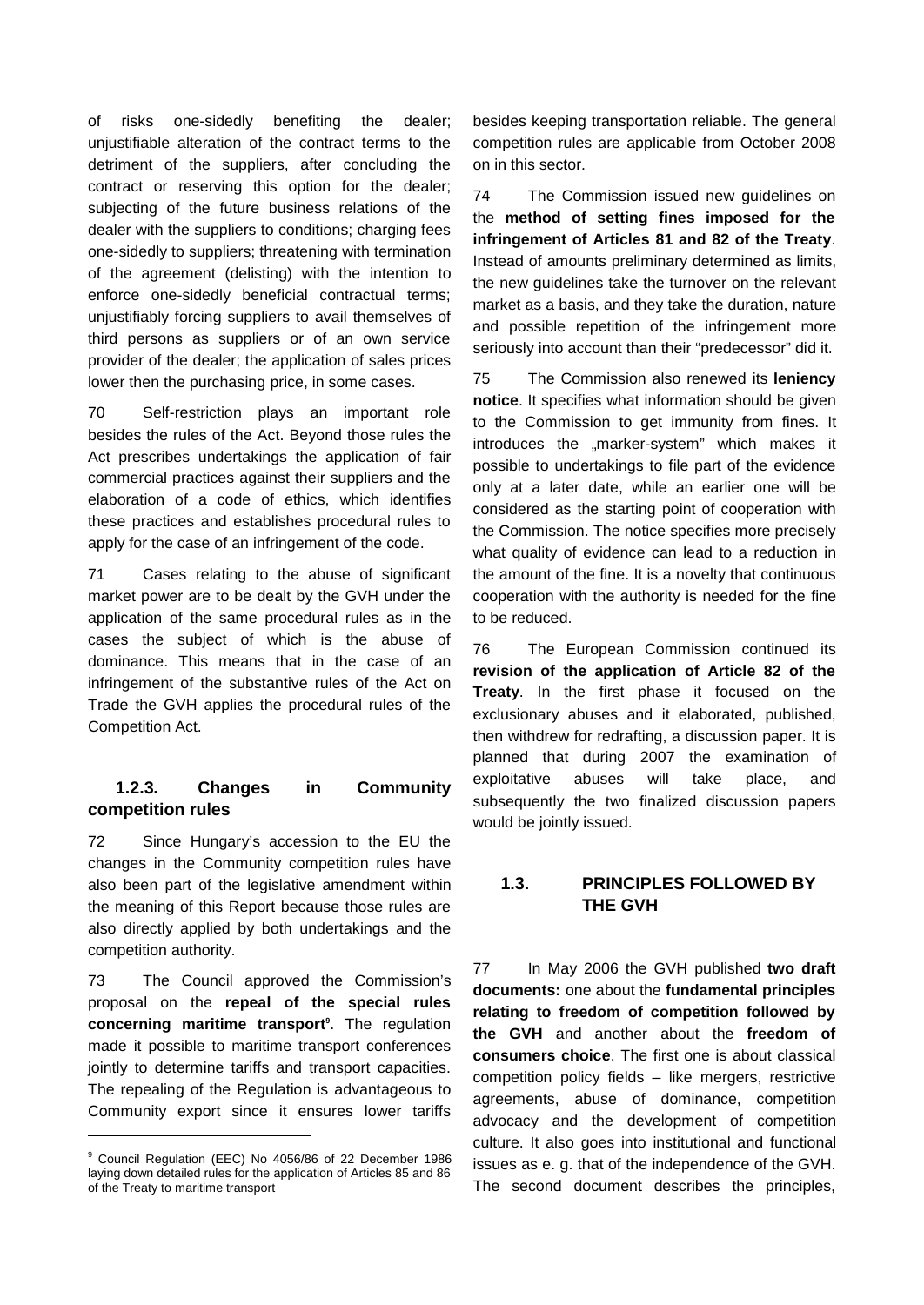which relate to the GVH's work in the field of unfair manipulation of consumer choice.

78 Interested persons could make observations about both drafts. The observations received basically confirmed and enriched the drafts. After having finished the consultation period, the GVH will publish – probably in the first quarter of 2007 – the final versions of the documents.

79 The objective followed was to create documents which describe the competition policy approach and considerations of the GVH regarding competition policy and consumer protection, thereby expressing a general competition policy and consumer protection approach. The GVH explained and published these principles in order to create transparency and predictability of its operation for professionals, thereby increasing legal certainty, and contributing to the development of competition culture in Hungary.

# **II. PROCEEDINGS**

80 Competition supervision proceedings of the GVH are commenced on application or may be started ex officio. An application for commencement of a proceeding must be submitted by participants of certain concentrations to obtain authorisation for their proposed transaction. The proceedings are commenced ex officio in the cases of unfair manipulation of consumer choice, agreements restricting competition and abuse of dominance. Competition supervision proceedings may also be commenced ex officio where the initiation of competition supervision proceedings should have, but have not been, applied for. Ex officio proceedings are commenced based on complaints, informal complaints, experiences coming from a sectoral inquiry, applications submitted in connection with the leniency policy or after referrals of a case within the scope of the ECN<sup>10</sup>.

81 In 2006 the GVH conducted 206 competition supervision proceedings, of which 178 cases were

l

finished by a decision $11$ . These figures show the competition supervision proceedings, which were started in 2006 or came over from previous years and were finished in 2006. Besides, the investigators of the GVH and the Competition Council dealt with **101** further competition supervision cases in which no decisions have been made yet.

82 **93** of the decisions related to the antitrust (mergers, restrictive agreements, abuse of dominance), while **85** of them to unfair manipulations of consumer choice.<sup>12</sup>



83 **137** cases were commenced ex officio, while **41** were started on application. Both the number and the proportion of interventions have been increased in comparison with 2005. The total number of interventions was 95, mainly in consumer fraud cases (66 cases), and the rest were cases with antitrust relevance  $(29).<sup>13</sup>$ 

1

 $10$  ECN – European Competition Network

 $11$  The figures show only the decisions, which were made on the substance of the case, but do not show the number of the injunctions.

The difference between the number in the text (178) and that in the diagram (180) ensues from the fact that 2 cases fell in two categories at the same time (abuse of dominance and restrictive agreement). These numbers relate to the competition cases only, and do not contain the proceeding concerning the infringement of the Act on Price Setting (Vj-62/2006), the description of which can be found in Chapter 2.5.

<sup>&</sup>quot;Intervention" is a collective term, with different particular content according to the types of cases.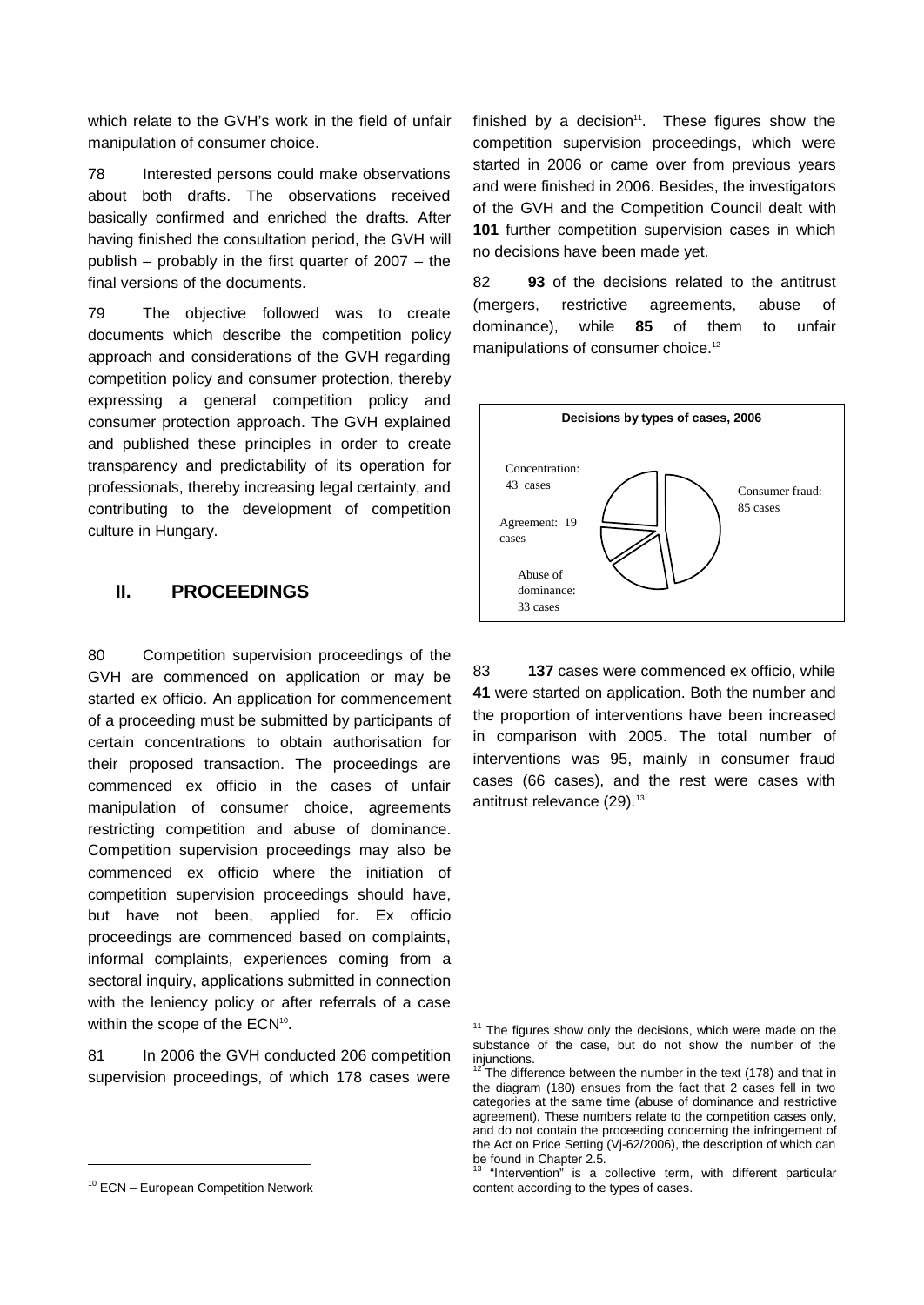

84 In its decisions on the substance of the case, the Competition Council of the GVH imposed fines in 65 cases. These fines amounted to HUF **11,681.15** million (approx. Euro 46,7 million), which contains the fines imposed for failure to submit an application for the authorisation of a concentration (HUF 42.5 million; aproax. Euro 170 thousand). This amount exceeds the fines of the preceding years, including that in 2004.<sup>14</sup> Because of the obvious individualities of the cases, total fines in the following years will possibly not reach a similarly high level.



85 A significant part of the fines in 2006 was imposed in cartel cases of which the Vj-51/2005. case relating to insurance companies ended with a HUF 6,814.3 million (approx. Euro 27.3 million) fine and the Vj-162/2004 case, where the Competition Council "condemned" IT undertakings, with a HUF 1,510 million (approx. Euro 6.04 million) fine. At the same time it must be stressed that the fines imposed

l

by the GVH's Competition Council regarding unfair manipulation of consumer choice in 2006 – HUF 1,822.8 million (approx. Euro 7.3 million) exceeded significantly the fines of the preceding years<sup>15</sup>. In addition in the Vj-22/2005 case the undertakings fined had to face a HUF 1,000 million (approx. Euro 4 million) fine for they infringed the prohibition of the abuse of a dominant position.

86 With regard to the minor importance of the infringement, in 2006, the Competition Council ordered the termination of the proceeding in 7 cases (3 consumer frauds, 3 abuse of dominance, 1 restrictive agreement), in which the undertakings infringing the law undertook to discontinue the infringement, and assumed an obligation for the fast and effective reparation of the damage which arose from their conduct. The cases with the termination of this kind are an important part of the GVH's activity. From the point of view of competition they are as significant as the imposition of sanctions, because the termination of the unlawful conduct can be achieved also in this way.

87 Though the fundamental tasks and the competence of GVH is given by the application of the Competition Act and the Community competition rules, other statutes<sup>16</sup> also give enforcement tasks to the GVH.

88 Below, the experiences made with complaints, informal complaints and competition supervision proceedings and procedures on the basis of the Act on Trade and The Act on Price Setting will be presented in details without mentioning all the cases. Mentioned will be cases in which the lesson to be drawn from the enforcement of law is of fundamental importance, or which shows returning, typical or new market phenomenon/anomalies.

1

<sup>&</sup>lt;sup>14</sup> The outstanding high amount of fines in 2004 can be attributed to the motorway cartel case (Vj-27/2003.), which ended with the imposition of a HUF 7,043 million (approx. Euro 28.6 million) fine.

<sup>15</sup> 2005: HUF 438.5 million (approx. Euro 1.75 million); 2004: HUF 321.45 million (approx. Euro 1.3 million); 2003: HUF 90 million (approx. Euro 360 thousand).

Act CLXIV of 2005 on Trade (Act on Trade); Act LXXXVII of 1990 on Price Setting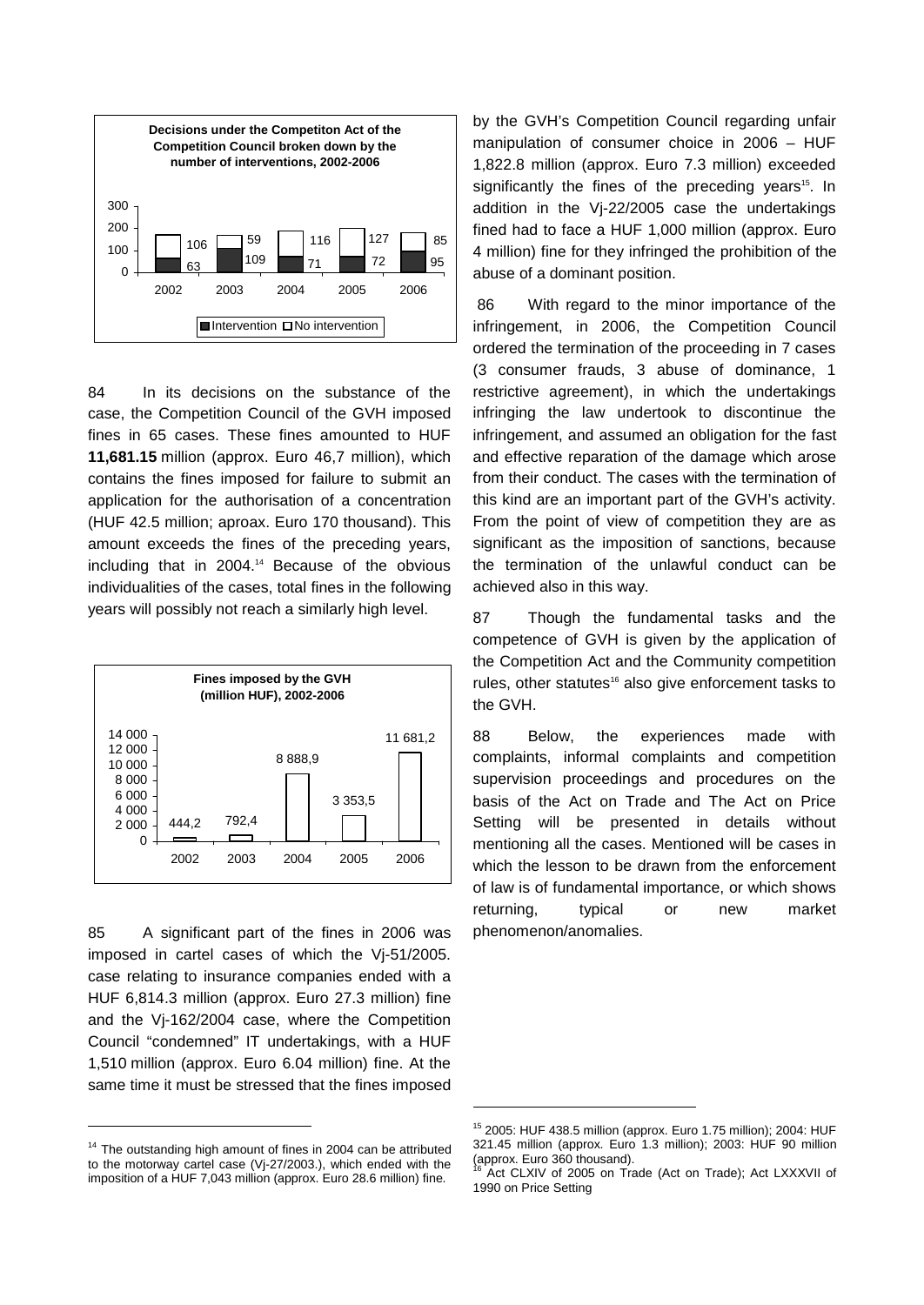### **2.1. INITIATION OF CASES**

### **2.1.1. Complaints and informal complaints**

89 The dual system of complaints and informal complaints, which has been introduced by the latest amendment of the Competition Act in 2005, is unique in the Hungarian administration. The complaint is a special legal institution in the Competition Act. Complaints can be submitted to the GVH by a properly completed form containing the important facts required for the assessment of the complaint.<sup>17</sup> Informal complaints can be submitted in other less formal ways. Both complaints and informal complaints can serve as the basis of the initiation of competition supervision proceedings; however, there are differences between them regarding the time limits of settlement and the rights of persons submitting complaints or informal complaints (hereinafter together, unless otherwise indicated: "complaints").

90 Complaints are special sources of information for the GHV. The submission of a complaint or an informal complaint does not automatically result in a competition supervision proceeding. The GVH launches an investigation, if the suspected activity, conduct or condition may violate the provisions of the Competition Act (or the Community competition law), the GVH is competent to proceed and the safeguarding of the public interest requires an intervention of the Authority.

91 In 2006 the GVH assessed 1102 complaining documents (initiating a competition supervision proceeding or rejecting the complaint) which figure shows a 5% increase as compared to the 1046 complaints in 2005.

l



92 The major part of the complaining documents (71%) were submitted by natural persons. The minor part of the complaining documents was referred to the GVH by other administrative organs, similarly to the previous years mostly by the General Inspectorate for Consumer Protection.

93 In 2006 the GVH rejected 69% of the complaints and 84% of the informal complaints, that is altogether 895 complaining documents. The rejection was made because of the lack of competence of the GVH in respect of 24% of the 895 documents mentioned above and a further 26% of them objected to practices, which did not fall within the subjective scope of application of the Competition Act. 18% of the infringements were found to be of minor importance and 11% had already been assessed in previous proceedings. 207 complaining documents (76 complaints and 131 informal complaints) served as the basis of 120 competition supervision proceedings (where the facts of the case or the identity of the undertaking affected by the complaining documents justified, the GVH joined more than one complaining document). The majority of the competition supervision proceedings (91 cases – 76%) concerned consumer fraud practices, 24 cases (20%) concerned the abuse of a dominant position and 5 cases related to agreements restricting competition.

94 The complaints concerned similar sectors and behaviours as in the previous years: the advertising practice of hypermarkets, other retail chains and financial providers, banks, insurance companies. Unfounded statements in advertisements can induce undesirable changes on the market. In the field of (both fixed-line and mobile)

 $17$  The form can be found on the website of the GVH in both Hungarian and English; however, in principle, complaints can only be submitted in Hungarian.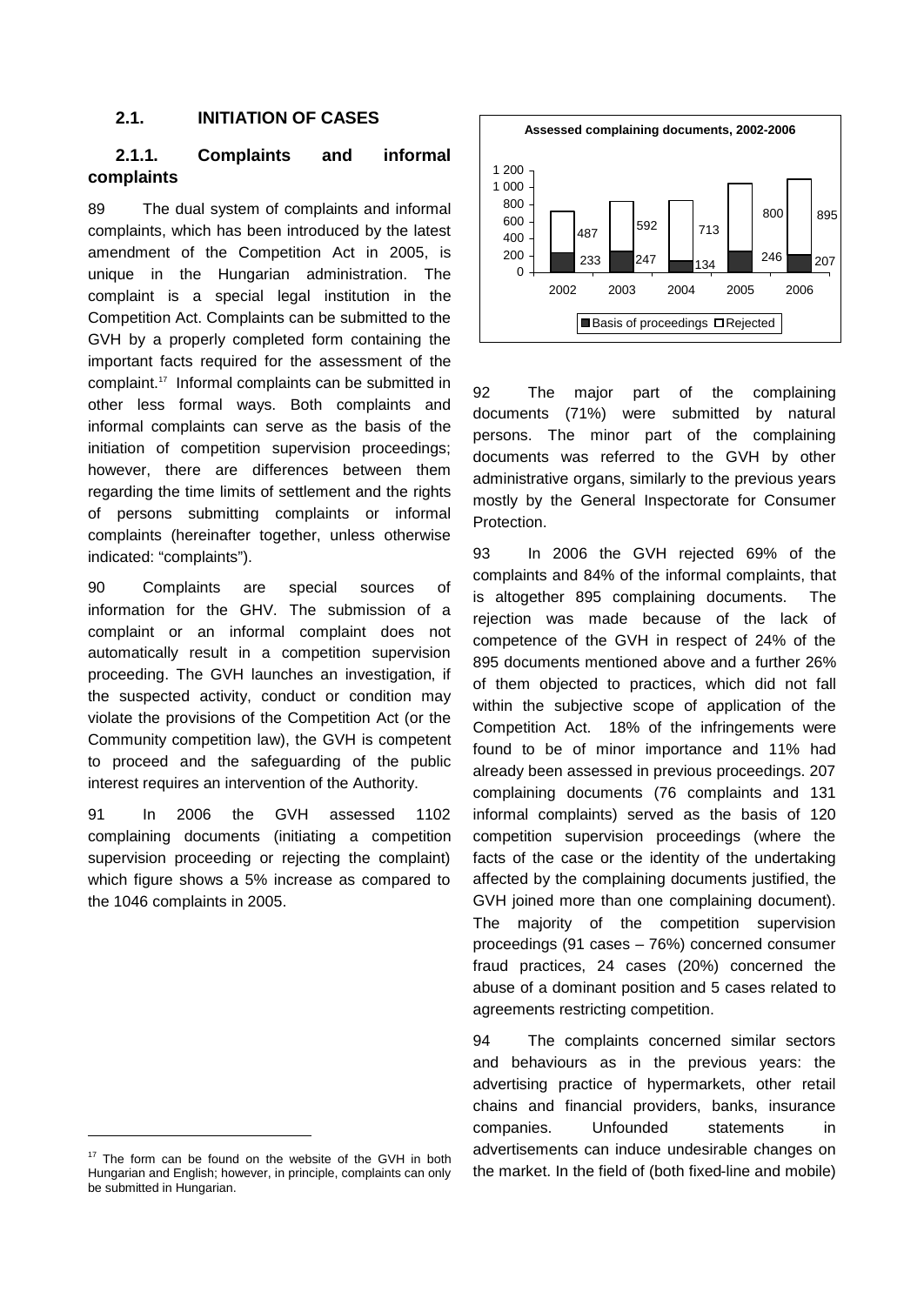telephone services the possibilities of extensive growth had been exhausted, so that success could be reached by the reallocation of the markets. With this realization in mind, market players several times crossed the borders of correct information giving.

95 Once again many complaints concerned the pricing and contracting practice of cable television providers. A number of complaining documents related to services of gas, electricity and district heating providers the prices of which could be determined freely by those providers (measuring, installation or change of meters, etc.).

96 Complainants may seek legal remedy directly from the Municipal Court of Budapest against an injunction through which the GVH refuses to commence a competition supervision proceeding in connection with the complainant's complaint. The Competition Act does not provide this possibility regarding informal complaints. In 2006, complainants sought this kind of legal remedy in 15 cases but the court rejected 13 of the claims (87%).

97 Where the GVH is not authorised to proceed in respect of the statements made in a complaining document, it refers the complaining document to the body competent to proceed in the case, if such a body exists, and informs the person submitting the complaining document of this measure. Where the case falls under the competence of the court, the GVH informs the person submitting the complaining document of this fact. In 2006 the GVH referred 95 cases (8 complaints and 87 informal complaints) to the body competent to proceed in the case, most of them to the General Inspectorate for Consumer Protection and its regional offices, to the National Communications Authority and to the Hungarian Energy Office.

98 In some of these cases neither the GVH nor any other organ can remedy the problem (for example due to the lack of competence). Where it is possible the GVH tries to draw the attention of the organ, which has the closest connection to the issue, but there are still some phenomena, which would need to be dealt with. The Authority experienced in several cases that many complaints could be prevented by giving better and more detailed information to consumers.

99 A number of complaints concerned the new type of advertisements. Some of the shoe stores tried to increase their turnover by disseminating **leaflets and applying posters, which contained the slogans "Closing-down sale"** and **"Bankruptcy procedures"**. The leaflets also contained the expressions "Only today" or "Closingdown today" though these advertisements had already been in the streets for months. At the same time they advertised Spanish and Italian leather shoes while mostly Chinese – probably non-leather – shoes could be bought in them. But because of the strong competition between shoe stores and considering the size of the stores, in the view of GVH these conducts did not appreciably affected competition; hence there was no need to commence any competition supervision proceeding. However, continuously arriving complaints indicate that the conduct is spreading, therefore a coordinated action of consumer protection organs and the GVH was deemed would be necessary.

100 Other important subjects were the so-called **call TV programmes and sms quiz games**. Unfortunately neither the National Radio and Television Commission, nor the Gambling Supervision Authority, nor the General Inspectorate for Consumer Protection admits to be competent to deal with these complaints. The Competition Council terminated the case concerning ATV's "Pénzfürdő" ("Money-bath") programme (Vj-201/2004) and, at the same time, it established in its decision – regarding this case – that the provisions of the Competition Act protected only the freedom of consumers' choice, but this protection did not cover the performance i. e. the control of quality of the service provided though consumers' interests can be supposed or even established to be injured in this area.

101 The **exclusive agreements between building investors and telecommunications service providers** were also subject to many complaints in 2006. In these cases, under the construction of a gated residential community or an owner-occupied block, the investor conclude an agreement with a telecommunications service provider under which the latter creates the telecommunications network of the given real estate. The only considerations from the viewpoint of investors, which they take into account when they select the provider of the service, are cost-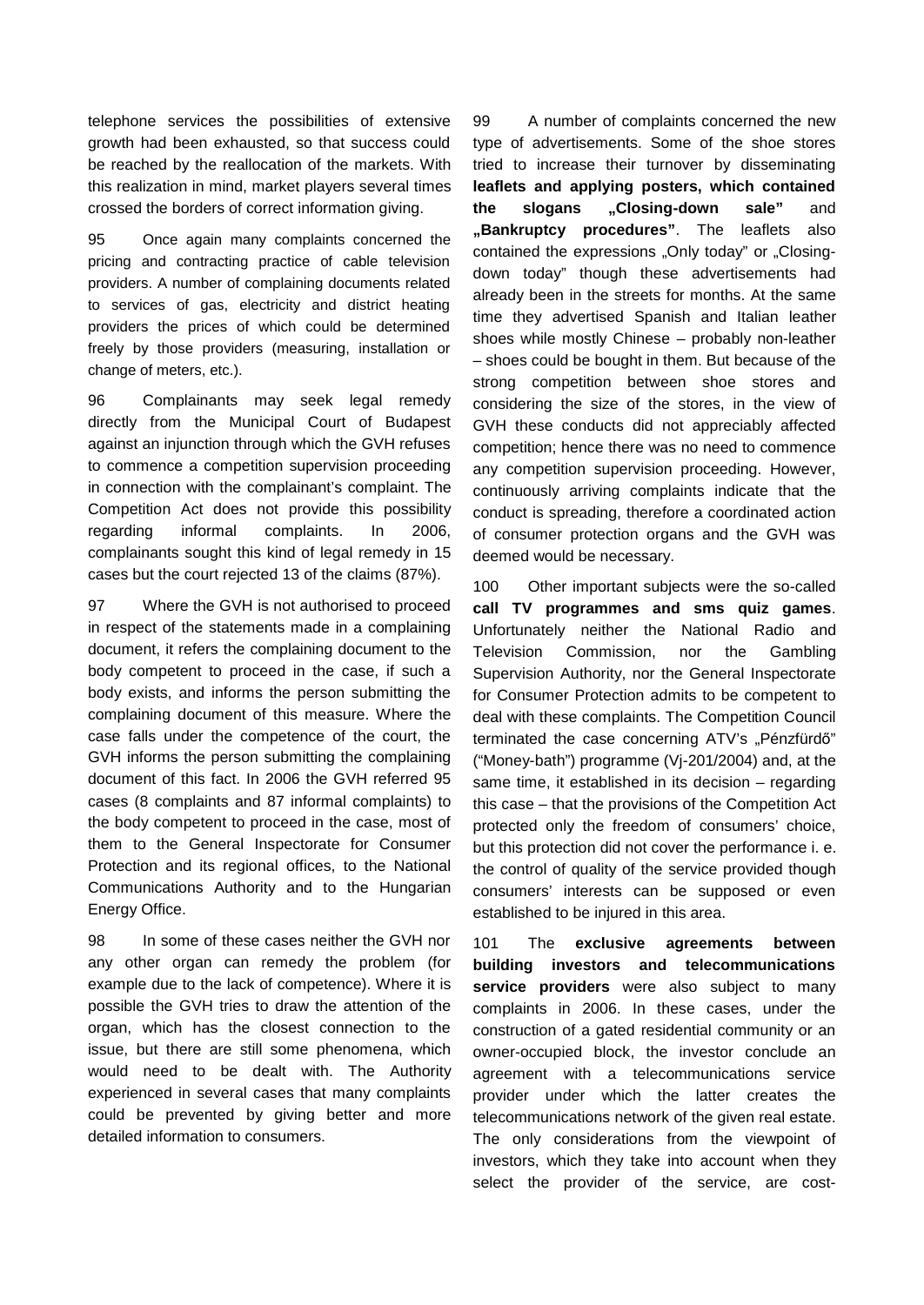effectiveness and the commission service providers possibly offer. In exchange service providers get exclusive rights to operate the network and provide services for a fixed term (5-15 years). In the GVH's viewpoint, these problems should be dealt with by civil law tools in the first place. The GVH may take actions in the case of agreements with economically unjustifiable conditions or in cases, in which the long-term exclusive agreements of the service provider taken in their entirety are capable of appreciably affecting the market. But this latter presumption is not justified by the present market conditions.

102 In 2006 a number of complaints stemmed from allegedly abusive practices (such as **measuring, accounting, invoicing)** of energy supplying companies (**electricity and gas suppliers**). The price setting of utilities is regulated, but providers are free to establish the prices of connected services. Most of the problems derived from a change in the accounting system (all the providers switched to the system of yearly reading of meters). The GVH has no competence for these complaints so they were referred to the Hungarian Energy Office.

103 In connection with a complaint the objectionable authorisation practice concerning the installation of **wind turbines** came to GVH's knowledge. The energy produced by wind turbines falls under guaranteed offtake but the setting up of the production capacity need to be authorised by the Hungarian Energy Office. The regulated tariff of this kind of energy is high; therefore the investment in setting up of wind turbines is remunerative. Therefore, several **applications on setting up wind turbine capacities** were filed within a short period. In the absence of related legal rules the Hungarian Energy Office limited the capacity of wind turbines, which can be set up. In this respect, the GVH draws the attention of the legislator to the circumstance, that low-level and detailed rules are needed to guarantee discrimination-free allocation and to hinder the (potential) unfair competition between undertakings.

104 A number of complaints related to **public services concerning district-heating, drinking water, drainage of wastewater and local waste management**. The fees of these services are

determined by local governments based on the authorisation given by the law. The GVH does not have competence to deal with this kind of abuse-ofdominance complaints of undertakings, since it is the regulator within the local government who is entitled to examine the infringement of provisions on local-government-regulated prices.

### **2.1.2. Coordination relating to the application of EC law**

105 As a consequence of Hungary's accession to the EU, the GVH is required to apply both the Hungarian Competition Act and the Community competition rules. The application of the latter is mandatory if the practice in question may affect trade between Member States. This is a complex concept the substance of which is that a behaviour may have an influence, directly or indirectly, actually or potentially, on competition in Community dimension. This effect can be realised through an influence exerted on actual cross-border conducts (e. g. agreements relating to export or import), or through the modification of the structure of competition (e. g. agreements and abusive practices foreclosing the national market against foreign competition).

106 Experience gained in the course of proceedings in which Community law was applied is described in Chapter 2.2. below.

107 The GVH initiated 18 cases on Community law basis in 2006. Together with the cases on the same legal basis from preceding years (a further 18 cases) the number of cases had been doubled. The Competition Council made a decision in 9 cases, in 6 of which it imposed a total fine of HUF 1000 million (approx. Euro 4 million).

108 Through the cooperation in the ECN, the GVH gets up-to-date information on the cases which are initiated by the Commission and by other Member States and in which Community law is applied. It also provides information on its own cases. The aim of this arrangement is to ensure that cases are dealt with by the (procedurally) bestplaced authorities within the network. In the framework of this system staff members of the GHV studied 326 cases initiated by other members of the ECN. In 2006 the GVH did not take over any case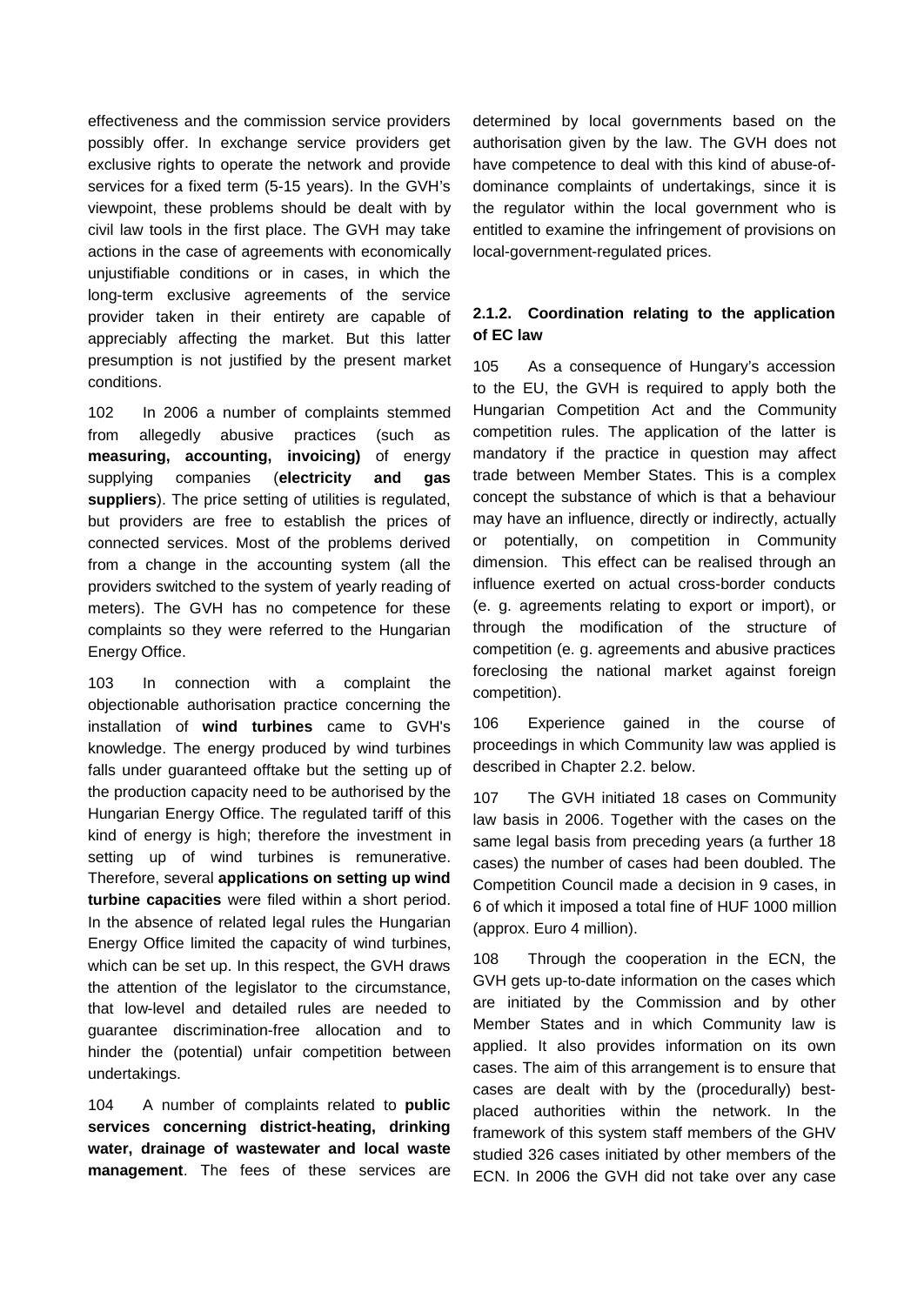while it referred only one case. This case was referred to another competition authority – namely the Commission – before the commencement of a proceeding. In this case, the Commission initiated its proceeding within short, and it carried out an inspection in Hungary with the assistance of GVH experts. The subject of the case is to establish whether the long-term power purchasing and capacity reservation agreements between the wholesaler and the domestic generators, and the long-term electricity import contracts/long-term cross-border capacity reservations foreclose the Hungarian electricity market and prevent the development of competition.

109 2006 was the first year when the GVH requested the performance of a procedural act from other NCAs. Altogether 9 NCAs gave procedural help to the GHV. The information obtained in this way contributed to the assessment of the respective cases.

110 According to the EC Merger Regulation concentrations which must be notified to the Commission must not be notified to the NCAs. But the NCAs can express their views on these cases. In 2006 the Commission solicited the GVH for its views about 356 merger notifications with a Community dimension and 48 requests for referral. Contrary to the previous year, none of those transactions and requests for referral affected the Hungarian market to a considerable extent.

#### **2.2. MAIN PROCEEDINGS**

### **2.2.1. Unfair manipulation of consumer choice**

111 Chapter III of the Competition Act prohibits unfair manipulation of consumer choice, which misleads consumers and the application of business methods that restrict, without justification, the freedom of choice of consumers.

112 Article 8 provides an illustrative list of the deceptive practices. A practice is deceptive if false declarations are made or facts are declared in a manner which is likely to deceive consumers with respect to prices or essential features of the goods;

furthermore, if the designation of goods is likely to deceive, or if any other information which is likely to deceive pertaining to the essential features of the goods is disseminated. It is also deceptive if it is concealed that the goods fail to meet legal or other, usual, requirements for such goods, or that the use of the goods requires conditions, which are significantly different from those, which are customary. Furthermore, it is prohibited to supply information that is deceptive or may possibly be deceptive, about factors related to the sale and distribution of the goods influencing the decision of consumers, in particular, about the method of distribution, terms of payment, gifts associated with the goods, discounts, or the chance of winning. Finally, it is prohibited to create a false impression of an especially advantageous purchase.

113 As to the clarification of the content of the variety of expressions used in practice, Article 9 provides that the meaning of terms customarily accepted in daily life or in the respective trade must be taken as a guide when establishing whether the information is likely to deceive consumers.

114 Article 10 of the Competition Act identifies the making of the objective appraisal of goods or offers, or the objective comparison between them



and other goods or offers more difficult, as business methods that restrict, without justification, the freedom of choice of consumers.

115 The practice of the Competition Council draws a distinction between the statements of fact listed in Articles 8 and 10 by the capability of a practice contested to of a given undertaking to mislead consumers regarding the undertaking's own goods or services. Practices a decisive element of which is (capable of) misleading consumers, infringe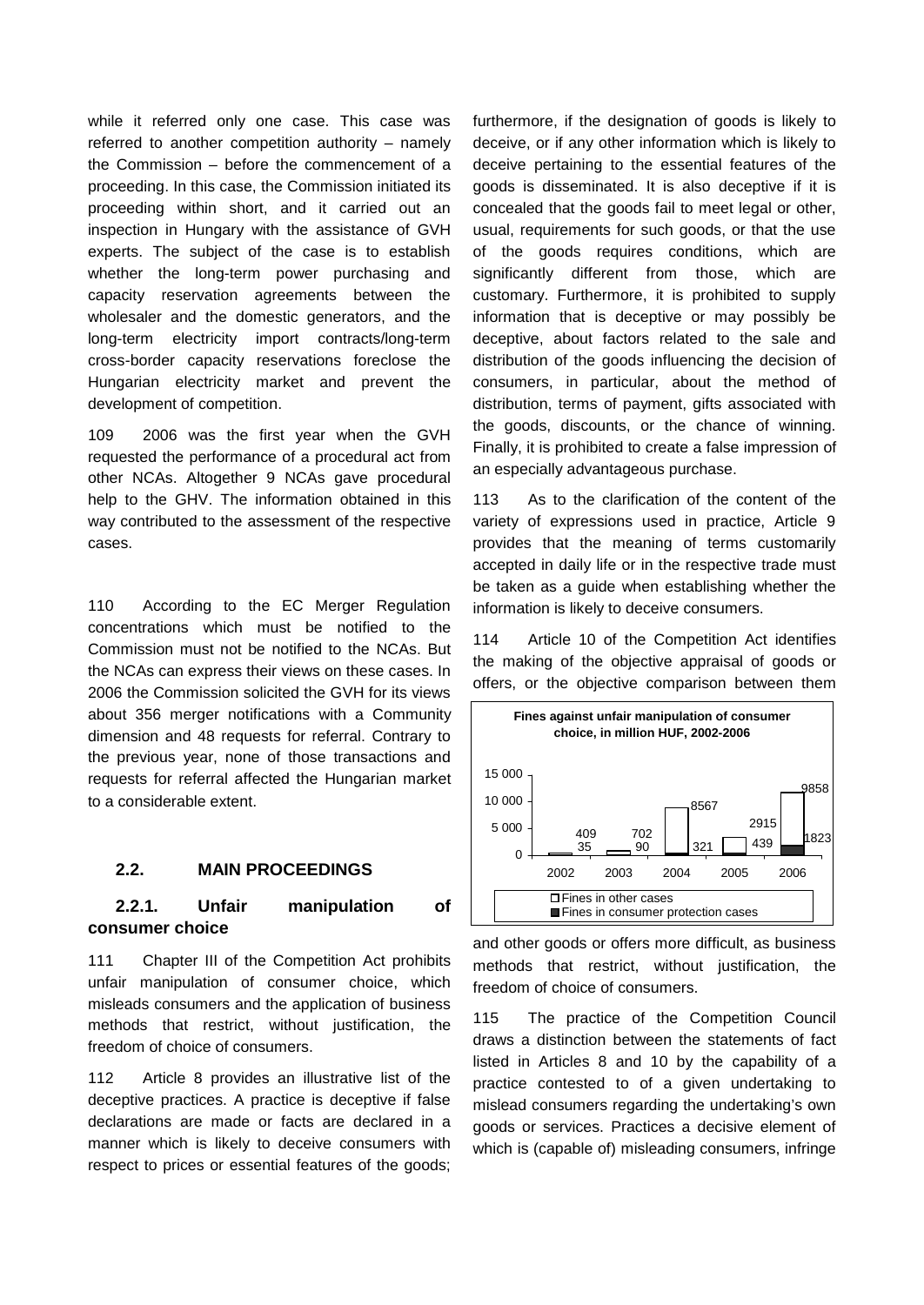

Article 8 rather than Article 10. Otherwise Article 10 applies (case Vj-74/2006).

116 It is important to highlight the fact that the aim of the above Articles of the Act is to protect fair and undistorted competition and the public interest attached thereto rather than to remedy individual harms. These provisions advance the freedom of consumer choice; hence competition and the economic interests of consumers are protected.

117 In the course of its competition supervision proceedings, the Competition Council examines whether consumers had the possibility to seek for, in an undisturbed process, and obtain, the information they needed to be capable to arrive at a conscious decision. By doing this, the GVH safeguards consumers' right to obtain appropriate information. This arrangement contributes, besides protecting consumers, to the proper functioning of the market.

118 In respect of unfair manipulation of consumer choice, there were 85 Competition Council decisions on the substance of cases in 2006, out of which the GVH intervened in 66. There was an increase in the number of cases as compared to 2005.

119 In 63 of the 66 cases mentioned above, a serious violation of the law was established. The fines imposed in 44 of these cases amounted (altogether) to HUF 1 822,8 million (around Euro 7,3 million), which is about four times higher than the amount of the similar fines in 2005.

120 In 19 of the violation cases, however, the Competition Council did not impose any fine and in three cases a suspension of the proceeding was ordered, taking into consideration the minor importance of the infringement.

121 Taking into account the distinction made between the statements of fact mentioned in Articles 8 and 10 (see paragraph 125 above), 78 and 7 of



the 85 unfair manipulation cases concerned the misleading of consumers and the restriction of the freedom of choice of consumers, respectively; in 5 of the 7 restriction-cases also the misleading of consumers was subject of the case.



122 The following case summaries provide an overview of the main aspects of the assessment of the cases, grouped according to the tendencies evolving in the information practice targeted to the demand-side of the market.

123 In the course of giving information to consumers (within the meaning given in Chapter III of the Competition Act), undertakings apply **different communications techniques** adjusted to the given market environment. Beyond the regular means – the so-called above-the-line (ATL) means – , which are typically used in the mass media, belowthe-line (BTL) means such as on-line marketing are used more and more extensively. Both the selection of the means and their linking together form part of the marketing strategy of undertakings.

124 Mention must be made of the fact, however, that some of the advertisements may qualify differently depending on whether they are assessed from the aspect of marketing or of competition expectations.

125 **Vodafone Magyarország** Kft's introductory campaign of its "VitaMax Dumabérlet" tariff package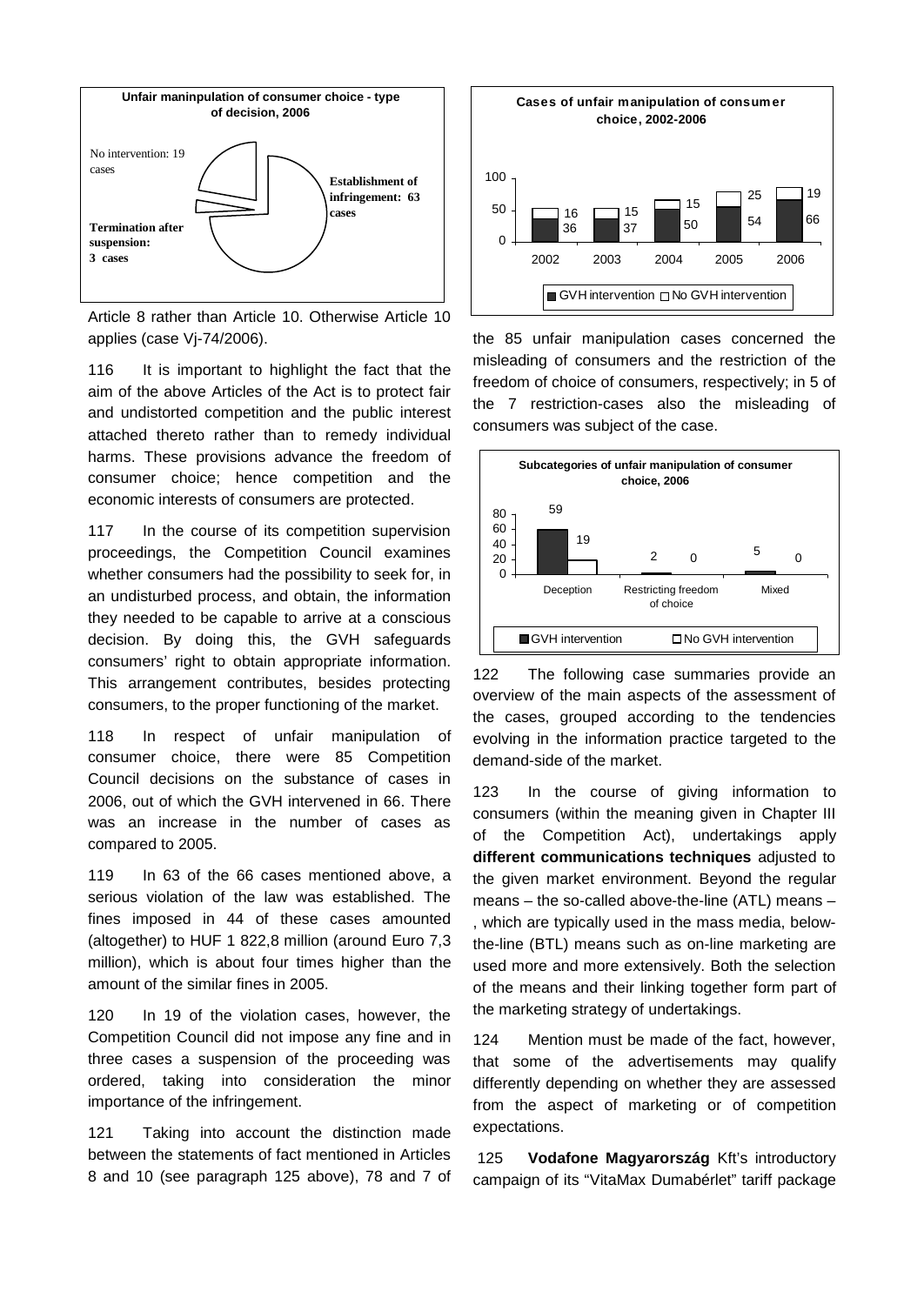is a good example to underpin this statement. With this advertising campaign as the most effective above-the-line advertising and marketing campaign in that year, Vodafone won the Gold EFFIE Award in 2006. At the same time, in the case Vj-75/2005 the Competition Council held that the campaign was capable of misleading consumers by creating the false impression of an especially advantageous purchase, as the information that consumers would have needed to be able to compare the service with competing services was not included in the message some of the advertisements transmitted to consumers. Advertisements may not be created based on a principle according to which reasonable consumers are expected to verify the information they get through the advertising, the Competition Council stated.

126 In the course of integrated communications campaigns, undertakings reach consumers by using both above-the-line and below-the-line communications methods. Besides winning new customers, the aim of these campaigns is to win away customers from competitors. This behaviour is typical on saturated or tightening infocommunications markets such as the markets of mobile phone services or of fixed-line voice telephony, respectively.

137 The use of integrated communications campaigns is typical for huge market players with high market shares and great financial strength as these campaigns are costly. In these types of communication campaigns, the various techniques are focused on the communication of a "central" message. This message is to improve the image of the undertaking and to display the product as a brand (Vj-48/2006, Vj-114/2006).

127 The Competition Council held (Vj-48/2006, Vj-74/2006, Vj-89/2006) that the elements of these integrated campaigns are to be differently assessed from the aspect of competition law as far as the information provided by them is concerned.

128 In the case Vj-74/2005 against **SkyEurope Airlines Hungary** Kft., the Competition Council held that in establishing the capability to mislead of the information given in an advertising campaign, attention must be paid to the visual and/or acoustic presentation of it. While with certain media, complementary information and fine-printed

explanations may become part of the message reaching consumers (e. g. with the printed press), this does not happen with other ones, such as TV commercials or billboard advertisements, where statements displayed/to be seen for a very short time cannot become part of that message.

129 In relation to the advertisements in the printed press, what is of importance is the positioning, highlighting and the design of the information. Headlines count more than the fine print. TV advertisements convey only a limited amount of information to consumers due to the timeframes available. Radio advertisements are effective up to three pieces of information at a time. Billboards are within sight only for a few seconds, accordingly they convey three motives at most.

130 Pieces of the information that play an equally important role in consumers' decision, are required to be equally well readable. The relevant pieces of information have to be in balance; it is the net impression what matters. Advertisements that go against the above principle are caught by the Competition Act (Vj-39/2006).

131 In the course of advertising campaigns conducted on markets of financial services (e.g. case Vj-56/2006), advertisers must also take into consideration the strict rules for the provision of those services.

132 The Competition Council established in its decision (Vj-56/2006) that the conduct of **Országos Takarékpénztár és Kereskedelmi Bank** Nyrt. (National Savings- and Commercial Bank, the largest Hungarian commercial bank, hereinafter: OTP) was suitable to deceive consumers. OTP, from October 2003 on, stated in some of its advertisements that a credit card owner "might use his/her card for 45 days without paying an interest". These terms could gave the false impression to consumers that they might use their credit margin for a period of up to 45 days without paying any interest, and they should only start paying interest after the expiration of the deadline for the credit they had got. Such interpretation of OTP's advertisements by consumers was reasonable, since consumers had to pay an annual credit card fee. Contrary to the advertisements of OTP, the lack of interest was subjected to a condition, namely to whether consumers paid back, within a certain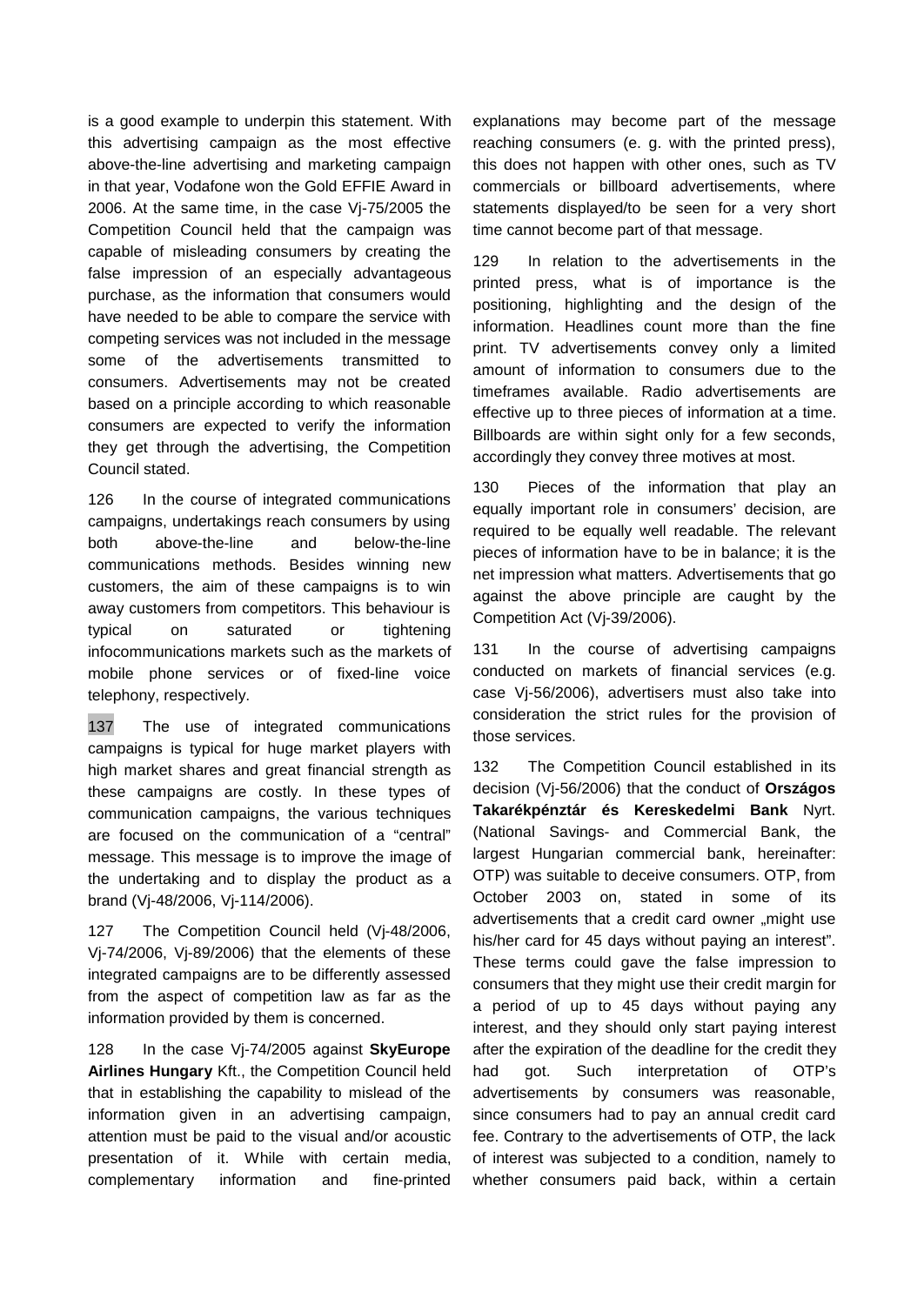deadline, all the debts burdening their credit limits (i.e. the total amount of the value of their purchases, cash withdrawals from ATMs, interests, costs and fees).

133 In the above case, the Competition Council confirmed anew its view that consumers cannot be expected to check for themselves, either upon warning or without it, whether an advertisement is or not in compliance with competition rules. Therefore, the making available of additional information (apart from what is contained in the advertisement) by OTP does not exempt it from competition law liability.

134 The Competition Council stressed that crediting affects consumers' life to such an extent (particularly under the special Hungarian market conditions), that the business advertising activities concerned are required to face higher requirements in comparison to those determined for the advertising of the retail distribution of goods.

135 Consumer groups/shopping clubs belong to the providers of financial services, however, only the general rules of civil law apply to these services; no specific laws or regulations are in force regarding this area. Contracts run for a long time (for up to even ten years), and members have a hard job when cancelling their membership. Getting out of the deal is linked with burdensome financial consequences. It can be presumed based on the experience of the GVH that these consumer groups live on the damage caused to the consumers exited, or excluded of, the club rather than on the profits they earn as service providers.

136 The Authority identified several times during the preceding years the shortcomings and problems of the regulation in force relating to consumer groups. At the same time, a new element has appeared in the marketing communications of these companies, namely an effort of the clubs to blur the borderline between their services and the crediting they offer.

137 In the telecommunications sector, advertisers used the word "free" as an adjective in the central message in several of their integrated advertising campaigns. The Competition Council established that consumers interpret the word "free" as one with the meaning "costing absolutely nothing". They do not ponder on, however, whether the condition "free" refers is valid only in respect of certain charges or of the service as a whole (Vj-187/2005).

138 On markets of daily consumer goods price discount actions/campaigns are characterised by the not sufficiently large (i. e. not sufficiently large for the entire period of the promotion) stocks of the advertised products. Therefore, consumers seek in vain the promoted products (Vj-159/2005, Vj-22/2006 – **Tesco-Global Áruházak** Rt., Vj-29/2006 – **Auchan Magyarország** Kereskedelmi és Szolgáltató Kft.) It happens as well that the promoted product is sold at a price which is higher than what has been advertised (Vj-29/2006 – Auchan Magyarország Kereskedelmi és Szolgáltató Kft.), or that the information provided is misleading (Vj-159/2005, Vj-22/2006 – Tesco-Global Áruházak Rt., Vj-41/2005 – Auchan Magyarország Kereskedelmi és Szolgáltató Kft.), or that the word "cheapest" is unfoundedly used (Vj-29/2006 – Auchan Magyarország Kereskedelmi és Szolgáltató Kft.).

139 **Direct marketing** is getting more and more popular due to its low costs and the high number of consumers who can be contacted by means of it. However, its misleading potential is utilised as well. Direct marketing tools are used to establish a sort of direct communication between consumers and the undertaking with the aim that consumers get knowledge of, and place an order for, the product in question of the company. **Direct mail**, a specific form of direct marketing, has also been dealt with in the competition supervision proceedings.

140 The **World Health Rák- és AIDS Kutató** (Cancer and AIDS Research) Kft. sent e-mail messages to consumers who suffered from some kind of illnesses (Vj-37/2006). This target group constitutes a special group of consumers who can be easily persuaded as their illness makes them less rational but ready to buy anything that they hold prospective to cure them.

141 Health care, prevention and healthy lifestyle are ranked high in consumer priorities. Accordingly, more and more products related to these priorities are marketed. However, the number of products to which attractive, but scientifically not verified features are attributed also increases.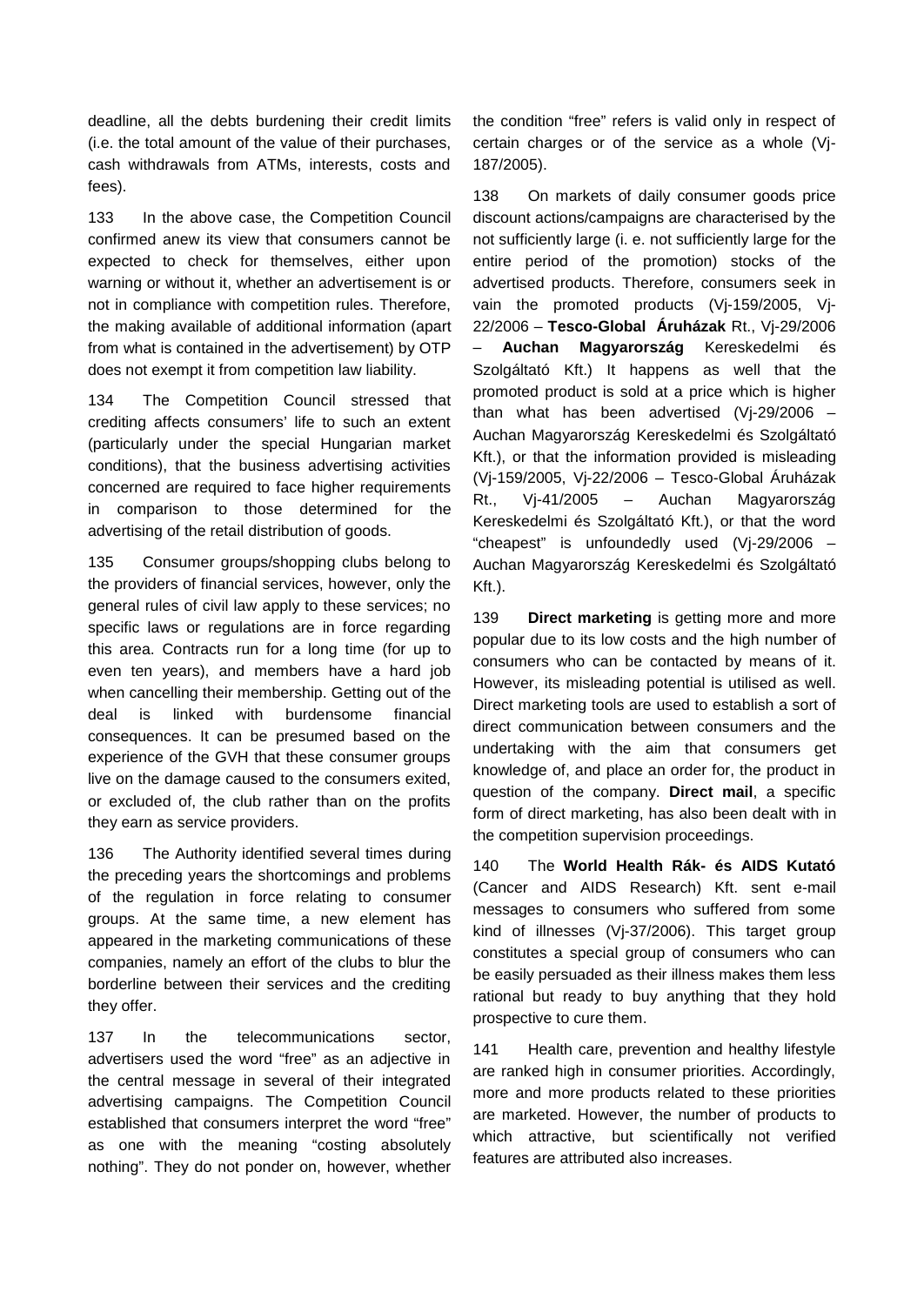142 In deception cases in connection with health products, the Competition Council has on several occasions ordered a corrective announcement to be published.

143 Increasingly, communication via the Internet gains ground in both the integrated and nonintegrated communications campaigns.

144 The Internet plays a central role in the communications and marketing strategy of airways. The intensive price competition in this sector forces companies to apply dynamic communications strategies. In the case Vj-74/2006, the GVH initiated the proceeding because **Sky Europe** did not communicate all the elements of the price to be paid by consumers; furthermore, though the company indicated the price, the appropriate interpretation of the price was given in fine print, which made the objective appraisal of the service more difficult. The conduct was capable of misleading consumers regarding the real value of the service, creating the false impression of an especially advantageous purchase.

145 In 2006, the Competition Council highlighted the pitfalls of comparative advertising in a number of the competition supervision proceedings.

146 In the case Vj-148/2005 the Competition Council imposed a significant amount of fine on **Colgate-Palmolive Magyarország** Kft. because the advertisements for its 'Total' toothpaste claimed that 'no other toothpaste can provide better protection' and included as an endorsement the sentence 'it is the choice of dentists'. These advertisements were broadcasted continuously from the beginning of 2004. Therefore, the campaign was capable of deceiving consumers.

147 In a case against **Auchan Magyarország** Kereskedelemi és Szolgáltató Kft. (Vj-80/2005), with regard to the 'best price' marketing statement, the Competition Council held unlikely that in a fast changing market environment such primacy claims could be valid in respect of any product under the whole advertising period. Albeit price monitoring might be used for this purpose, but it would be expensive. Therefore, such statements may not be reasonably used.

### **2.2.2. Agreements restricting competition**

148 Chapter IV of the Competition Act provides that all agreements restricting competition are illegal and void, unless they are of minor importance or the undertakings which are parties to them are not independent of each other. Besides, restrictive agreements may be exempted from the prohibition by Government regulations on the exemption of certain groups of agreements, and they may individually fulfil the requirements for being exempt from the prohibition. For an agreement to be exempted the resolution of the GVH<sup>18</sup> is not needed as – similarly to the Community competition law – the undertakings have to assess for themselves – and prove in the course of an investigation of the competition authority - that their agreement is in line with the Competition Act or with any of the Government regulations mentioned above, and thereby it is not prohibited.

149 As from May 2004, if restrictive agreements may have an effect on trade between Member States the competition supervision proceedings must be conducted with the direct application of Article 81 of the Treaty, but applying the Hungarian procedural provisions at the same time. The GVH proceeds as the national competition authority of an EU Member State.

150 In 2006, the Competition Council made 19 resolutions on the substance of cases, through 15 of which the GVH intervened. With regard to restrictive agreement cases, the intervention of the GVH meant

1

 $18$  There are two types of resolutions, which are adopted in the course of competition supervision proceedings: they are either decisions or injunctions. The competition council reaches decisions when it decides on the substance of cases: it decides whether to authorise or not a concentration or establishes an infringement of the law or establishes that the conduct in question is not unlawful. Relating to all other issues including procedural questions, the competition council or the investigator decides by injunctions. Accordingly, the proceeding is terminated by injunction where the evidence obtained does not allow the existence of an infringement to be found or where the public interest does not justify the initiation or continuation of a proceeding or for administrative reasons (such as the withdrawal of the application for authorisation of the concentration or the nonfulfilment of the request for completion).

Until 1 November 2005 exclusively decisions were issued and it has only been since that date that a distinction is made, in compliance with the principles laid down by Act CXL of 2004 on the General Rules of Public Administrative Procedures and Services (which has also been in force since that date) between resolutions issued as decisions and those issued as injunctions.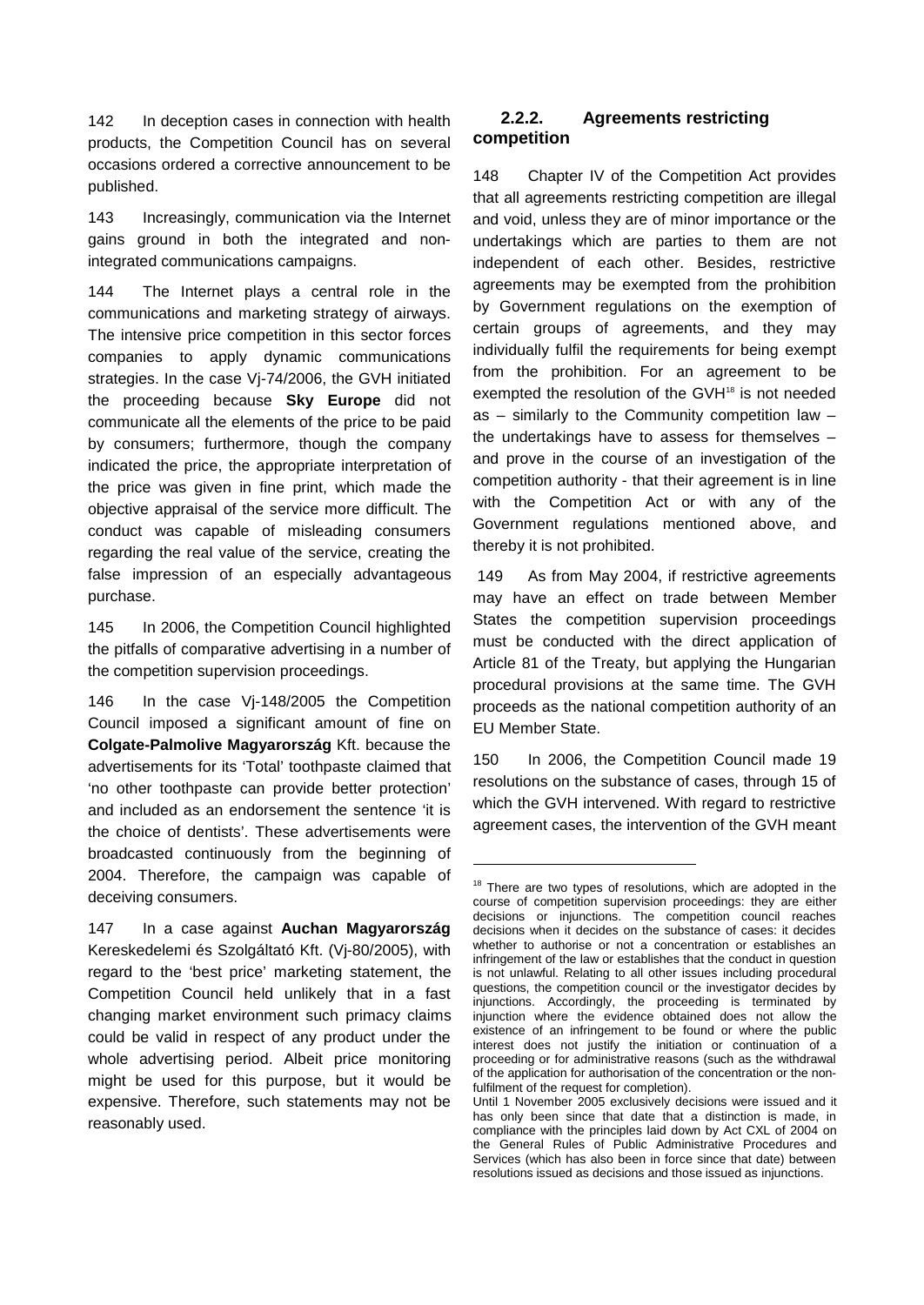(in 2006) the establishment of an infringement including the making of such an establishment following a suspension of the case; the termination of the proceeding, following a suspension of the case, taking into account a commitment undertaken by the parties; or the termination of the proceeding following an amendment, respecting the competition concerns of the GVH, of the agreement voluntarily made by the parties to the agreement (if this is reflected by the decision adopted in the case).



151 In 9 cases out of 15 in which the GVH intervened, the Competition Council imposed fines amounting altogether to HUF 8650 million (approximately Euro 34,6 million).



152 In two cases the Competition Council terminated the proceedings, as the investigation had not revealed or could not prove any restrictive agreement. In one case a suspension was ordered (and the case was terminated following the postinvestigation), due the minor significance of the infringement and with respect to the infringer's commitment to terminate the infringement. In

another case the Competition Council found that the agreement fell under a group exemption.



153 In more than half of the cases assessed (12 cases) the agreement was concluded between competitors, in 5 cases it was of a vertical, while in further 2 cases of a mixed nature. In 9 of the 12 cases, the GVH had to intervene and prohibit the restrictive practice concerned. Out of the 5 vertical cases, 4 required an intervention. The GVH intervened in both of the mixed cases.



154 In 2006, the GVH closed 5 proceedings where trade between Member States was affected. Accordingly, the relevant Articles of the Treaty were applied. In three of the said cases (Vj-156/2004, Vj-180/2004, Vj-16/2005) an infringement was established, one case (Vj-157/2004) was terminated following a suspension in the course of which the parties modified their agreement to bring it into compliance with Article 81(3), and in one case (Vj-94/2005) no grounds were found for an action of the GVH.

155 **Concerted practices** restricting competition are also prohibited by the Competition Act, since they are in the same way conscious anticompetitive arrangements. They are cooperations between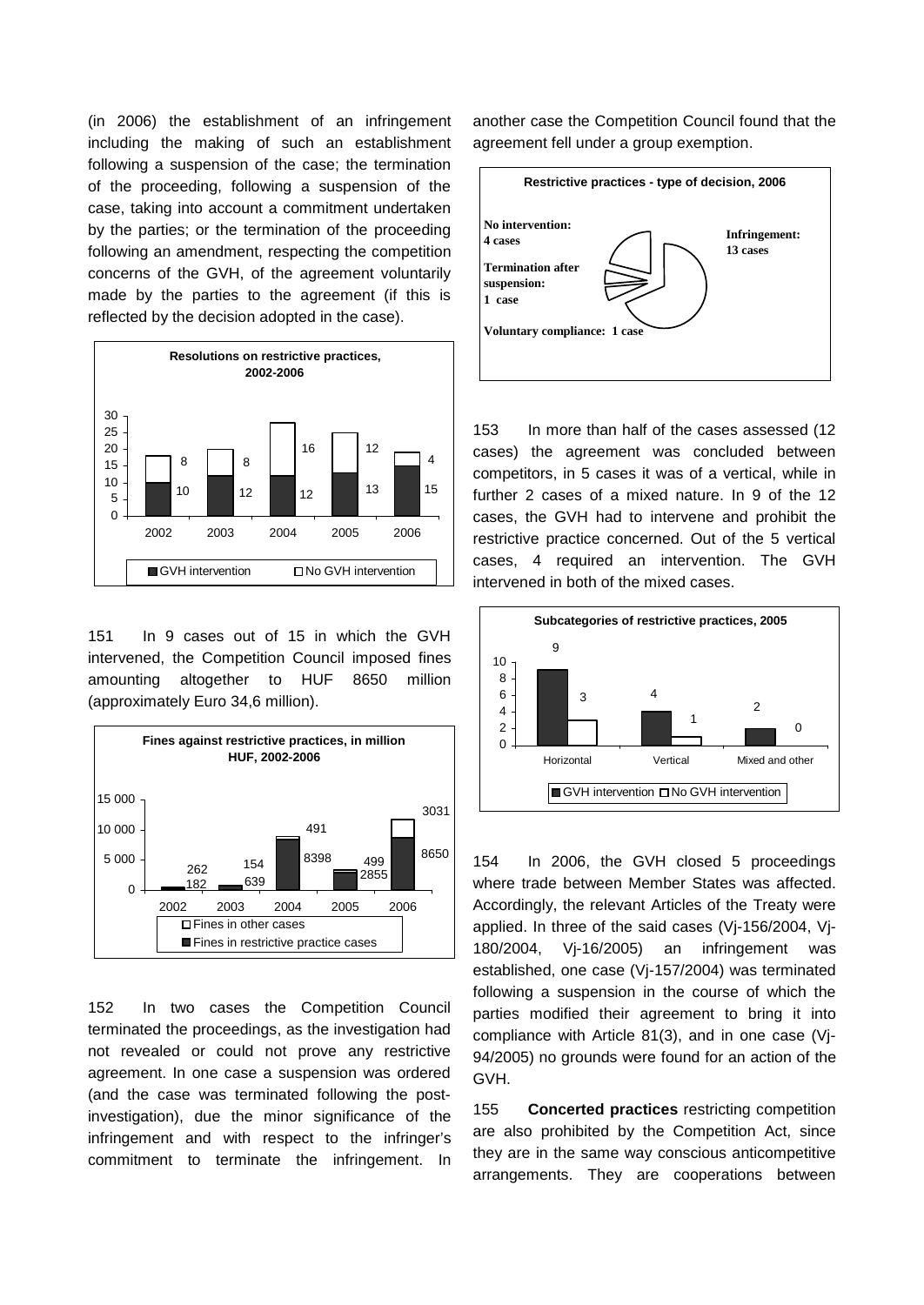competitors in order to minimize the risks associated with competition.

156 A meeting where undertakings exchange information regarding their future market behaviour qualifies as a concerted practice, as the participants take into consideration all the obtained information in their future market behaviour.

157 **Bid rigging** remains an important category within secret hard-core cartels. In investigating these agreements, down raids (searches of the premises of the parties without prior notification) constitute a core technique. Another tool used against hard-core cartels is the leniency policy, though none of the cases closed in 2006 was initiated under leniency policy.

158 In 2004, **SAP Hungary** Kft. (SAP), **IBM Magyarország** Kft. and **International System House** Kft. concluded a teaming agreement, and negotiated several times the strategies to be followed in public procurement procedures the subject of which were the procurements of information technology systems in a total value of HUF 14 billion (around Euro 56,0 million) by five Hungarian universities. Furthermore, in two of these procedures, the said undertakings influenced the wording of the invitations to tender. The three undertakings agreed upon the identity of the winner and its subcontractor (Vj-162/2004).

159 In their defence, the parties argued that the cooperation between them was necessitated by their joint research and development activity which they performed in connection with the projects. However, the Competition Council found that the cooperation in question was not necessary, as all the undertakings had the capability of acting on its own in the course of the procurement procedures.

160 The Competition Council established in its decision that the IT undertakings **Albacomp** Számítástechnikai Rt. and **Synergon Informatikai** Rendszereket Tervező és Kivitelező Rt. concluded an anti-competitive agreement in order to win the HR project of the nuclear power plant of Paks (case Vj-21/2005).

161 The local government of the city Győr announced a public procurement procedure by publishing a notice on 25 June 2003. The public procurement aimed at introducing an integrated

financial economic system (Vj-20/2005). Subsequently, on 27 April 2004 PA Rt. announced a one-round, restricted public procurement procedure for "the review of SAP system modules functioning in a production plant and the involvement of an adviser and project manager in the versionmodification of an IT-project". The Competition Council found, based on evidence (mainly e-mail messages), that Synergon and SAP Hungary concluded an agreement in connection with the two procedures, which was suitable to influence the result of the competition.

162 In the case Vj-40/2005, several anticompetitive practices were established by the Competition Council. 1) The undertakings **Synergon** and **Montana** concluded an agreement for the case, that Synergon would win the public procurement procedure, the so-called ..support" procedure, published by Magyar Fejlesztési Bank (MFB) in 2003. The agreement was suitable to restrict competition. 2) With respect to the "support" and "exchange" tenders invited by MFB in 2004, Synergon and HP agreed that HP would surrender the "support" project to Synergon if Synergon helped HP to win the "exchange" project. 3) HP and Montana concluded an agreement regarding HWB Bank's project "WAN", which agreement was suitable to restrict competition. 4) **HP** and Montana concluded a restrictive agreement in connection with the public procurement procedure of Nemzeti Autópálya Rt., published in October 2003.

163 The biggest fine in 2006 was imposed in a case that concerned the insurance sector, within which the hourly wages were connected to the obligatory liability car insurance and the all risks car insurance. In the case, the two insurance companies, which were fined – **Allianz Hungária Biztosító Zrt.** and **Generali-Providencia Biztosító Zrt.** – did not enter into a restrictive agreement between them but approved the price fixing cartel of the car repairers, by means of which the above mentioned two insurance companies tried to restrict competition on the insurance market, driving out in this way smaller insurance companies of the market.

164 The two market leader insurance companies agreed on recommended prices with the Hungarian Association of Automobile Dealers (**Gémosz**) between 2003 and 2005. In practice, these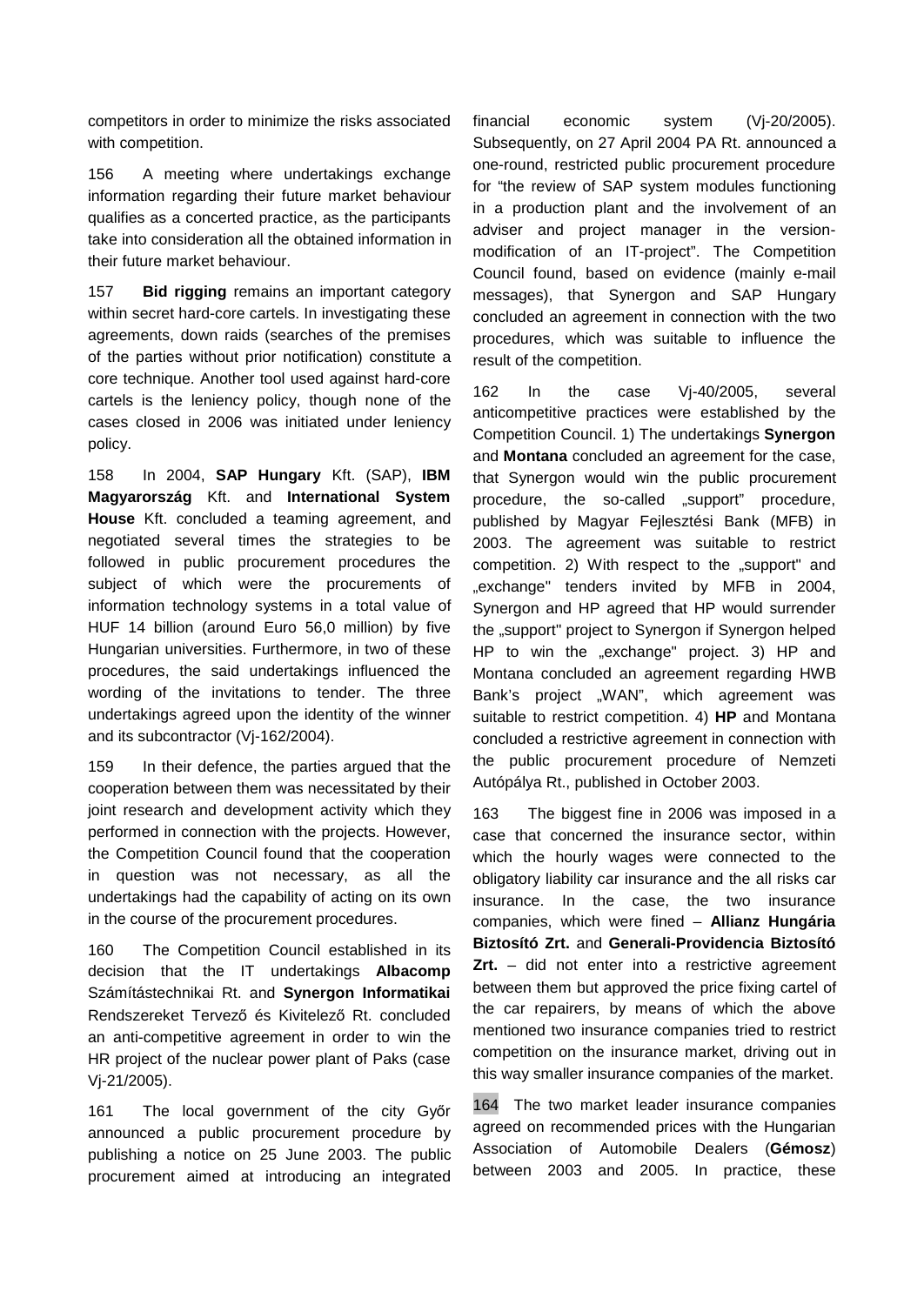recommended prices made it possible for the dealers having membership in Gémosz to restrict price competition. As a result of the concerted practice, the car repairers managed to increase their hourly wages by more than 10% above inflation.

165 The two insurance companies accepted these hourly wages in exchange for the car repairers entering into new insurance agreements with them, further for agreeing in respect of the hourly wages for car repair. As a consequence, all the other insurance companies had to accept the artificially high hourly wages, thus they had difficulties in selling their vehicle insurance services.

166 In the insurance sector, insurance brokers play a key role. Their activity is to establish insurance contracts as a regular business activity. They are not agents of the insurance companies, but those of the insured parties. Within the insurance market, brokers are independent of the insurance companies and have a mediator role in helping their clients (the contractors) to find the most adequate insurance contract. This special role of the insurance brokers has the result that in relation to their clients, there are the brokers who create competition between the insurance products and make it function. Accordingly, every conduct, which intends to hinder, limit or distort this competition, or is able to generate such an effect, is capable of violating competition law.

167 Pursuant to the legal regulation in force, it is not against the law that not the client (contractor/consumer), but the insurance company pays the commission to the insurance broker. However, due to the special status of the insurance broker on the market, some limits are still set by competition law: the broker is not allowed to make arrangements with an insurance company, which would limit competition on the insurance market.

168 For example, arrangements in which the parties determine the following are infringements of the law:

the number of all risks automobile insurance contracts and obligatory automobile liability insurance contracts which the broker should mediate to the insurance company in a given period of time,

a definite minimum percentage of all risks insurance and obligatory automobile liability insurance contracts the broker should mediate to the insurance company in a given period of time, also stating at least how many all risks and obligatory automobile liability insurance contracts this should be in a month,

- the number of all risks insurance and obligatory automobile liability insurance contracts should exceed in a given period of time the number of contracts, which were made in the preceding period of time (precedent period)

169 Furthermore, all arrangements violate competition law, which link the commission of the insurance broker on a band with the number of the mediated contracts (or with the insurance fee of the portfolio), motivating in this way the broker to mediate a higher number of contracts to the insurance companies.

170 In the case of the insurance brokers – **Magyar Peugeot Márkakereskedők Biztosítási Alkusz Kft.**, **Magyar Opelkereskedők Bróker Kft.** and **Porsche Biztosítási Alkusz Kft**. – against which a proceeding was started, it could not be set aside that the brokers had to "appear" in the arrangements between the insurance companies and the automobile dealers, which linked the hourly wages with the sale of insurance contracts. The insurance companies took part in the insurance sales as insurance sellers and stood on the side of the brokers, as they would be their agents. The brokers played an important role in the establishment of the arrangement network, in which Allianz and Generali paid higher repair hourly wages to the automobile dealers in exchange for favourable insurance sales.

171 The Competition Council prohibited the unlawful conduct and imposed a fine amounting altogether to HUF 6.8 billion (approximately Euro 27.8 million).

164 Recurrent competition problems in the **sector of agriculture** are the minimum price setting and the market sharing (by production quotas) with the assistance of product boards and chambers. In 2006 the GVH investigated a cartel case concerning the egg market.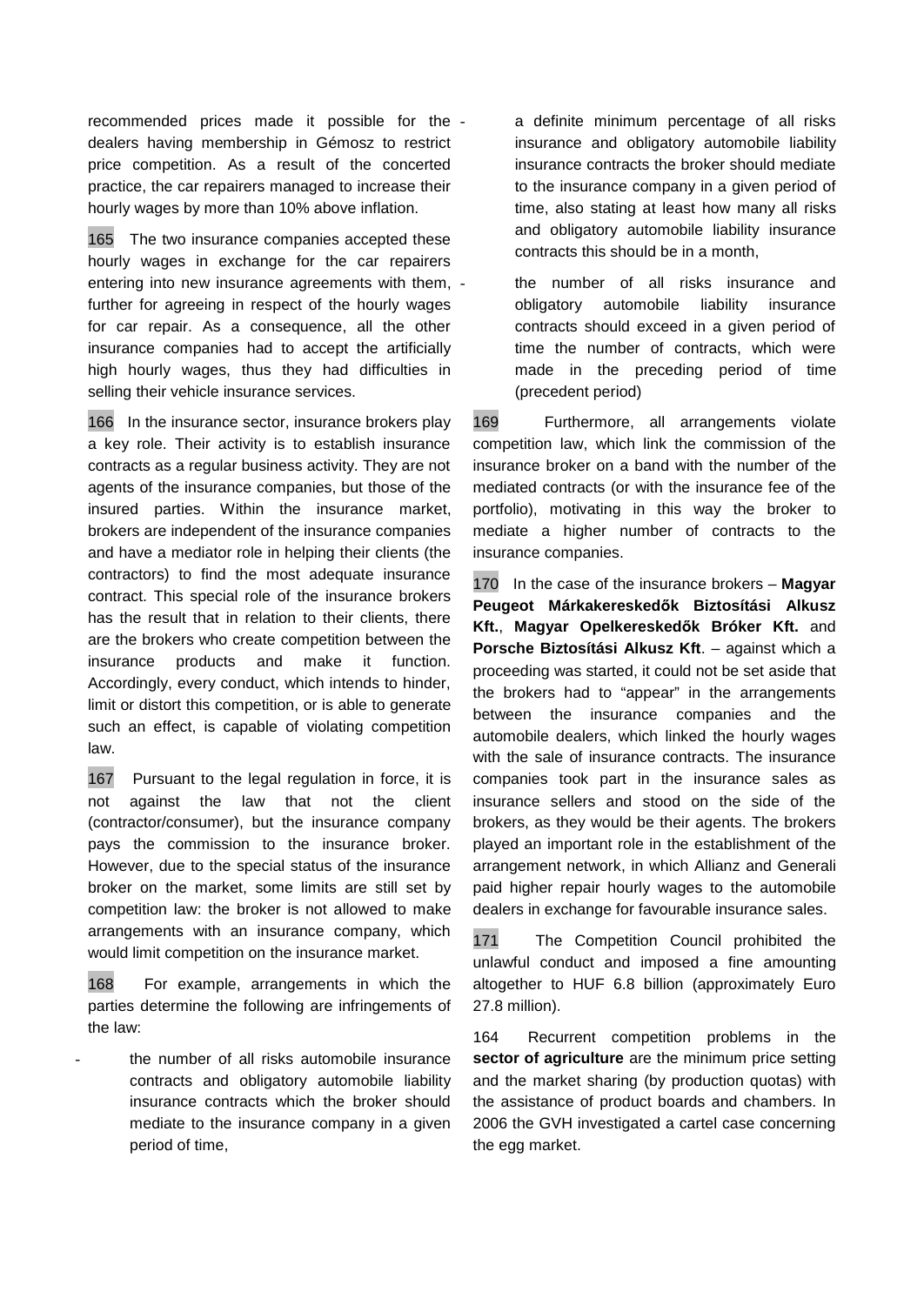165 The **Hungarian Association of Layer Hybrid Breeders and Egg Producers** had a socalled price board, which set minimum prices from 2002 and onwards. Further, in 2002, 2004 and 2005 the Association published detailed recommended prices for its members in the Association's newsletter. In addition to this, between 2002 and 2004, an import licensing system was operated, and thereby the import activities of all members were monitored.

166 The Association cooperated with some of the larger egg producers in organising their consultations. This practice constituted an information cartel.

167 The above practice of the Association and the breeders, besides infringing the Competition Act, infringed EC competition law as well, since it affected trade between Member States. The practice covered a significant part of Hungary, and restricted the export.

168 Cooperation among market players is common not only in the agriculture sector, but in other areas as well. In the case Vj-47/2006, the Competition Council established that certain provisions of "The rules relating to competition in Hungarian publishing and bookselling" of the **Hungarian Association of Book Publishers and Retailers** restricted economic competition. In particular, the rules concerning the regulation of final, net, booking and subscription-prices as well as the price reductions and clearance sales of member booksellers were deemed to be unlawful. At the time of the proceeding, the Association had 144 members, which accounted for some 80% of the annual turnover of the book market. The Competition Council prohibited the Association from applying the provisions in question and obliged it to inform the member booksellers about the Council's decision within 15 days after receipt of the decision.

169 The activity of professional chambers relating to ethical issues has long been in the centre of the GVH's interest. Since 1997, several codes of ethics were the subject of competition supervision proceedings. One of the reasons for this is that it must be made clear for the public that competition law applies to the chambers and their codes of ethics in the same way as to any other business activity.

170 The case relating to the **Hungarian Bar Association** (Vj-180/2004) concerned the rules (Code of Conduct) adopted by the Hungarian Bar Association in relation to the advertising activity of attorneys and the written position of the Bar Association's presidency in which it gave extensive rules on the outlook and content of the websites of an attorney. The Bar Association qualified as an association of undertakings within the meaning of Article 81 of the Treaty, the Code of Conduct and the written position proved to be a decision of an association of undertakings. Certain provisions of the above mentioned regulations restricted competition as defined in Article 81(1) and did not satisfy the conditions of Article 81(3). The Competition Council prohibited the Bar Association from applying these rules as of 30 days after receiving the Council's decision. The Competition Council obliged the Bar Association to publish the Competition Council's decision on its homepage and in the official journal of the Hungarian Bar Association, furthermore to communicate it to the competent ethical committees. The Competition Council obliged the Bar Association to eliminate the situation violating the competition rules until 15 September 2006. Finally, the Competition Council imposed a fine of HUF 5 million (approx. Euro 18 thousand) on the Bar Association.

171 In a similar case against the **Chamber of Hungarian Auditors** (Vj-16/2005), the Competition Council found that the Chamber's Code of Conduct prohibited not only misleading advertising but also those types of advertising, mainly comparative and price advertising, which may reveal information, which is correct but possibly detrimental to the interest of other auditors and auditing companies.

180 The Competition Council found the following provisions to be restrictive under Article 81 of the EC Treaty and Article 11 of the Hungarian Competition Act: prohibition of the publishing of persuasive texts; of the publishing of comparisons with other auditor or auditing companies; of the advertising by publishing fee information; prohibition on praising the speed and quality of the service in a manner that makes other auditor's same or similar services recognisable; defining the ambit of information to be published in trade magazines, newspapers; prohibition on recruiting clients; prohibition on comparative advertising at conferences or other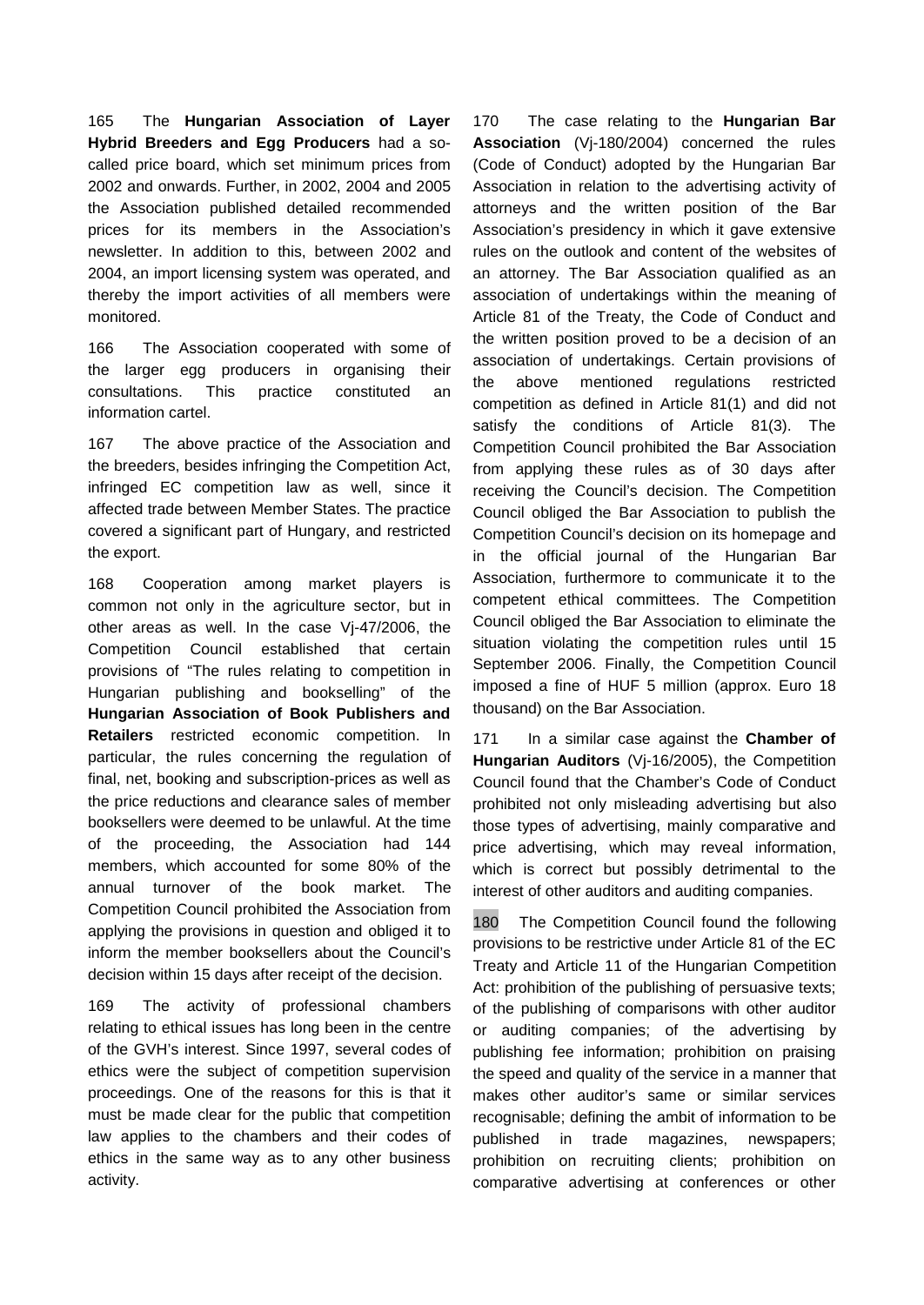events. Taking into consideration the modifications made to the Code of Conduct during the proceeding there was no need to prohibit the continuation of the infringement. The Competition Council did not find it necessary to impose a fine on the Chamber.

172 Vertical agreements are often subject to competition supervision proceedings. In 2006, the GVH examined two concession agreements concerning the distribution of deep-frozen food products. In the agreements between **Unilever Magyarország Kft**. **and its partners** (Vj-156/2004), the concessionaire distributors undertook to buy and distribute exclusively Unilever ice creams. They also undertook not to buy and distribute any product that might be a substitute for/competitor of the ice creams of Unilever. Territorial restrictions were also stipulated in the agreements. Furthermore, the distributors were obliged to accept the obligations mentioned above for further two years following the termination of the agreement.

173 The Competition Council held that the agreements were capable of restricting not only active but also passive sales. This is against the provisions of both the Hungarian and EC competition law.

174 The GVH examined in its proceeding (Vj-94/2005), whether the contracts concluded between the **British American Tobacco** group (BAT) and its 23 distributors about the distribution of tobacco products in the territory of Hungary infringe Article 81 EC Treaty.

184 The contracts qualified as vertical agreements within the meaning of the relevant block exemption Regulation of the Commission; however, the exemption provided for by the Regulation did not apply to them as the market share held by BAT exceeded the market share threshold of 30% and the agreements had been concluded for an indefinite duration. As the benefit of the block exemption is limited to vertical agreements for which it can be assumed with sufficient certainty that they satisfy the conditions of Article 81(3), it may normally be sufficient to examine the possible adverse effects which the differences between an agreement not covered and the agreements covered by the block exemption could have on the agreement's in question meeting the conditions established by Article 81(3). In this particular case the Competition

Council found no such adverse effects and hence, no grounds for further action on its part as concerns Article 81.

#### **2.2.3. Abuse of dominant position**

175 Chapter V of the Competition Act contains the prohibition on the abuse of dominance, which includes both exploitative and exclusionary conducts. Since May 2004, when an undertaking abuses its dominant position and this conduct has an effect on trade between Member States, the GVH applies also Article 82 of the EC Treaty in its competition supervision proceedings, while using the national procedural rules. In 2006, the GVH finished several cases applying EC competition law as well, one of which ended with the finding of an infringement (Vj-22/2005) and three were terminated, as there were no grounds for action in them (Vj-27/2005, Vj-84/2005 and Vj-174/2005).

176 In 2006 the GVH adopted 33 decisions on the substance of abuse of dominant position cases.



177 In 22 cases the Competition Council established that the undertaking concerned had a dominant position, while out of these, in 11 cases the Competition Council also found an abuse. Fines in the amount of HUF 1166 million (around Euro 4,7 million) have been imposed in 5 cases.

178 There were several cases where the Competition Council clarified important issues with regard to the legal practice, therefore we deal with them separately.

189 In relation to the factors contributing to dominance, we have to mention the case initiated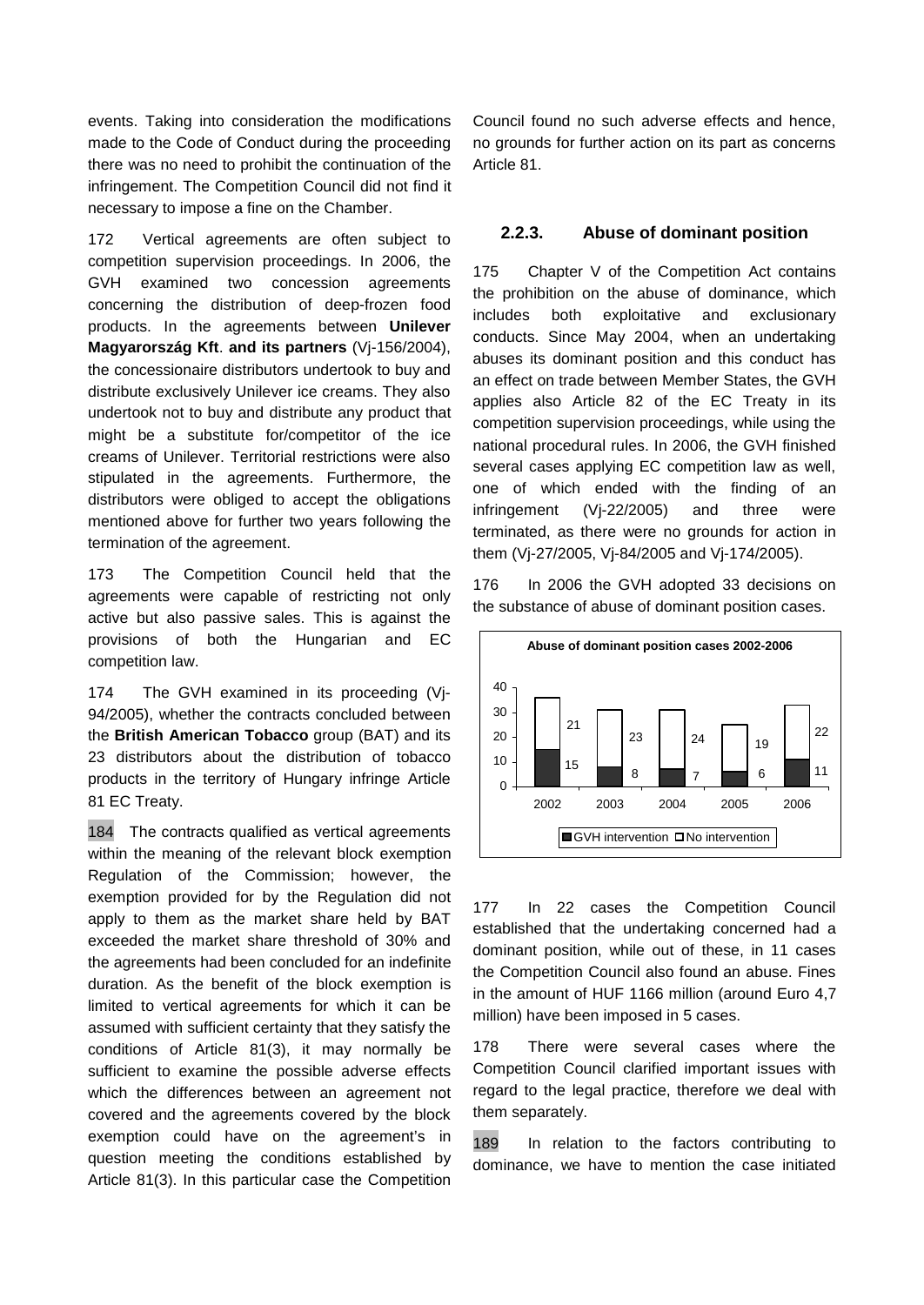against **Fővárosi Csatornázási Művek** Zrt. (FCSM, Budapest Sewage Works). The company argued that it might not exclude any consumers from the service, even if they did not pay, since its market was a regulated one, furthermore, since it was a natural monopoly. The Competition Council established that the fact that an undertaking operated on a regulated market did not exclude the possibility for it to have a dominant position. When legal provisions eliminate the possibility of the application of a sanction that is generally allowed to be used against consumers who are in breach of their contract they concluded with the provider, this in itself does not deprive the provider of its dominant character. Even if the natural monopolist performs certain activities more efficiently than two or three competing undertakings would do, it is a fact that the infrastructure provider has no competitors and due to the special economic circumstances, other competitors are not likely to enter the relevant market. However, this factor just supports the establishment of dominance rather than the finding of the opposite. An abuse of the dominant position can be found in the case of a natural monopoly as well, if its behaviour constitutes an abuse.

179 In the case against **Invitel Távközlési Szolgáltató** Zrt. (Vj-142/2005), the Competition Council interpreted Articles 21(i) and 21(j) of the Competition Act, which prohibited the hindering of market entry and the creation of disadvantageous market conditions for competitors without justification, respectively. Accordingly, the hindering of market entry can be established not only when the conduct actually prevents, but also when it significantly impedes, market entry. Furthermore, for an infringement of Article 21(j) to be established it is not required that a competitor should be driven out of the market as a result of the conduct creating disadvantageous market conditions. It is enough if the competitor's market presence significantly decreases or does not increase at the rate that would have been justified in the absence of the behaviour. On the other hand, conducts which are disadvantageous for competitors are necessary corollaries of competition, therefore the absence of justification forms part of the infringement mentioned above. While in the case of the use of means that directly restrict competition, the dominant firm applying those means has the duty to provide a valid

justification, in the case of indirect methods, like the reducing of prices, which secure advantages for consumers and thereby result in a gain in the market share of the dominant firm, it is for the GVH to prove that competition will be restricted by them on a lasting basis, as a consequence of which the practice in question qualifies as unjustified. These indirect methods do not necessarily restrict competition, on the opposite: they could be the manifestation of healthy competition. The restriction of competition can be established only if the conduct is suitable to generate market foreclosure or at least if the undertaking is likely to maintain its market share gained through the conduct even after ceasing to perform it.

180 With regard to the public interest criterion the fulfilment of which is required for the initiation of a competition supervision proceeding, in the case **Hírösgazda Városszolgáltató** Kft. (Vj-93/2006) the Competition Council made the following remarks. The termination of a proceeding due to the absence of public interest does not entail that it should not have been initiated anyway. It cannot be excluded that only facts, which became known or events, which happened during the proceeding give reason for the termination due to the lack of public interest. This happened in the case mentioned above, when Hírösgazda Városszolgáltató Kft. ceased to pursue its allegedly infringing behaviour and entered into the requested contract.

181 In 2006, the investigation initiated against **Magyar Államvasutak** Zrt. (MÁV, State Railway company) both under EC and national competition law was an outstanding case from several aspects.

182 The liberalisation of railway freight transport markets created the opportunity for new railway undertakings to enter the market, which was earlier supplied exclusively by the vertically integrated companies MÁV and GySEV, which provided track maintenance and operation, furthermore freight and passenger transport. Immediately following market opening several private railway undertakings entered the market, which would have needed nondiscriminatory access to the railway infrastructure and other ancillary services from MÁV as the infrastructure manager. Despite the quick entry of these new firms, the market opening produced no significant results, which could be attributed partly to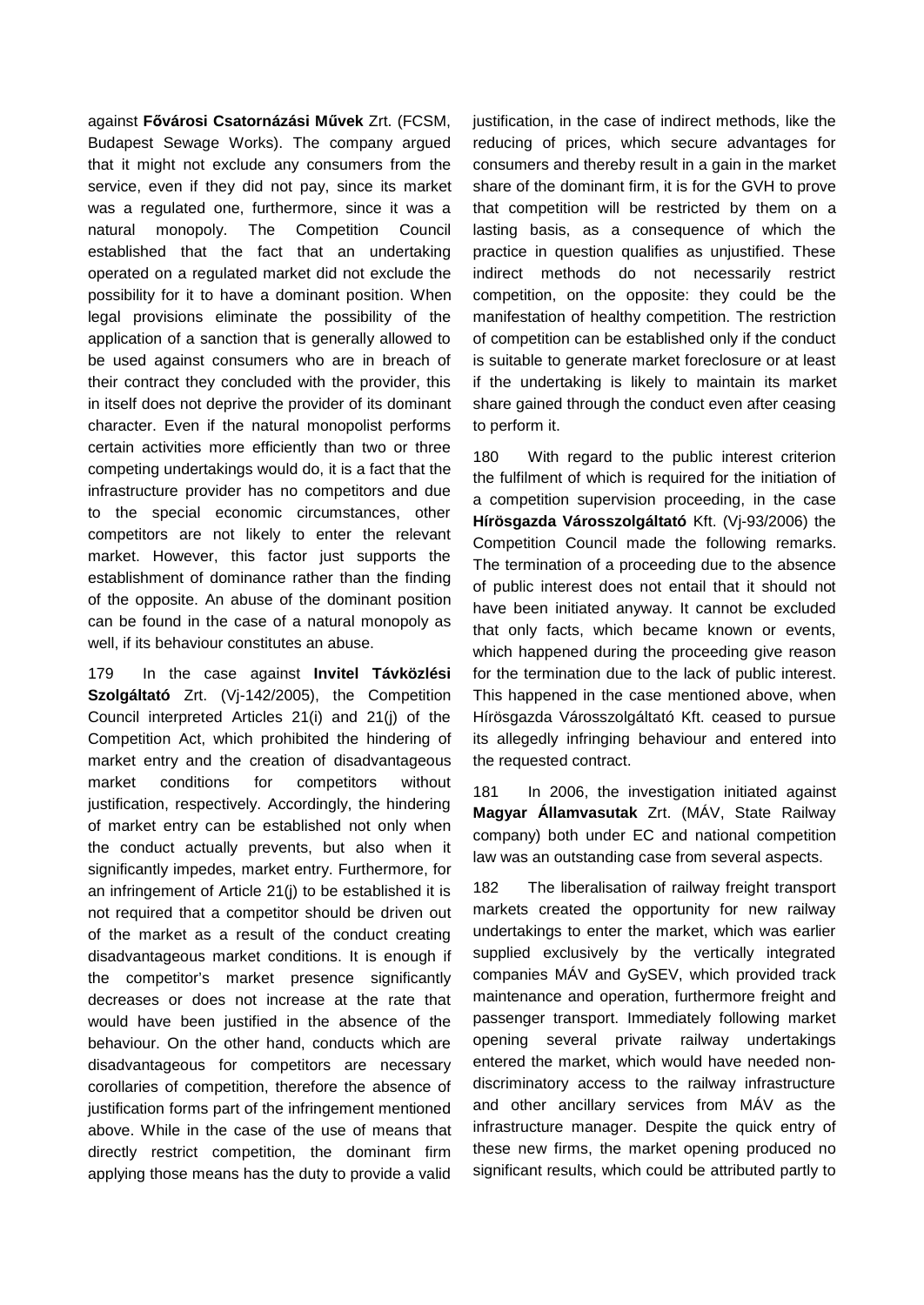the non-satisfactory regulatory background and mainly to the conduct of MÁV, which was the subject of the GVH's investigation.

183 The Competition Council found that MÁV, which had a dominant position both on the market of access to infrastructure (upstream) and on that of railway transport of freight (downstream), infringed the prohibition on abuse of dominant position by several conducts pursuant to the national law, EC law and the Implementing Rules of the competition related provisions of the Europe Agreement concluded between Hungary and the EC.

184 MÁV abused its dominant position on the market of access to national railway infrastructure by causing unreasonable additional costs to its competitors on the freight transport market (and placing them at a competitive disadvantage), when it required bank guarantee as a prerequisite for the conclusion of the 2005 network access agreements.

185 Another abuse committed by MÁV was the hindering, delaying and sometimes the impeding of new entrants' access to non public industrial sidetracks in its ownership or under its management. In the rail transport of freight, to provide door to door services, the shipper needs access not only to the public rail network but also to the industrial sidetracks; otherwise it cannot enter the "last mile" necessary to reach the premises of the customer. For historic reasons most of these industrial sidetracks are owned or managed by the incumbent MÁV instead of the owner of the industrial premises. Moreover, within the organisation of MÁV, these sidetracks were allocated to its freight transport branch MÁV ÁFU, the direct competitor of private railways, and not to the infrastructure-managing branch MÁV PV, which situation inherently created the possibility of conflicts. The Competition Council confirming its earlier practice established again that without prejudice to property rights, competition rules impose a special responsibility on dominant firms in their business relations. Based on this special responsibility, a refusal to deal can be found illegal if the dominant firm cannot provide an objective justification and besides the concrete harm on the customer concerned there is a significant negative impact on competition and its effectiveness.

186 Finally, MÁV also abused its dominant position by concluding long term transport agreements

with exclusivity clauses in the period 2003-2005 with the most significant bulk-shippers, thereby foreclosing access of new entrants to a significant part of the freight transport market. As to the period before liberalisation, these long-term framework agreements infringed also the Implementing Rules of the Europe Agreement. The reason is that the explanation for the conclusion of the agreements was the expected liberalisation and the intention to delay the entry of probably more efficient new entrants by cutting of their way to the new entrants most lucrative potential shippers. The Competition Council imposed a fine of HUF 1 billion (approx. Euro 4,0 million) since the conduct of MÁV jeopardised market liberalisation through the significant restriction of competition.

187 The GVH indicated already in its 2005 Annual Report that on the network energy market certain ancillary consumer services with no regulated prices, like the installation or change of meters, the connection/disconnection to the service, etc., tended to be excessively priced. While in 2005, cases dealing with these issues were terminated without the establishment of an infringement, in 2006, in 4 proceedings, infringements were established. The GVH, in cooperation with the energy regulator made a proposal for the regulation of the prices of these services too.

188 The case against **Budapesti Elektromos Művek** Nyrt. (Budapest Electric Works, ELMÜ, Vj-47/2006) has brought an example of the abovementioned illegal behaviours, moreover, it shows also the application of the new provisions on commitments of the Competition Act.

189 According to the Business Terms of ELMŰ, eligible customers have to provide a direct analogue line or an analogue line that creates automatic connection to the extension for the distance reading of consumption meters. The fact that eligible customers are allowed to buy electricity from any wholesaler, does not eliminate the need for them to conclude an agreement, enabling the connection to and the usage of the network, with the electricity distributor, which has exclusivity in that area. Eligible customers within the meaning of the Act on Electricity must have a consumption meter that enables the distance reading of it. Based on the, at present available, technologies distance reading can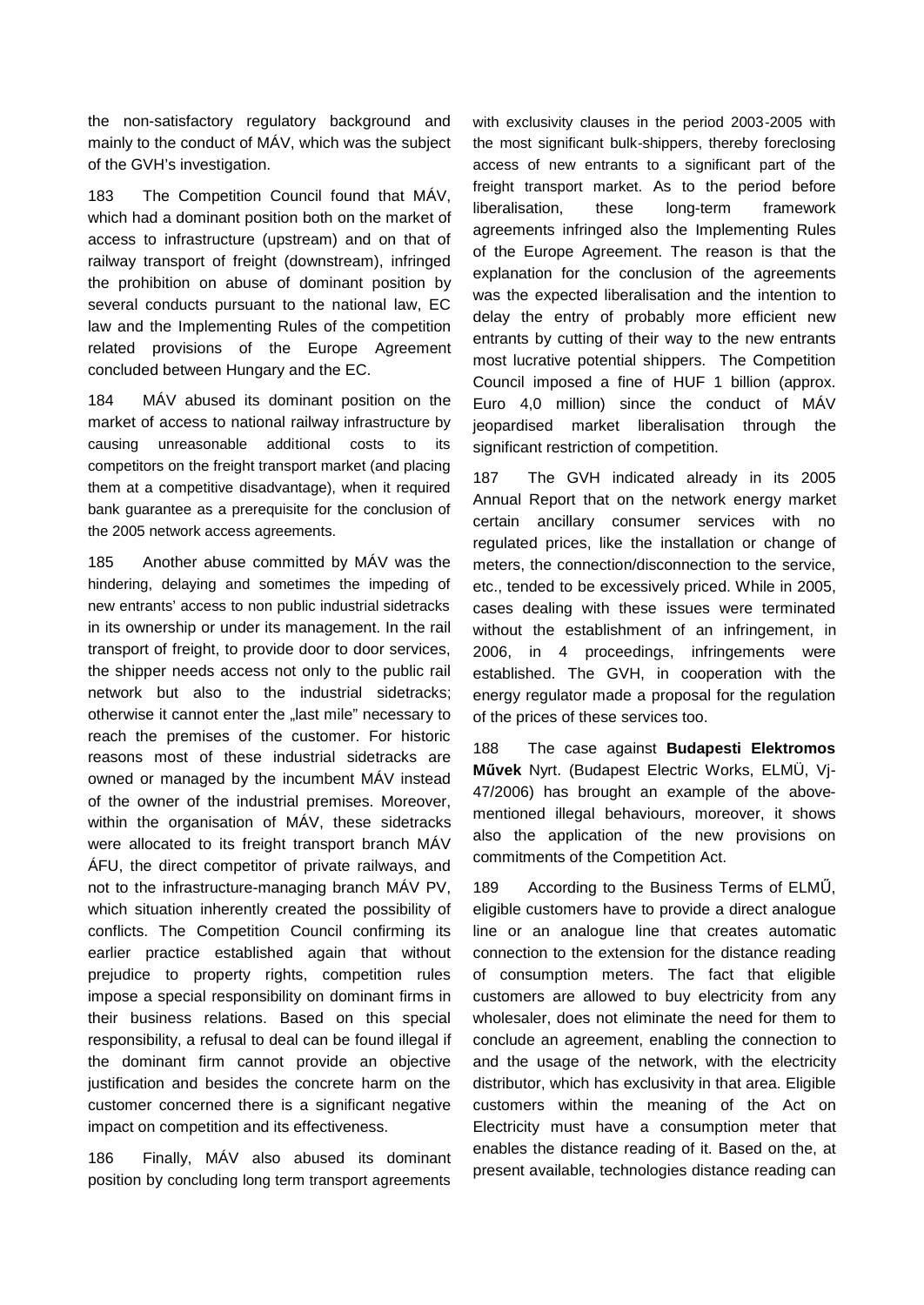be performed by using an analogue line or a GSM modem.

190 Since in the operational area of ELMŰ its network is indispensable for eligible customers to be connected to the network, ELMŰ has a dominant position in relation to customers. The investigation revealed that besides the analogue line prescribed exclusively by the Business Terms of ELMŰ, the GSM modem would have also enabled the distance reading of the consumption meter. According to the opinion of the Competition Council, ELMŰ did not prove that the analogue line requirement would be a part, by its nature, of the network usage agreement, nor can it be held as general contracting practice, or that any of the distance reading methods would be less advantageous for either the customers or the distributor. Based on the above, the Competition Council found it illegal to exclude the usage of the GSM modem reading method.

191 ELMŰ modified its Business Terms and submitted them for approval to the energy regulator. In parallel, it undertook that until the final approval by the regulator, it would proceed according to the modified Business Terms, therefore it asked for a commitment injunction of the Competition Council.

192 Since the 2005 amendment of the Competition Act, in the course of proceedings started ex officio, parties may offer commitments to ensure, in a specified manner, compliance of their practices with competition provisions. If effective safeguarding of public interest can be ensured in this manner, the Competition Council, by injunction, makes those commitments binding on the parties, terminating at the same time the proceedings, without concluding whether or not there has been or still is an infringement. By means of commitment injunctions the infringing situation can be remedied even during the proceedings; moreover, the defending parties can avoid the negative consequences of the establishment of an infringement and bad publicity. According to the standpoint of the Competition Council, in the case of ELMŰ the commitment injunction was an appropriate method for remedying the competition problem.

193 In the case against **E.ON Tiszántúli Áramszolgáltató** Zrt. (E.ON East Hungary Electricity Supplying Ltd.) the Competition Council

established an infringement and fined the company HUF 2 million for the arbitrary and unfair determination of the temporary connection service fees (Vj-190/2004). The Competition Council came to similar conclusions with regard to TIGÁZ Tiszántúli Gázszolgáltató Zrt., a natural gas supplier and public service provider active in Northeast Hungary, concerning the connections fees for eligible customers; therefore it imposed a fine of HUF 4 million on TIGÁZ (Vj-116/2005).

194 As to **infocommunications markets,** the Competition Council reached several important decisions in 2006. The excessive increase of cable TV prices and the disadvantageous restructuring of programme packages, as in earlier years, were returning issues before the GVH. Furthermore, fixedline telecommunications, Internet and television broadcasting markets were examined for exclusionary abuses.

195 On the market of fixed-line telecommunications, **Hungarotel** abused its dominant position (Vj-69/2005) when it restricted without justification carrier selection in relation to voice telephony. Consumers having fixed-line subscription can choose, in addition to the network owner as a fixed-line telecommunications provider, also providers of carrier services. Carrier service providers are telecommunication providers that use the infrastructure of other providers and enable phone calls for the subscribers of the latter to be carried out by adding prefix numbers to their phone numbers. When using a carrier service provider, the customer pays the subscription fee to the provider that owns the infrastructure, while for the individual phone calls, he has to pay to the carrier service provider.

196 The conduct of Hungarotel proved to be abusive, because the company allowed carrier selection only within the subscription package with the highest monthly fees and the lowest call prices. For most of the subscribers it was not worth to choose this package, since savings on the call prices were relatively limited due to the lower Hungarotel prices, while they had to pay the highest subscription fee. In October 2005 Hungarotel restructured its packages and allowed in all of them carrier selection. However, the restrictive effect was still present, since these new packages contained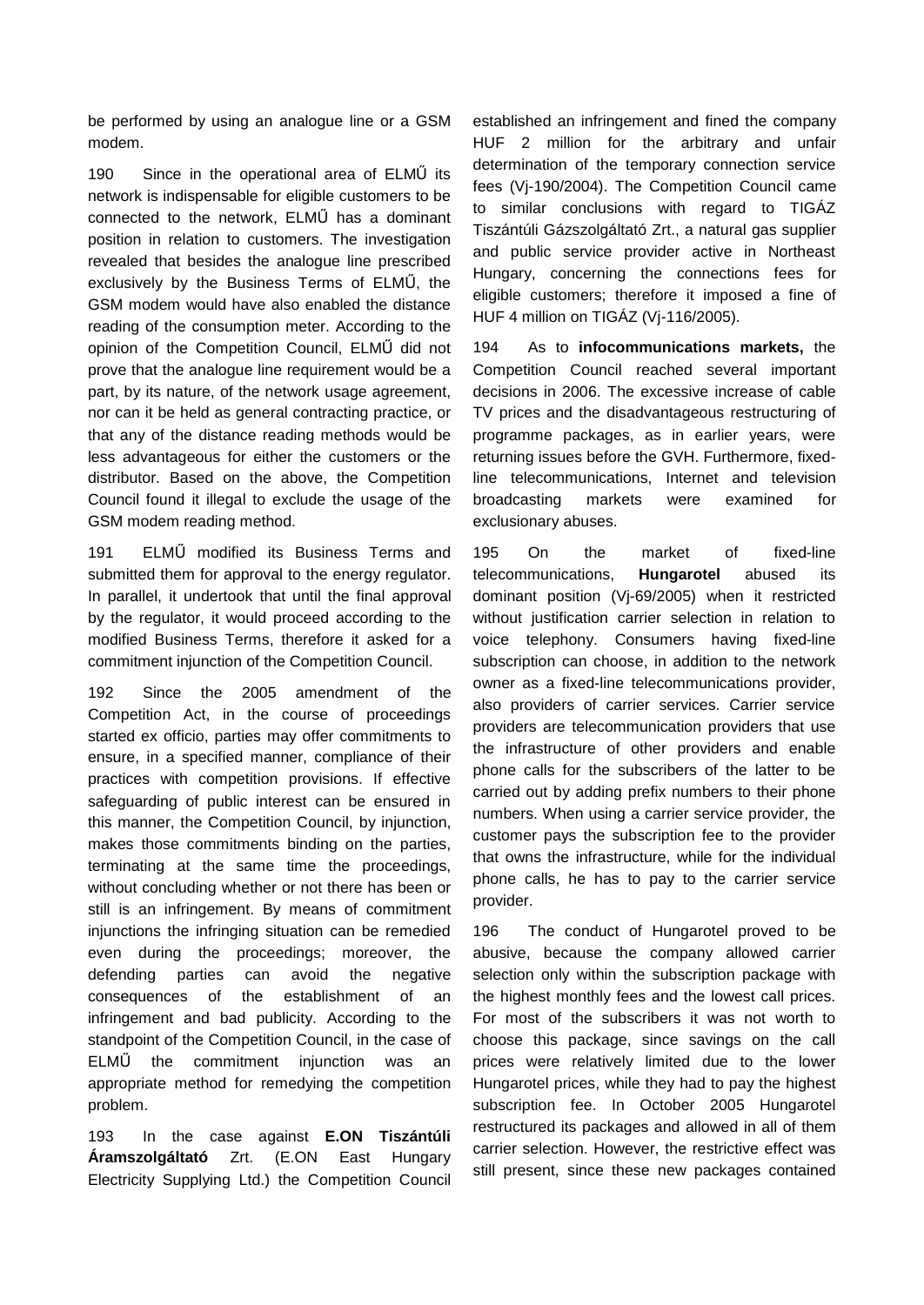also free minutes. In this manner the objective of Hungarotel was to achieve that subscribers consider carrier services only with regard to phone calls in excess of the free minutes. Moreover, Hungarotel determined the amount of free minutes for the particular packages, based on the consumer habits, in a way that most consumers just wanted to use their phone for the duration of the free minutes.

197 If it is not worth for the subcribers of Hungarotel to use a carrier service provider, then it is not profitable for the carrier service provider to enter the market in Hungarotel's network. Thus the behaviour of Hungarotel, by which it made its own subscribers to have an "adverse interest" in selecting a carrier service provider, deterred its competitors from bearing the non-insignificant extra costs of market entry. For the case they nevertheless entered the market, Hungarotel made their economic situation much more difficult. The infringing situation ceased to exist when the company modified its subscriber packages by abandoning free minutes and allowing carrier selection.

198 The restriction of carrier selection was also the subject of the case conducted against the telecommunication service provider **Invitel Távközlési Szolgáltató** Zrt. (Invitel, Vj-142/2005) which tried to induce subscribers to refrain from the use of carrier service providers. It is true that Invitel did not restrict directly the possibility of carrier selection; nevertheless indirectly its aim was to do so by providing discounts for subscribers who abstained from carrier selection. An essential question of the proceeding was whether Invitel had a dominant position on the access market, since carrier service providers need access to the network to provide their services to customers in other networks. The Competition Council examined the substitutability between fixed-line telephony and telephony over cable networks. It came to the conclusion that in the relevant geographic area cable telephony was a real substitute for fixed-line telephony, however for a few months, Invitel might have had a dominant position due to the lack of substitution.

199 The Competition Council established that it is no doubt disadvantageous for carrier service providers if Invitel applies business strategies, which

eliminate subscribers' interest in choosing alternative providers. The investigated package might have had that kind of negative effect, however for various reasons (the advantage granted for the refraining from carrier selection is not significant, the time period when a dominant position existed was relatively short, the behaviour of Invitel did not hinder carrier selection on the national level) it did not decrease appreciably the intensity of competition. The Competition Council terminated the proceeding since not even for the period within which Invitel might have had a dominant position, could it establish an abuse of dominant position.

200 On the other hand, the Competition Council found the practice of **Magyar Telekom** Nyrt. (Magyar Telekom, (Vj-39/2005) illegal with regard to the removal of ADSL-modems when customers change their Internet providers. Magyar Telekom, in contrast to Invitel, tried to restrict customers in switching to other providers by subjecting such changes to detrimental conditions rather than by offering discounts. Pursuant to the findings of the investigation, the unreasonably lengthy service disruption in the case of a change of the provider cannot be justified either by technical or economic reasons.

201 The GVH initiated a proceeding against **Antenna Hungária Magyar Műsorszóró és Rádióhírközlési Nyrt.** (AH, the Hungarian broadcasting company, Vj-27/2005). In this case, the alleged abusive conduct was excessive pricing on the markets of national analogue terrestrial television broadcast diffusion*<sup>19</sup>* services, which would enable unfair cross subsidization on the market of television broadcast distribution*<sup>20</sup>* services thereby excluding competitors from that market or hinder their entry.

202 With regard to television broadcast distribution the Competition Council established that entry is not likely to happen on this market, therefore

1

<sup>&</sup>lt;sup>19</sup> Broadcast diffusion means a one-way radio telecommunication process effected through a surface or satellite system, intended for a theoretically unlimited number of users with suitable receiving devices, for the transmission of sound, image or signals of another nature.

Broadcast distribution means the electronic forwarding of the broadcasting signals generated by the broadcaster to radio and televisions broadcast diffusion and broadcast transfer networks simultaneously, without any alteration, through wire (cable) networks, and terrestrial or satellite radio communication networks.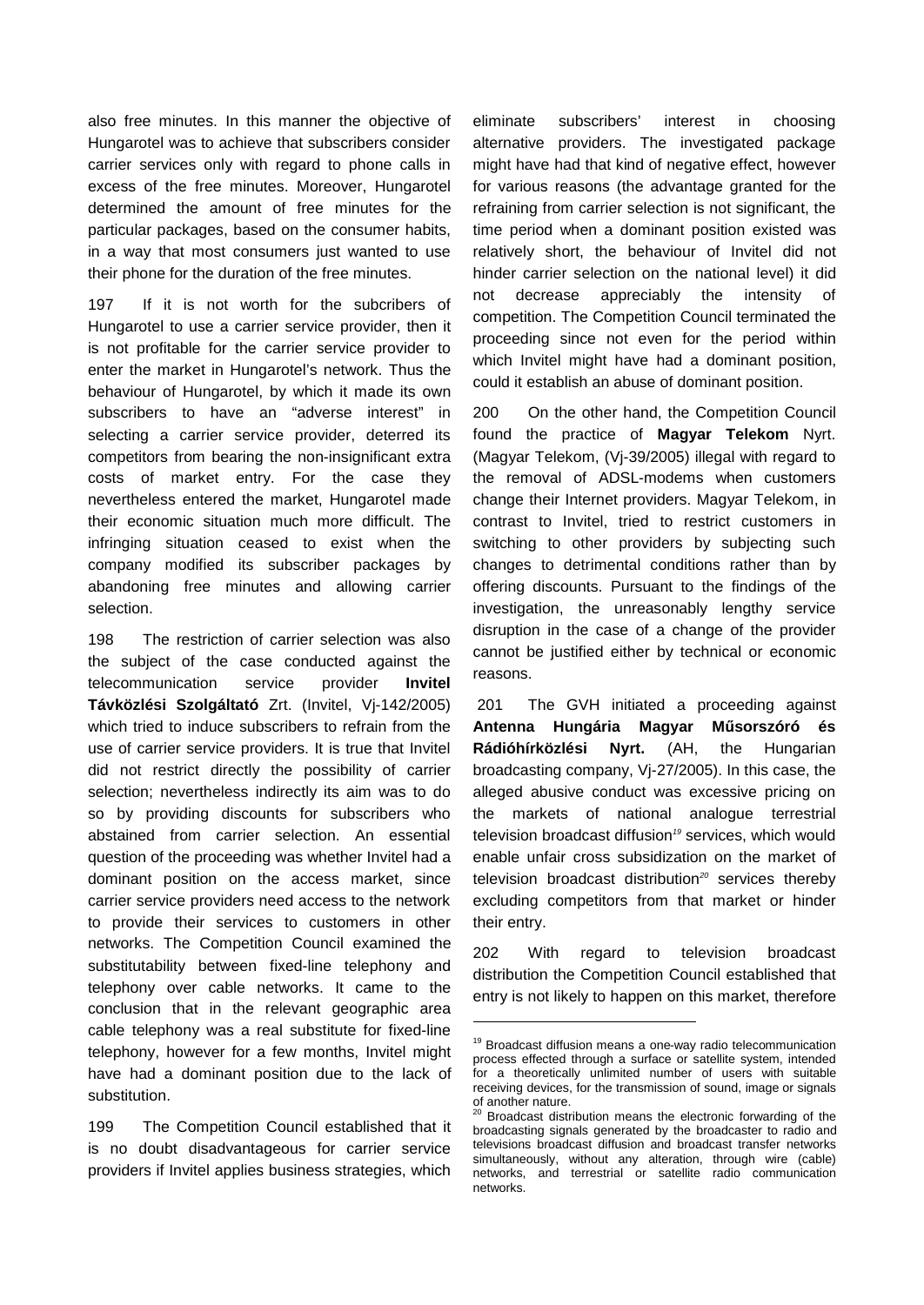pricing below actual costs cannot be a suitable means of excluding competitors, which was the reason for the termination of that part of the proceeding.

203 With regard to excessive prices on the national analogue terrestrial television broadcast diffusion (broadcasting) market, the Competition Council terminated also the proceeding, however it made several important findings both under national and EC competition law. In relation to Article 21 of the Competition Act, the Competition Council found that the existence of a price cap regulation did not hinder, in principle, the application of competition rules, since the undertaking concerned retained certain autonomy when acting to determine its prices. The same can be said concerning Article 82 of the Treaty.

225 The method of the regulation, the determination of official prices according to the Act on Price Setting represents the same principle, which is used under the competition rules for the assessment of excessive prices when benchmarking cannot be applied. According to the Act on Price Setting, a maximum price must be determined to cover the costs of the efficiently operating undertaking and the profit necessary for its operation. According to the competition rules, a price is excessive when it exceeds (significantly) the economic value of the services, i.e. the sum of the economically reasonable costs and the fair profit attributable to the particular sector. Based on the above, the Competition Council found that it could not apply the Competition Act, since the finding of an excessive price would only be possible if it was determined contrary to the provisions of the Act on Price Setting. This on the other hand would infringe the Constitution and not the Competition Act, therefore in the absence of an infringement the proceeding was terminated in this respect.

204 Then again, the Competition Council considered that it could apply Article 82 of the Treaty to the prices of AH due to the primacy of Community law, by jointly applying Articles 10 and 82 of the EC Treaty. The obligations arising the Treaty require the GVH, as a national competition authority responsible for ensuring that Article 82 is observed, to disapply any provision of national law, which contravenes a Community rule. Accordingly, if the prices are

excessively high contrary to Article 82, then the Competition Council has to disapply the regulation adopted on the official maximum price while the state involvement has to be considered when setting fines in the case.

205 The GVH investigated AH's prices with the assistance of experts, who identified potential problems concerning the costs of AH. Based on the experts' report the Competition Council concluded that the difference between the economic value and the actual price might not be unfair taking into account also the items of digital terrestrial broadcasting in calculating the costs, however only parts of the latter costs were justified. Nevertheless further investigation was not needed, since in the meantime AH reduced its prices, which made a possible sanctioning unnecessary. Moreover, to establish the infringement, additional cost elements had to be determined more precisely and alternative cost allocation methods had to be examined. In this connection the Competition Council established several times that there is no particular prevailing cost allocation method, any deviation from which would entail an infringement of competition law. The Competition Council also considered that from a competition policy point of view, contractual disputes not affecting long-term consumer welfare or the reallocation between different production levels are indifferent. Potentially excessive prices in television broadcasting are exactly this phenomenon, since consumers do not have to pay for terrestrial reception to the content providers. Finally the Competition Council informed in detail the National Telecommunications Authority about its experience in the case.

206 During 2006, in the cable TV cases the Competition Council consistently applied its earlier practice. **PR-TELECOM** Zrt. (Vj-98/2005) was found to infringe the Competition Act because it modified programme-packages, thereby causing significant additional costs to consumers without a prior consultation of them.

229 A cable TV operator acts illegally if it modifies programme-packages in an arbitrary manner without the adequate consumer need. Before an operator in a monopoly position would raise its prices, it is required to give an opportunity to consumers to express their opinion about the modification. Should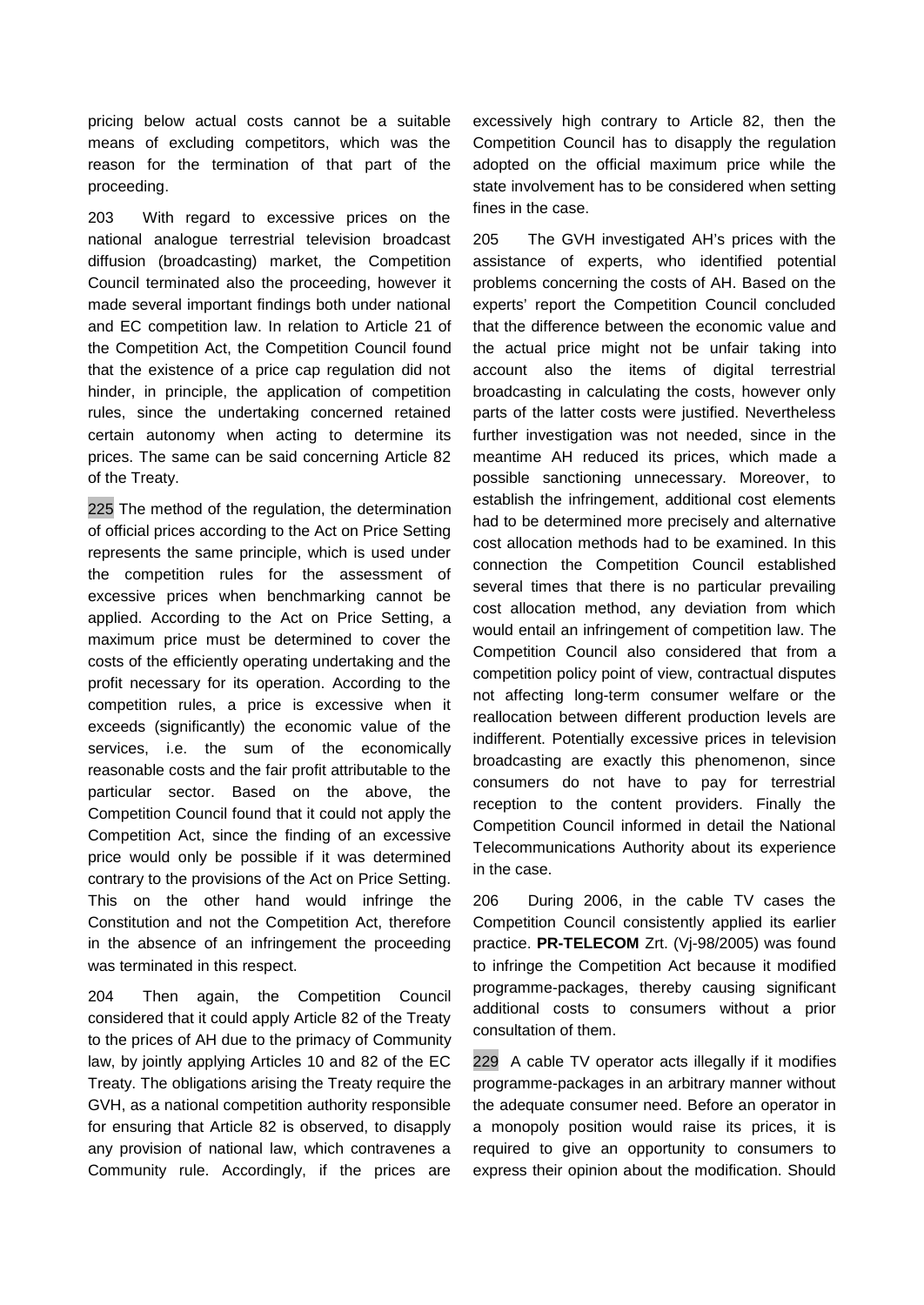the majority of consumers oppose the modification, the operator cannot legally execute it. In this way namely, the operator would oblige the majority of consumers to buy a product or product element, which they do not demand. Consumers have no alternative operators to turn to; therefore the modification is a constraint, an unjustified income transfer.

207 In the case initiated against **UPC Magyarország** Kft. (Vj-3/2005) the Competition Council gave additional insights with regard to the competition law assessment of programme-package modifications. For an infringement to be established the modification of the programme-package must be significant, the effect of the modification on subscription prices must be considerable, while there must not be any acceptable justification for it. Exceptionally even one of the former two conditions is sufficient for the establishment of an infringement, provided the change is of great significance. The real meaning of these terms has to be determined nevertheless on a case-by-case basis. A change in the programme-packages can be explained by technical reasons (e.g. by a change in the technology used, which enables a better reception) or by the winding up of a content provider. The monopolist network operator should survey consumer preferences and needs by public opinion polls conducted among the subscribers concerned.

208 The investigation conducted against **Magyar Posta** Zrt. (Vj-174/2005) concerned postal services and the various rebate practices of the incumbent operator. Although the proceeding was terminated without the establishment of an infringement, the Competition Council made important findings. The GVH may examine the rebate system of Hungarian Post, even if the Act on Post contains several general provisions on rebates to protect competition. The parallel competence of the sectoral regulator does not exclude the possibility of the GVH to initiate proceedings, as it was shown by this case as well.

209 The Competition Council made several recommendations with regard to the rebate practice of dominant undertakings. It made a distinction between volume and fidelity rebates. The latter are not inherently illegal; in the absence of an exclusivity clause, fidelity rebates infringe competition law only if their level makes them suitable to hinder the

market entry of other companies. Volume rebates and other conditions enabling cost savings are not restricting competition, since they represent only the allowing of a share to consumers of the cost savings resulting from economies of scale. However, rebates connecting markets can give reasons for investigations. Although, due to the short period of application and the lack of effects, the Competition Council did not find it necessary to reach a final conclusion with regard to this behaviour of Magyar Posta. For the future, however, it decided "to keep an eye" on the rebate system.

### **2.2.4. Mergers and acquisitions**

210 Article 24 of the Competition Act contains the thresholds, which determine the size of concentrations to be notified to the GVH. Since May 2004, concentrations, which exceed the Hungarian thresholds and have at the same time a Community dimension, need only the authorisation of the European Commission pursuant to Regulation (EC) No 139/2004. In 2006, there were no concentrations with a Community dimension, which would have had a significant effect on the Hungarian market. In addition, the Commission and the national competition authorities can refer cases to each other; however, no referrals with a Hungarian involvement were carried out in 2006.

211 In 2006, the Competition Council adopted 43 decisions in cases of concentrations. This figure is significantly lower than of its predecessors in earlier years, which can be attributed to the 2005 amendment of the Competition Act that increased substantially the notification thresholds. The aim of the modification was to decrease the administrative burden of undertakings by raising the threshold from HUF 10 billion (approx. Euro 40 million) to HUF 15 billion (approx. Euro 60 million). The original figures were determined in 1990 with the adoption of the first competition law and remained unchanged till 2005.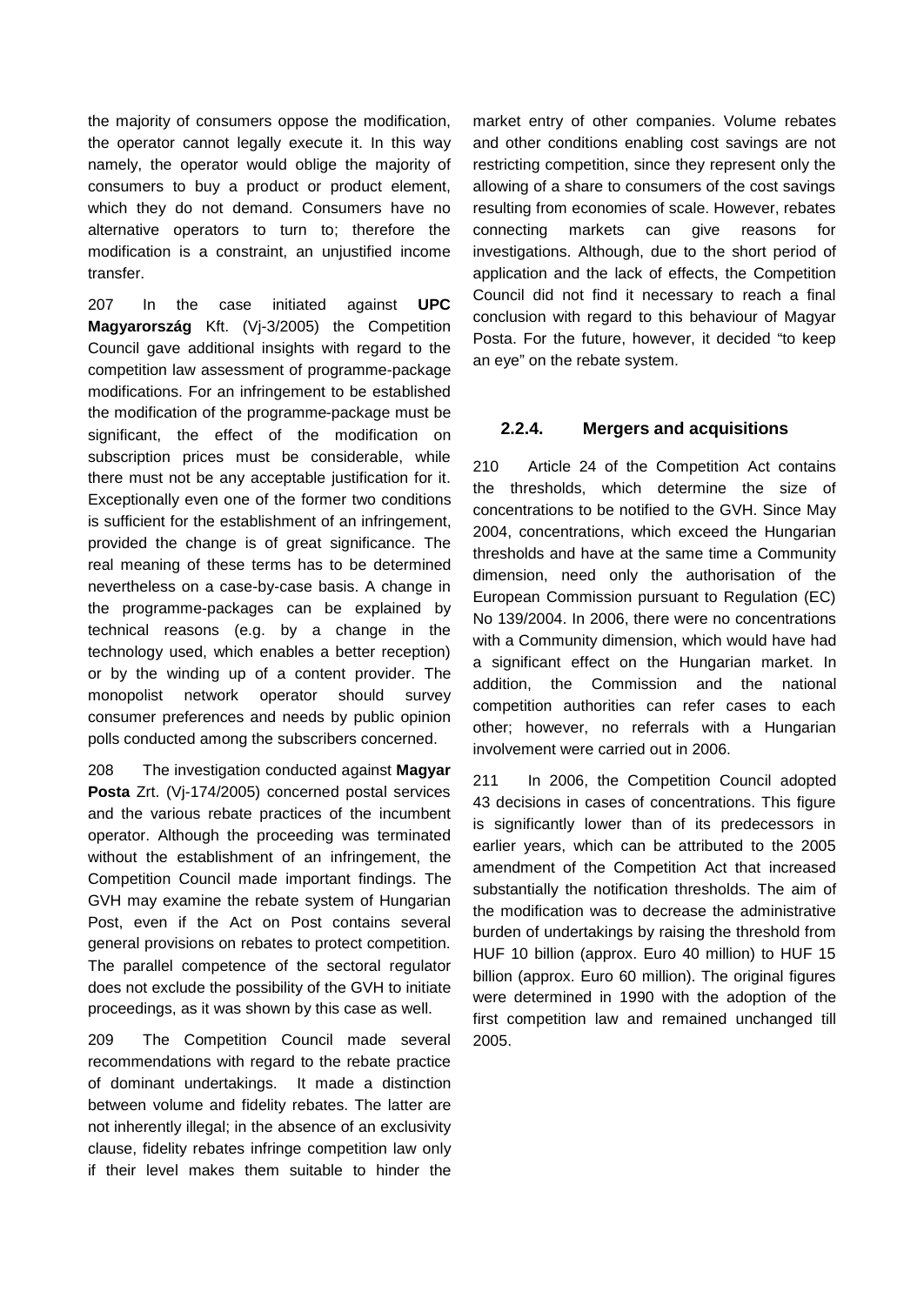

212 In three cases the GVH authorised the concentrations with obligations prescribed for the notifying parties. Out of the 43 cases, 41 were initiated upon the application of notifying parties, while in two cases the GVH investigated the concentrations ex officio due to alleged failure of the parties to notify. For missing the deadline of required application for authorisation, the GVH imposed a fine of HUF 42.5 million on the undertakings concerned.



213 In 2006, the Competition Council made several important decisions with relevance to the enforcement practice. In case Vj-196/2005, the Competition Council declared that the market share of undertakings under the joint control of the groups of undertakings concerned must be equally divided between the controlling groups of undertakings. Nevertheless this method has only relevance when it is decided whether a concentration should be examined in a simplified or a normal procedure.

214 A group of undertakings can also be a single undertaking directly concerned, if indirect participants are not connected to it (Vj-210/2005). According to another case (Vj-24/2006), undertakings that jointly control the undertaking

acquiring direct control as a result of the concentration are direct participants of the concentration.

215 The case **Tate & Lyle Holland B.V./Eastern Sugar B.V.** (Vj-196/2005) raised several issues relating to the concept of the acquisition of actual control. The fact that the members nominated by an undertaking in the board of directors of another undertaking are in majority provides the possibility of decisive control over the decisions of that company. On the other hand, a situation like this can occur at any time (e.g. due to the resignation of a member), therefore the existence of an actual control within the meaning of the Competition Act can only be established if this situation is likely to remain permanent. Actual acquisition of control justifies a modified approach also concerning the deadlines for the application for an authorisation or with regard to the calculation of turnover. Article 28(2) of the Competition Act that prescribes a 30-day period within which the application for authorisation must be submitted is not applicable in the case of acquisition of actual control if there is no unambiguous date or event, which would trigger this notification obligation.

216 In order to check the fulfilment of conditions or obligations provided for by a decision the investigator holds a post-investigation. The Competition Act's provisions relating to postinvestigation do not exclude more than one postinvestigation to be hold in the same case. On the contrary this could be expressly needed in the case of conditions prescribed for a longer period to enable a continuous control (Vj-210/2005).

217 In 2006, there were three merger cases where the GVH made an intervention. Concerning the acquisition of **Dataplex** Kft. by **Magyar Telekom**  Nyrt. (Vj-210/2005) on the market of collocation services, i.e. Infocommunications infrastructure outsourcing services, the Competition Council found that conditions would be needed, since collocation and telecommunications services are acquired together and both undertakings are market leaders on their respective markets. From a competition law point of view the concentration raised concerns with regard to conglomerate effects, since telecom providers other than the acquirer could be excluded from the collocation centres, moreover through the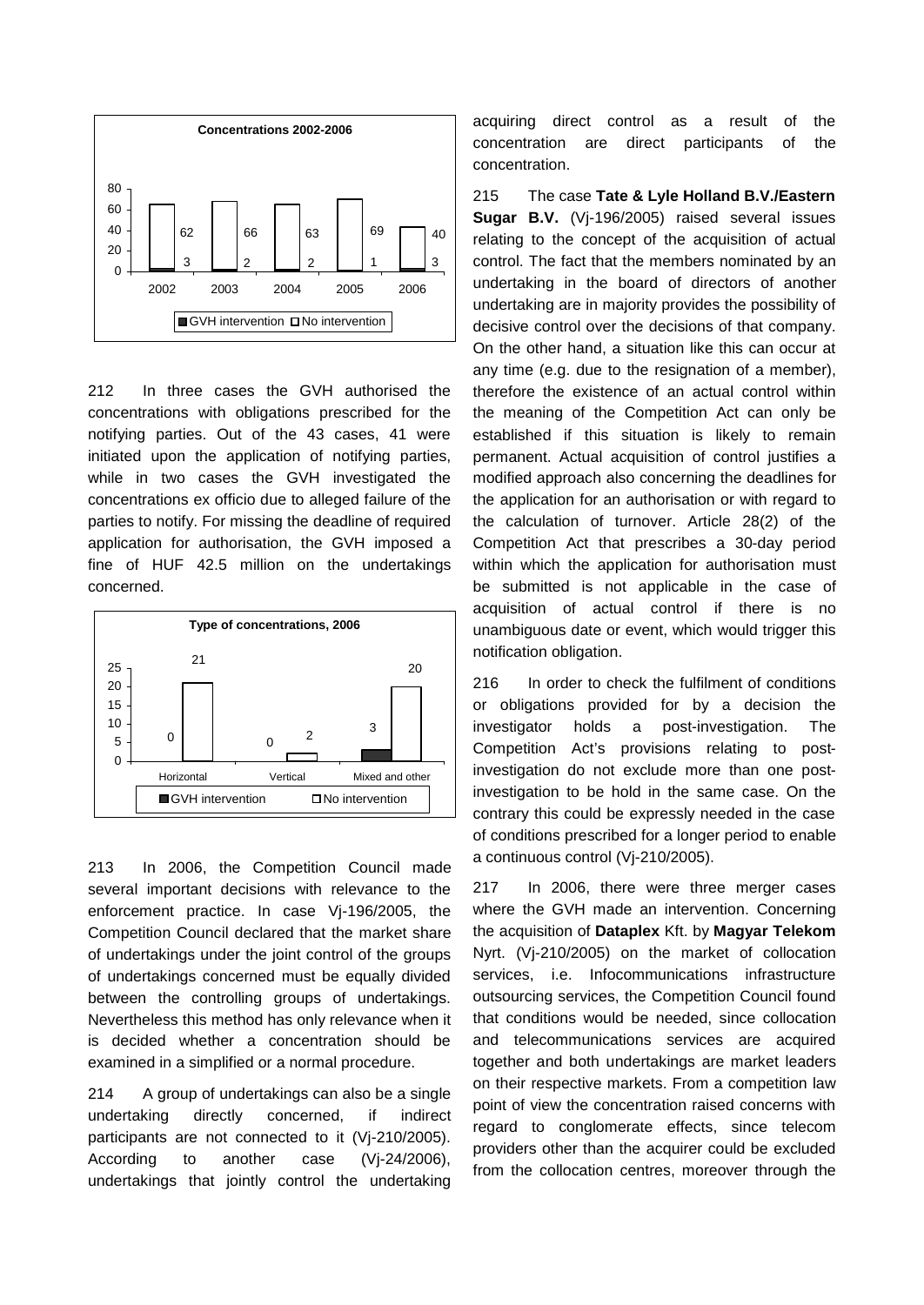collocation services Magyar Telekom can get clients that use other telecom operators for their telecommunications services. Magyar Telekom thereby could have reinforced its position on the business telecommunications market. Therefore, the GVH imposed the following conditions on it. Magyar Telekom has to ensure that a choice of telecommunication operators is available in the future too, the collocation centre is open to alternative telecommunication providers as well and the fees and technical and administrative conditions are determined on a non-discriminatory basis also for providers other than Magyar Telekom. Finally Magyar Telekom may not connect to each other, on an exclusive basis, the telecommunications and collocation services; it had to provide them separately too.

218 Another concentration that ended with conditions in 2006, was the acquisition of control over **Sport1 TV Műsorszolgáltató** Zrt. by **Chellomedia Programming** B.V. (Vj-61/2006), a member of the Liberty Global group. This group also controls in Hungary the cable TV operator UPC and the telecom operator Monortel. The investigation revealed that the Sport1 channel is a popular one as far as sport media contents in Hungarian are concerned. Without Sport1, content distributors cannot provide competitive and attractive programme packages. By the acquisition of control, the new vertically integrated entity might be interested in refusing access to the dominant sport content for competing content distributors. On the other hand, the vertically integrated new entity must be fundamentally interested in increasing viewer numbers, consequently in a wider distribution. Therefore the negative effects described above would probably occur only when Liberty's networks overlap with those of competing infrastructures and especially in the case of new entrants. According to the standpoint of the Competition Council the vertical effects mentioned above raise competition concerns in relation to the IPTV technology (Internet Protocol Television, television through fixed-line telephone network, see also paragraph 8 of this annual report). Therefore it imposed conditions on the parties that would hinder the new entity from refusing to sell the Sport1 channel to other platform providers, if they are prepared to pay the not discriminatory fee for the content.

219 The Competition Council authorised with conditions the creation of **MédiaLOG Fiege** Zrt., a joint venture of **Ringier Kiadó** Kft., **Népszabadság Kiadó és Nyomdaipari Zrt**., **Sanoma Budapest Kiadói Zrt**. (publishers) and **F-Log AG** to distribute newspapers (Vj-116/2006). Accordingly, the applicants that have joint control over the new entity, must ensure the same non discriminatory conditions for all parties that are interested in the distribution of their products through MédiaLOG Fiege, furthermore the business secrets which will get known to the company during these business relations may not be made accessible to any other undertakings.

220 The conditions were necessary because under the future business policy of Magyar Posta (Hungarian Post) it could not be ruled out that latter will exit the market of daily newspaper distribution and it will be foreclosed from magazine distribution following the creation of MédiaLOG Fiege. This would practically mean that the new entity will take over the whole distribution activity of the post. Consequently the so far neutral distributor Magyar Posta, which is not interested in newspaper publishing, would be replaced by MédiaLOG Fiege, a subsidiary of the publishers of the Ringier and Sanoma group. In this way the publishers would have an opportunity to discriminate against their competitors and to get access to those competitors vital business data.

#### **2.3. SECTORAL INQUIRY**

221 Chapter VIII of the Competition Act empowers the President of the GVH to initiate inquiries into sectors of the economy where price movements or other market circumstances suggest that competition is being distorted or restricted on a market belonging to the sector in question. Based on the information gathered, the GVH prepares and publishes reports on the results of the sectoral inquiries.

222 The inquiry of the electric energy sector started in 2004 and was finished at the beginning of 2006. The main statements of the report were known at the end of 2005 and were presented in the annual report relating to that year.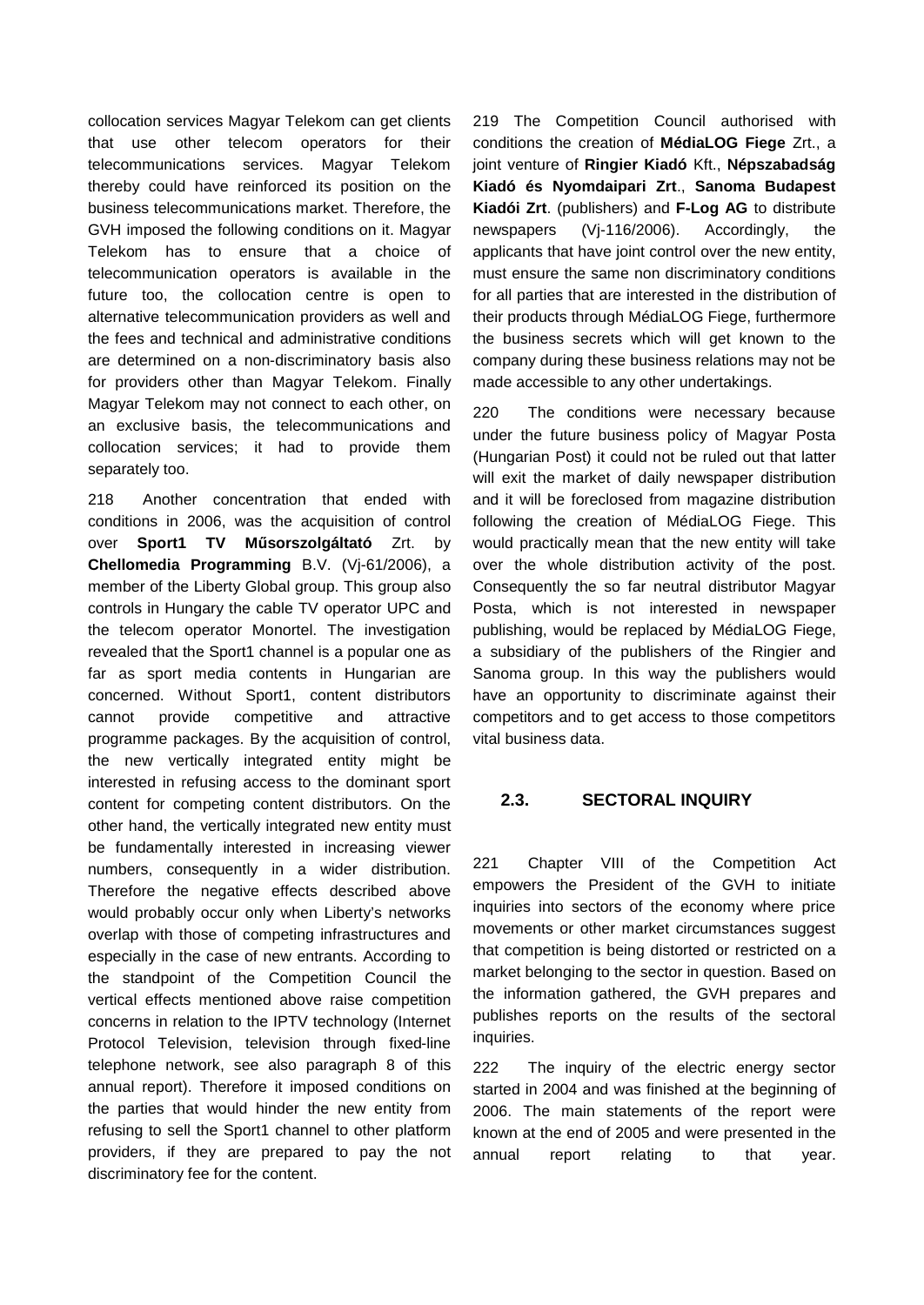Recommendations were also submitted to Parliament.

223 Based on the results of the inquiry the GVH initiated 6 proceedings against electricity suppliers in 2006.<sup>21</sup> It was suspected, that these companies jointly shaped their activity and entered into agreements with eligible consumers in favour of their own respective energy traders. It may qualify as an infringement if the supplier subjects the exit of eligible consumers from the public utility segment to conditions, which bounds them to the trader belonging to the same group as the supplier, or if special advantages are provided to certain eligible consumers in order to keep them within the public utility segment. The investigation found evidence of the fact that before the opening up of the market by 2003, suppliers offered preferential contracts to certain consumers lasting well after market opening, on condition that they would, in exchange, prefer their offers after the expiry of the contracts. The widespread application of these preferential, loyaltyinducing agreements could form an obstacle for new entrants. The proceedings were not closed in 2006 and therefore they will be presented in the next annual report.

224 The inquiry into the electric energy sector also formed the basis of competition advocacy initiatives. Furthermore, it contributed to the initiation of an investigation of the Commission relating to the agreements concluded between the network operator MVM and the electricity generators. The Commission suspects that these agreements were against EC 81 and 82.

### **2.4 PROCEEDINGS UNDER THE ACT ON TRADE**

225 The Act on Trade, which entered into force on 1 July 2006 has broadened the range of powers of the GVH in two respects. First, it prohibits abusive behaviour of retailers having significant market power in face of their suppliers. It has become the task of the GVH to examine such behaviours.

l

Second, it prescribes these retailers the adoption and application of a code of ethics and the submission of it to the GVH.

226 During the first half of the year the GVH made preparatory steps for the application of the Act, preparing a form for complaints about infringements, identifying undertakings qualified by the Act as undertakings having significant market power, and clarifying the procedural background for the application of the Act.

227 The **Hungarian Trade Association** submitted the Code of Ethics prescribed by law for approval to the GVH on 9 November 2006. Besides other companies the Code was subscribed by the following retailers with significant market power: Auchan, Cora, Csemege-Match, Metro, Plus, Penny Market, Profi, Reál Hungária, SPAR and Tesco-Global.

228 The GVH established that the rules contained by the Code were in line with the provisions of the Act on Trade and approved the Code for the period lasting until the end of 2007, but expressly reserved the right for an intervention as it considered that the rules could properly be evaluated only in the light of the practice that would evolve based on them.

229 The subscribing undertakings were therefore requested to report on their experience and their views which they would develop in the light of that experience on the applicability and appropriateness of the Code by November 2007 with regard to a possible review of it.

230 Suppliers and representative bodies were also asked to present their views on the applicability of rules on retailers with significant market power.

231 One proceeding was initiated for the abuse of significant market power. It was commenced in July 2006 and it related to the shelf-service system applied by Tesco-Global since springtime 2005. The proceeding was not finished in 2006.

232 The GVH received no complaints on the infringement of the Act on Trade in 2006.

<sup>&</sup>lt;sup>21</sup> Cases Vj-104/2006, Vj-105/2006, Vj-106/2006, Vj-107/2006, Vj-108/2006 and Vj-109/2006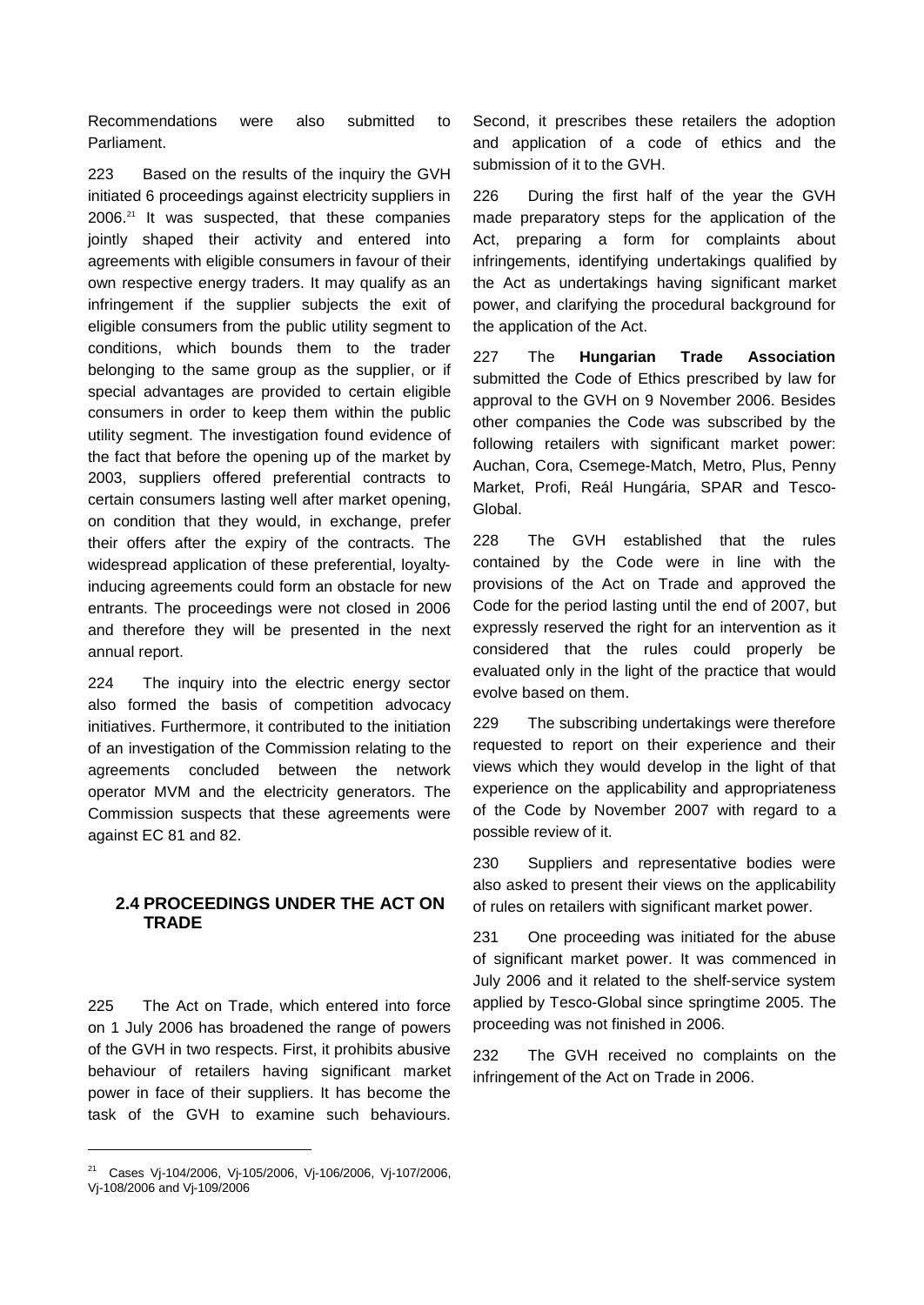#### **2.5 PROCEEDINGS INITIATED UNDER THE ACT ON PRICE SETTING**

233 According to the Act on Price Setting<sup>22</sup> infringements of officially set prices are investigated and established by the body that determined the price in question. The said body prohibits the application of the illegal price and takes appropriate redressing measures in respect of the customer damaged by the application of that price. Afterwards the body forwards its decision to the GVH for the imposition of a fine calculated according to the rules laid down by the Competition Act.

234 In 2006 it happened for the second time during its 16-year existence that the GVH initiated such a proceeding to impose a fine. The municipality of Balmazújváros forwarded its decision establishing that the **water supplier of Hajdú-Bihar county** increased its prices above the officially established level (case Vj-62/2006).

235 The GVH emphasised that it was not empowered to review the legality of the decision or to assess whether the official price itself was possibly incorrectly established. It may however take into account such a circumstance at the determination of the level of the fine.

236 The GVH found that the municipality based its decision on its regulation adopted in 1997, setting official prices. However in the following 8 years it accepted without any formal reaction the price rises of the water supplier and paid for the suppliers' services according to the higher prices. The water supplier determined its prices annually and they were accepted by the supplier's general assembly consisting of the representatives of the municipalities concerned including those of the municipality of Balmazújváros. The GVH considered that as the municipality neither set the official price in new regulations, nor declared the illegality of the prices determined by the water supplier, the water supplier was right to consider that according to the municipality itself that body had no right to set official prices.

238 The case was generated by the regulation on property issues of the public utility. A municipality is entitled to establish official prices only if the given service is provided by a publicly owned public utility. In the present case the water supplier relied on the fact, that the municipality apported the utility into the utility company in 1997 and therefore lost its right to set official prices. In theory the Act might confirm this argument but the case is still pending before court.

### **2.6. COURTS**

239 Before 1 November 2005 the GVH terminated its proceeding if it established that a behaviour was not illegal or could not be proved to have been performed. Under the present rules these two outcomes are separated. While the lack of illegality is established in a formal decision, a review of which may be requested by the parties or any person whose rights or obligations are affected by the decision (complainant, competitor), in case of the lack of sufficient proves or that of public interest, the proceeding is closed by an injunction. Only the entities may appeal against the injunction, concerning which the injunction contains express provisions.

240 As in previous years, around half of the ultimate decisions were appealed in 2006.

241 More than two thirds of the 369 decisions adopted under the Competition Act in force were definitely ruled on by the court. In 18 cases the grounds of the decisions were changed, while in 15 cases the amount of the fine was lowered to a certain extent.

242 A judgement adopted in 2006 relating to the **cinema cartel** (case Vj-70/2002) upheld the decision of the GVH establishing an infringement. Another important event, that at first instance two construction cartels (the **highway construction**

l

<sup>237</sup> The GVH considered it impossible to provide profitable services in 2006 on a price level established in 1997, and found that the supplier reached only a minimum level of profit on its activity anyway. It was therefore decided, that there was no need to impose any fine in addition to the restitution ordered by the municipality.

<sup>&</sup>lt;sup>22</sup> Act LXXXVII of 1990 on Price Setting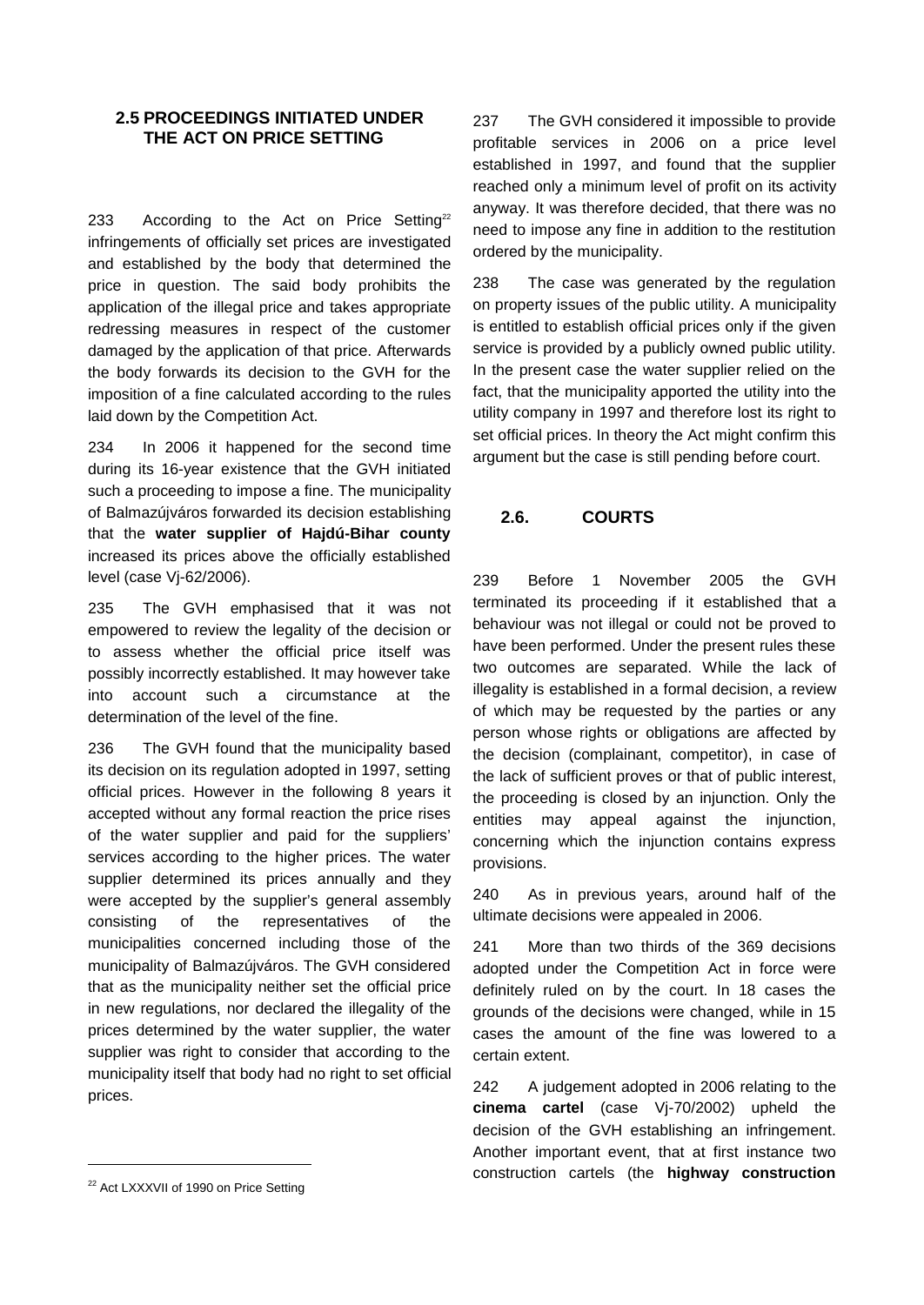case Vj-27/2003 and the **reconstruction of Bartók Béla avenue** case Vj-138/2002) were assessed by court. It was upheld that undertakings that were parties to a restrictive agreement were in principle aware of the illegal nature of their behaviour and they tried to hide, to the extent possible, traces of such illegal cooperation. A third issue worth mentioning is a cartel relating to the **reconstruction of the headquarters of the Public Pension Fund**. In this case the court upheld the view of the GVH that under certain circumstances in a public procurement procedure the relevant market could be the given project, and therefore only undertakings participating in the tender could be considered to be competitors.

#### **2.7. COLLECION OF FINES**

243 In 2006 the GVH imposed fines in 65 cases. The whole amount was about HUF 12 billion most of which was imposed in cartel cases. However until the end of the year only HUF 2,7 billion was executable. Almost the whole of the executable fine was paid.

244 The sum of the fines ever imposed by the GVH is HUF 27,4 billion. The amount of fines executable annually has significantly increased, as courts were quicker in adopting (mainly refusing) decisions on requests for the suspension of fines till the end of the judicial procedure.

#### **III. COMPETITION ADVOCACY**

245 The most important form of competition advocacy is the opining on draft legislation, but other forms and means also exist. In certain cases the GVH can act on its own motion rather than only to react to other entities activity.

### **3.1 COMMENTING ON DRAFT PIECES OF LEGISLATION**

246 According to the Competition Act all draft legislation affecting the scope of duties of the GVH

are required to be consulted with the President of the GVH.

247 In 2006 more than 400 drafts were forwarded to the GVH. The GVG considered necessary to elaborate its opinion relating to a quarter of those drafts.

248 The GVH supported the draft of the Government on the new directions and tasks of its European policy strategy constituting a step towards the liberalisation of internal market economy. In order to ensure effective functioning of the internal market it emphasised the importance of the promotion of competition policy.

249 The GVH opined on a study of the Ministry of Environment, which initiated the preparation of a new Act on water supply. The GVH emphasised that the use of water, with the water being a scarcely available and not substitutable material, should be sustainable. The regulation should therefore promote this approach, deciding at the same time on the possible forms of competition. The GVH supported the creation of a better-balanced regulation of the setting of prices, which would not necessarily lead to similar prices, as that might also lead to a non-sustainable use of water on the long term. The GVH conceptionally agreed with the opinion of the Ministry that a regulatory and supervisory authority, independent of the owner municipalities should be set up. The problems deriving from the combination of ownership and regulatory task are common problems in the case of all of the local utility services. A solution might be the establishment of an integrated authority.

250 The same problem appeared in the draft amendment of the regulation on prices of water supplied by state owned utilities. The draft treated the maximum price established in accordance with the Act on Price Setting if it were a fixed price. The GVH objected to this approach and the wording was amended accordingly. However, the new price structure still remained unconnected to real costs to a certain extent. As it is clear from notifications received by the GVH, it derives from the double role of the state, which is owner and regulator at the same time, that it allows state owned companies to give below-cost offers to win a concession and than, as the municipality does not agree to the subsequent increase in price, the state does not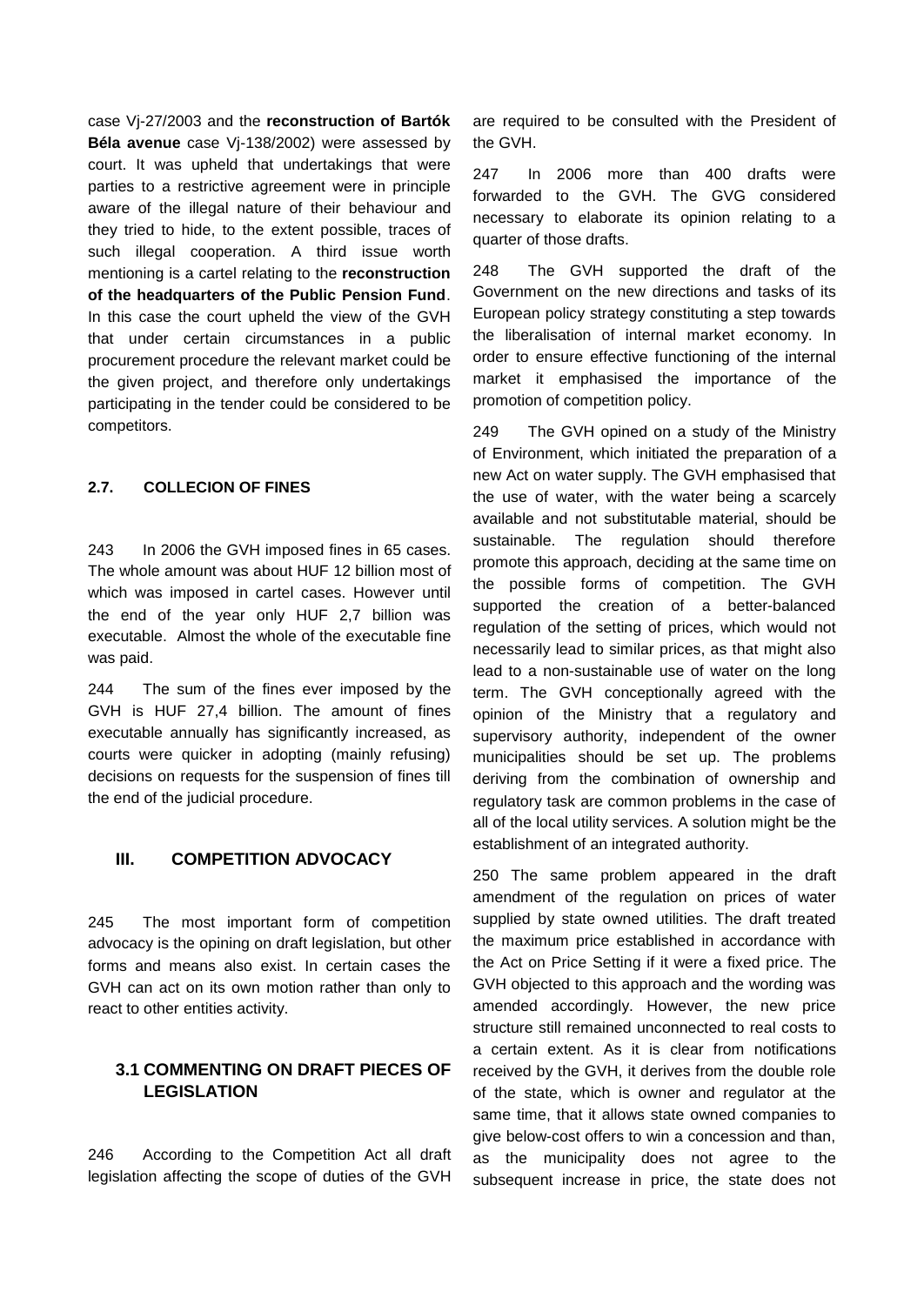stop the companies' loss-making functioning. It is likely that in such cases prohibited crosssubsidisation takes place between wholesale and retail activities, clearly distorting competition. The GVH indicated several times that water suppliers often granted exclusive right to third companies to provide services relating to the installation and maintenance of consumption measuring devices, while these companies introduced uniustified fees or price rises.

251 The GVH submitted a number of observations relating to draft regulations, which were based on the Act on Trade. The observations aimed at simplifying procedures relating to supervision of the retail and catering activity.

252 Concerning the regulation on fees of administrative procedures of the Hungarian Rail Office, the GVH held that such fees should be borne by all market actors, without discrimination. It considered the fee of dispute settlement procedures too high, and did not find appropriate a distinction by the complexity of the case. It was feared that the fee might constitute an obstacle for market actors in settling their disputes.

253 In connection with a draft regulation on highway fees the GVH draw the attention, concerning mobile payment methods, to certain questions to be resolved, based on its experience gained at examining mobile payment of city parking services.

254 Being determined by separate legal acts, such fees are covered by the Competition Act rather than by the Act on Price Setting. This requires the determination of a clear price setting method, which takes into account the exact content of the service, or the compensation of the costs.

255 The GVH rejected the idea appearing in the Act on Unfair Market Practices relating to the 2012 UEFA European Championship, that specific rules already laid down in the Act on Business Advertising Activity and the Competition Act should be – partly in a different manner – repeated in a separate statute. It was considered that, should the aim of the Act be to demonstrate that the rights of the UEFA would be appropriately secured, it would be better to emphasise the applicability and effectiveness of the present rules and enforcement practice. This was

particularly so, as the Act intended to introduce provisions and notions not in line with the Competition Act regulating similar unfair behaviours.

256 The GVH has welcomed that mortgage credit institutions are now allowed to provide credit above the 70% of the collaterals. The GVH proposed that the cost of the inclusion of the contract into a public document by a notary should be born by the bank rather than by the consumer, as it is a safeguard of this former's interest. However, this proposal was not accepted.

257 The rules on mobile phone number carrying have been amended partly in line with previous recommendations of the GVH. As a result the time necessary for the provision of this service has been reduced, and the minimum period prescribed by law has been abolished.

258 The GVH, with its 2002 study on retail supply of pharmaceutical products, was an initiator of the liberalisation of that market. It therefore supported the steps taken in this direction by the Government in 2006.

259 A first step in the creation of a competitive pharmaceutical market at retail level was the adoption of a ministerial decree on the distribution of pharmaceutical products. The GVH indicated in its opinion on the draft decree, that positive effects of liberalisation would only be generated if the conditions of distribution of pharmaceutical products by non-pharmacy distributors would not be more restrictive than justified. The GVH considered the obligation imposed on those distributors to have direct, internet based contact with the National Pharmaceutical Institute and visit its website twice a day as such restrictive preconditions. It also recommended that the list of drugs available at nonpharmacy distributors should be completed with the best selling non-prescription drugs.

260 Concerning the ministerial decree on subsidies for therapeutical aids, the GVH noted, that no restriction applied to the prices of the items contained by the list of subsidised aids. Consumer prices are therefore exclusively based on the prices offered by the manufacturers. Patients however are less informed about price levels and substitutability than they are in the case of normal consumer goods. Consumers' situation is worsening as a result of the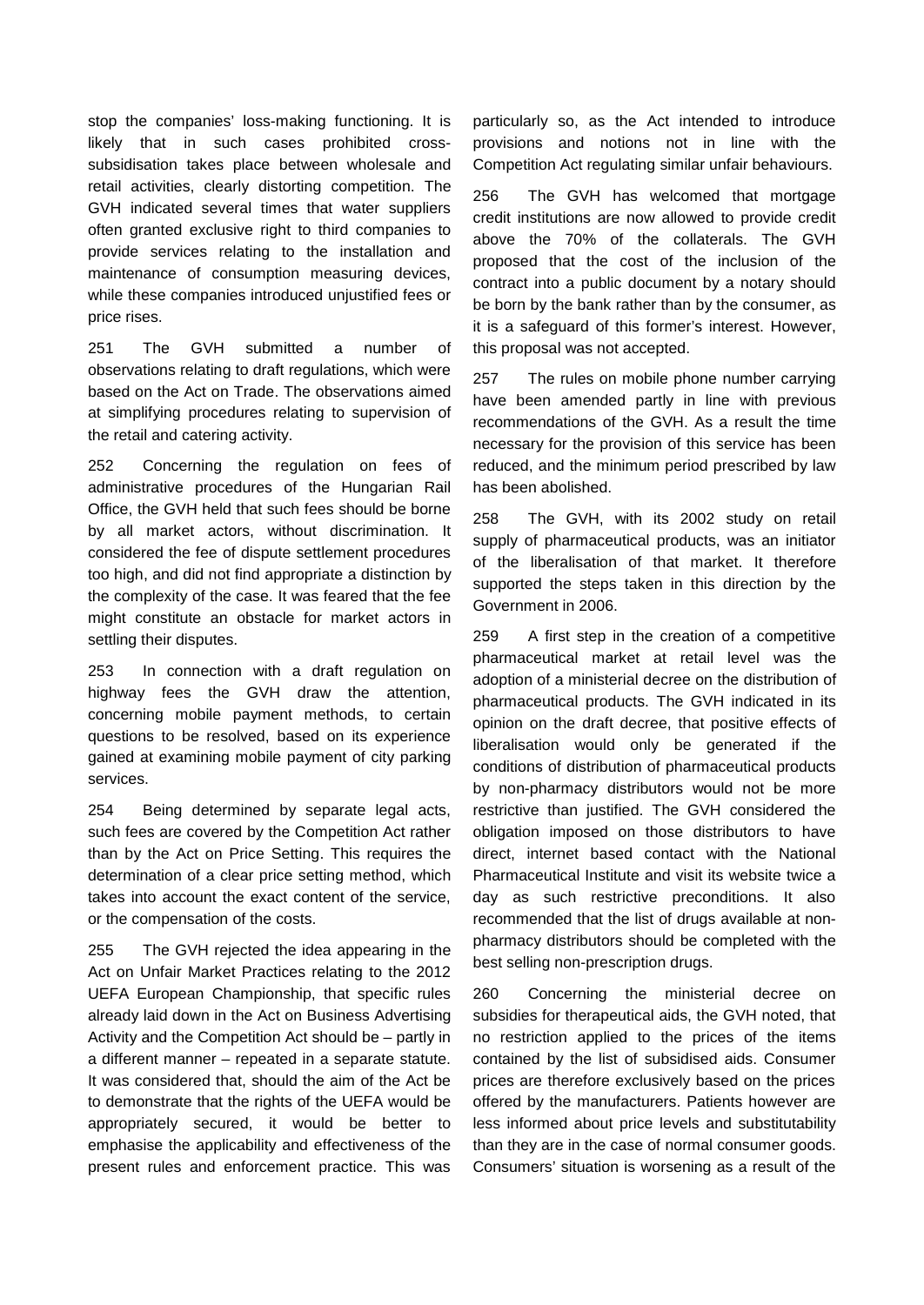exclusive contracts concluded between manufacturers or distributors and hospitals as a consequence of which prices in hospitals are generally higher than the competitive price. A clear example for the lack of competition is the case of electronic devices where despite the significant fall in the price of parts, the price level of the final products remained on the same level.

261 The GVH recommended deregulation relating to the lifelong learning of doctors, dentists, pharmacists and clinical psychologists. Lifelong learning in these professions is in the public interest, but its stimulation should not be a duty of the state, but a requirement imposed by employers being under the pressure of competition. Moreover, the present rules do not secure competitive neutrality or the same treatment for the participants. Besides other problems, the mandatory nature of participation and the lack of competition generate increasing prices. On the other hand, hospitals and health institutions should be required to publish upto-date information on the participation of their respective medical staffs in lifelong learning projects.

262 It happened several times that the GVH gave its opinion on the municipality regulation of taxi services. The Authority had no concerns as far as the application of separate regulations to certain market segments with high traffic, such as airports and railway stations, was concerned. It is considered legal to grant exclusive contract or special rights to supply such a market segment, supposed that the supplier was selected in a tender for a predefined period, and that passengers have the possibility to get on-and-off other taxis e.g. taxis ordered by phone. It can also be possible to apply in such situations a specific price regulation, supposed that price was an aspect in the selection of the supplier by the inviter of the tender. It was also emphasised how important it was properly to inform consumers about prices and alternative suppliers before the actual provision of the service.

263 It was also emphasised by the GVH that undertakings maintaining taxi stations should be obliged to present the tariffs maximised by the municipality, thereby informing consumers about the level above which no price may be charged. It also repeated its opinion that maximum prices should not be maintained in the case of services ordered by phone and instead, taxi companies should put emphasis on consumer information.

### **3.2 ACTIVE ROLE IN COMPETITION RELATED MATTERS**

264 Upon request of other institutions or on its own initiative the GVH shapes its opinion on questions affecting its activity. In this context the GVH attaches utmost importance to its recommendations it made in its previous years' annual reports to Parliament.

265 In 2006 one of the decisive elements of the GVH's electric energy related advocacy activity was the sectoral inquiry finished at the beginning of the year. The findings of the inquiry gave guiding principles for the real advocacy work made during the year. From August 2006 the market opening of the sector initiated by the Government got new impetus. The GVH was involved into this process

266 In its sectoral inquiry the GVH found that though the market opening process was beneficial, to some extent, to competition, the operational model began to block further development of it in the industry and considerable changes would be necessary to make further steps forward. Among others the GVH stressed the necessity of terminating the co-existence of the double verticum (i.e. the co-existence of the public utility market and free market) in order to allow the formation of a viable wholesale market. In connection with this latter the GVH underlined the importance of several questions, namely the issue of long term energy purchase contracts, the proper tackling of the problems arising from their competition limiting effects, the creation of regional markets and the preparation of rules regulating the use of crossborder capacities. The GVH also urged the separation of the ownership of the system operator from that of other market participants.

267 In August 2006 an inter-ministerial committee was set up to co-ordinate the opening up of the electric energy market. The Ministry of Economy and Transport invited the GVH to participate in this body. The Hungarian Energy Office has already prepared a model description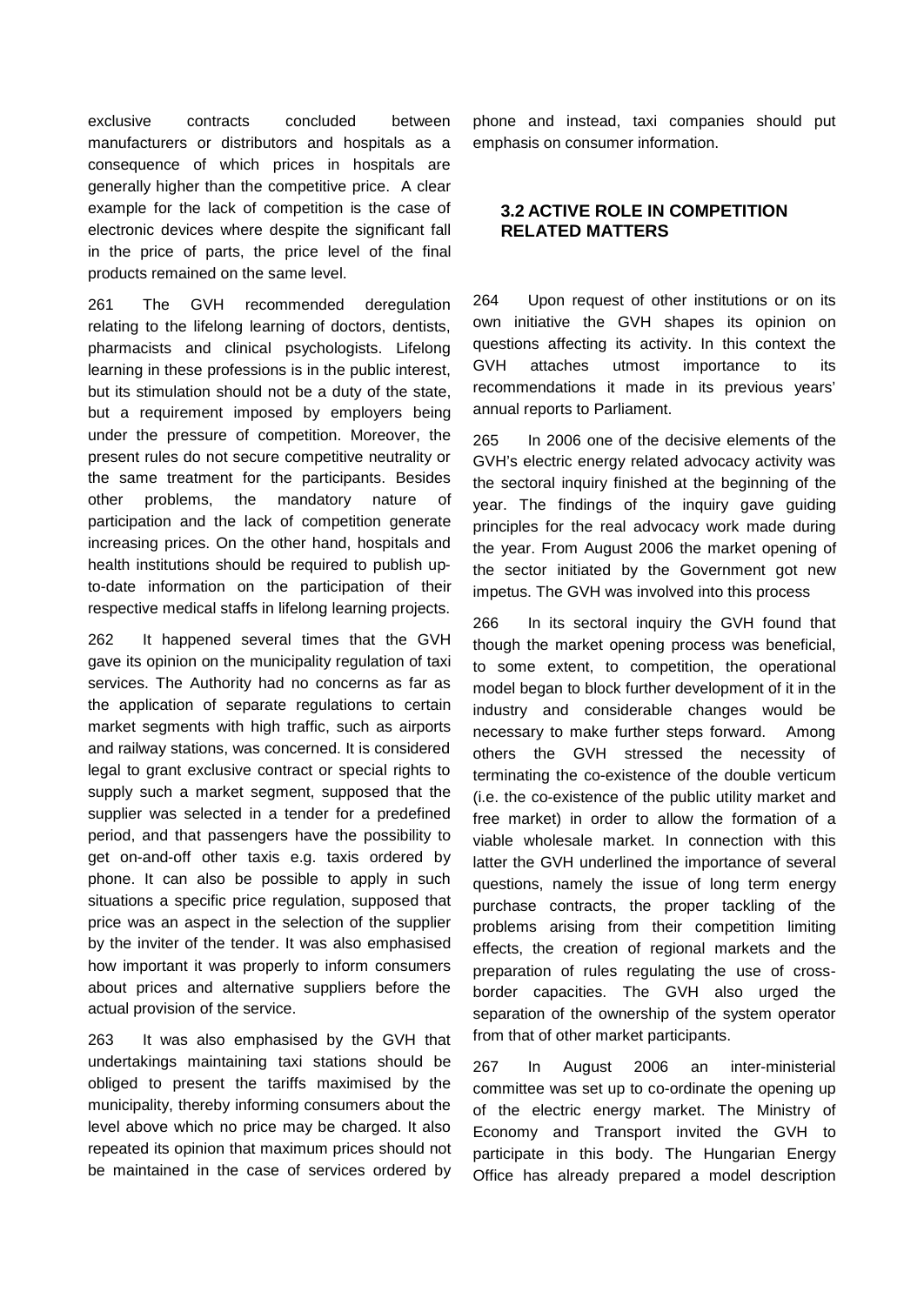which might be a proper basis for the preparation of the legislation or at least for the initiation of professional consultations. It seems to be a very promising development that the participants of the body agreed that the solution of the problem of the long-term electric energy purchase contracts formed the key element of the market opening. Taking into consideration the work performed since the establishment of this inter-ministerial committee, the GVH has fears that the market opening will not be carried out until 1 July 2007, which is the deadline set by the European Union.

268 In addition to its membership in the committee, the GVH used other channels as well for competition advocacy in the electric energy sector. From this point of view the exchange of letters between the GVH and the Hungarian Privatisation and State Holding Company and the Ministry of Economy and Transport is worth mentioning. This correspondence aimed at preventing the owner (MVM – Magyar Villamos Művek Rt., i.e. Hungarian Power Companies Ltd.) of the national system operator (MAVIR – Magyar Villamos Rendszerirányító Rt., i.e. Hungarian Electricity System Operator Ltd.) from instructing MAVIR to pursue anticompetitive activities. (MVM tried to influence MAVIR in several ways, e.g. it imposed overly high profit requirements on MAVIR, which otherwise operated with regulated prices). The GVH feels that the concerns which it formulated when MVM acquired MAVIR were well founded and hence, the GVH's request for an ownership separation is justified.

269 During the year, by invitation of the Prime Minister, the GVH participated in a committee, which dealt with the questions of the electric energy supply, more particularly with market opening and administrative measures necessary to this market opening.

270 From both regulatory and law enforcement point of view there were several developments on the telecommunications markets in 2006.

271 Upon request of the National Radio and Television Commission (NRTC), the GVH elaborated its opinion on the regulatory framework of Internet Protocol Television (IPTV) services. The GVH expounded that it appraised the appearance of IPTV services as services fostering competition on

the electronic communications market. At the same time the GVH drew the attention of the NRTC to the circumstance that the limitation of coverage area – as it is regulated by the Act on Media – might be contrary to the provisions of the relevant Competition Directive**<sup>23</sup>** and of the Authorisation Directive $^{24}$ . According to the latter, Member States are obliged to ensure the freedom to provide electronic communications networks and services; moreover, Member States may not prevent an undertaking from providing electronic communications networks or services. In June 2006 the NRTC informed the GVH that it would not apply the provision of the Act on Media on the limitation of coverage area in the future, in accordance with the GVH's suggestion.

272 Since this abstention of the NRTC is not a long-term solution of how to fulfil the requirements of the Union, the GVH urged the amendment of the Act on Media. In its advocacy the GVH explained that the reference to the pluralism of media did not make the limitation of coverage area acceptable in itself since the limitation is not only disproportional but it is also unnecessary. The reason of the GVH's objection is that the limitation of coverage area obviously ties the ownership of cable TVs (CTV) with the services, which might be provided through these networks; meanwhile the scope of these services is far wider than that of the simple programme distribution. As a consequence of this, the limitation of coverage area means a disproportional intervention in competition.

273 As the answer to an inquiry of the Assistant of the Ombudsman, the GVH prepared an overview of the competition aspects of extension of the rights to distribute programmes of the commercial TVs, granted by the NRTC without tendering. The GVH considered such decisions of the NRTC as measures being immanent parts of state management rather than decisions having business nature. The decisions of the NRTC aimed at mitigating the welfare losses stemming from the scarcity of frequencies and it was made after a

-

<sup>&</sup>lt;sup>23</sup> Commission Directive 2002/77/EC of 16 September 2002 on competition in the markets for electronic communications  $n = 10$ <br>networks and services

Directive 2002/20/EC of the European Parliament and of the Council of 7 March 2002 on the authorisation of electronic communications networks and services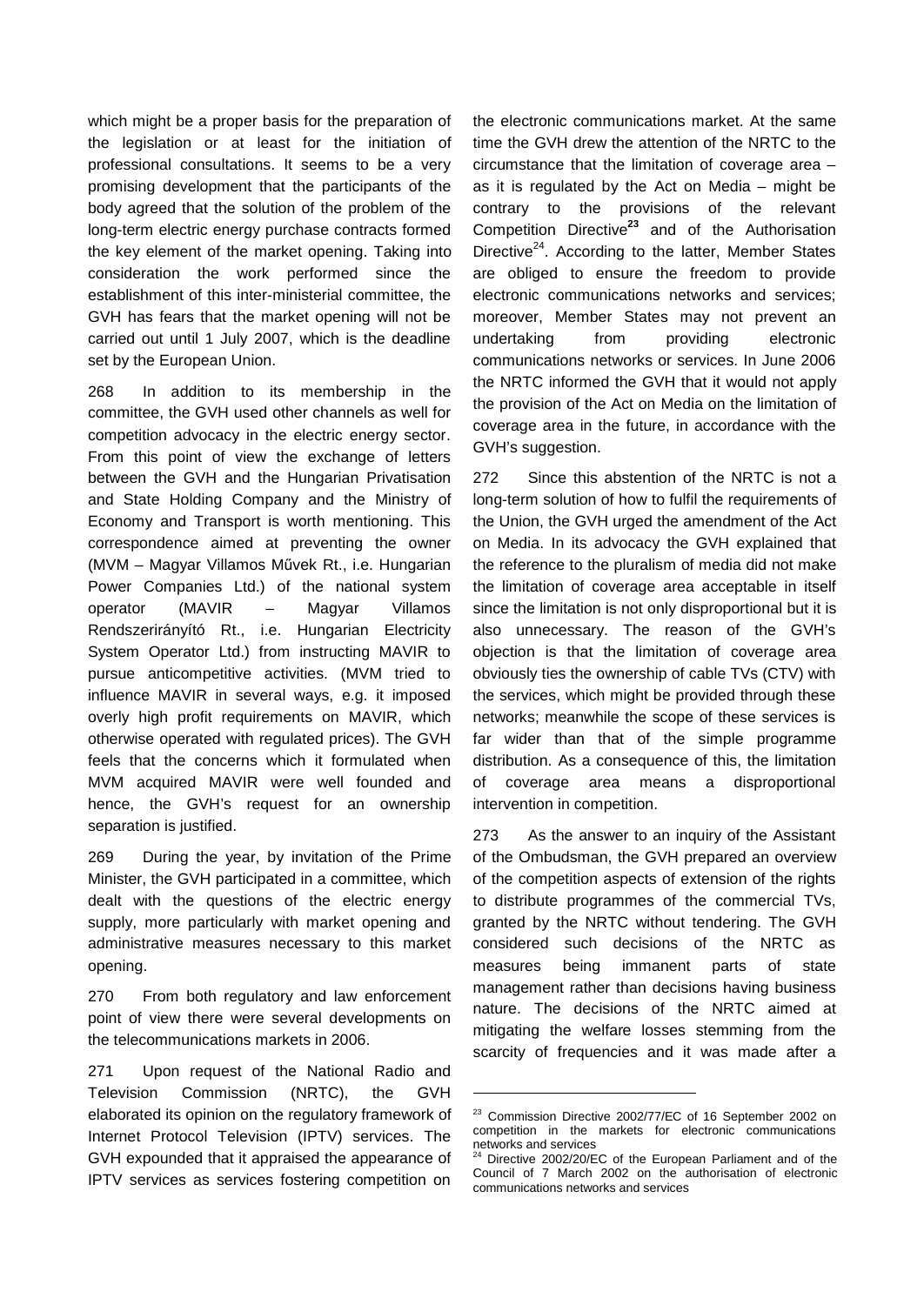thorough consideration of the aspects determined by the Act on Media. Consequently, the review of the NRTC's decision cannot be made on the basis of competition policy.

274 The GVH welcomed the publication of the strategic concept on the regulation of electronic communications prepared by the National Communications Authority. The GVH fully supported that the NCA put into the focus the creation of effective competition on both levels, i.e. in the electronic communications infrastructure and in retail services. At the same time the GVH stressed that in a situation in which a "dominant player" scenario would exist, the NCA would face more ex-ante challenges and tasks in the area of creating effective competition. The GVH hopes that in addition to the fulfilment of its tasks determined for the years 2006- 2007, the NCA will have the time and resources needed to fulfil its regulatory function as well. Among the main tasks to tackle, the regulatory issue of interaction between the fixed-line and mobile voice markets, the development of wholesale markets in investment context and the reinforcement of competition in broadband internet services through improving the DSL (digital subscriber line) wholesale conditions are the most challenging ones.

275 7 years after its previous study, the GVH published in 2006 its analysis on "the GVH's competition policy views on the state of electronic communications market in Hungary". The GVH believes that this paper gives an up-to-date survey about the topic at the appropriate time when the regulatory stage and the development of competition in electronic communications can be best described. By 2006, time got ripped for the GVH to assess the results of market opening on this area. In such a situation the role of the GVH depends, to a great extent, on whether the Authority is able to recognise and assess with the required flexibility and speed the rapid changes in market circumstances. In addition to competition proceedings, this may influence the pro-competitive regulation, since through its advocacy function the GVH has strong influence also on this latter. Moreover, the importance of competition advocacy in this field is more and more increasing due to the long-term tendency of the development of electronic communications markets. Through publishing this document the GVH intends to show the progress

reached on the European and domestic market of electronic communications as an appropriate example to other industries going through the liberalisation process.

276 The GVH continued its advocacy efforts also in the area of financial services. Originally this work began in 2005, by the preparation of recommendations for Parliament, as a result of an inquiry into the sector.

277 In the 2005 report to Parliament the GVH – closing the sectoral inquiry – made several suggestions to the relevant governmental and supervisory bodies having competences in the regulation of this industry. In these recommendations the GVH addressed a few issues influencing the conditions of competition and consumer protection, which could not be influenced with tools of the competition supervision. The bodies which the GVH approached – the Ministry of Finance, the Ministry of Social Affairs and Labour, the Hungarian Financial Supervisory Authority, the General Inspectorate for Consumer Protection and the Hungarian Banking Association – responded positively on the suggestions of the GVH.

278 In November 2006 the Hungarian Financial Supervisory Authority (HFSA) published recommendations on the principles of retail crediting by financial institutions – the recommendations were in line with the suggestions of the GVH. The main motivation of the publication of this document was that the credit institutions failed properly to analyse whether their clients were able to raise credits, furthermore the fact, that clients could hardly follow – due to their limited knowledge about these issues – the developments and innovations on these markets. The HFSA found frequently used market practices that, though not violating any law, were objectionable from the point of view of consumer protection, mainly because of the limited level of information which they provided to consumers. The Hungarian Banking Association also joined these recommendations.

279 Within the framework of its competition advocacy activity in individual cases, the GVH also represents the interest of competition. If the particularities of a situation show regulatory failure or a violation, which might be remedied by another administrative body, the GVH draws the attention of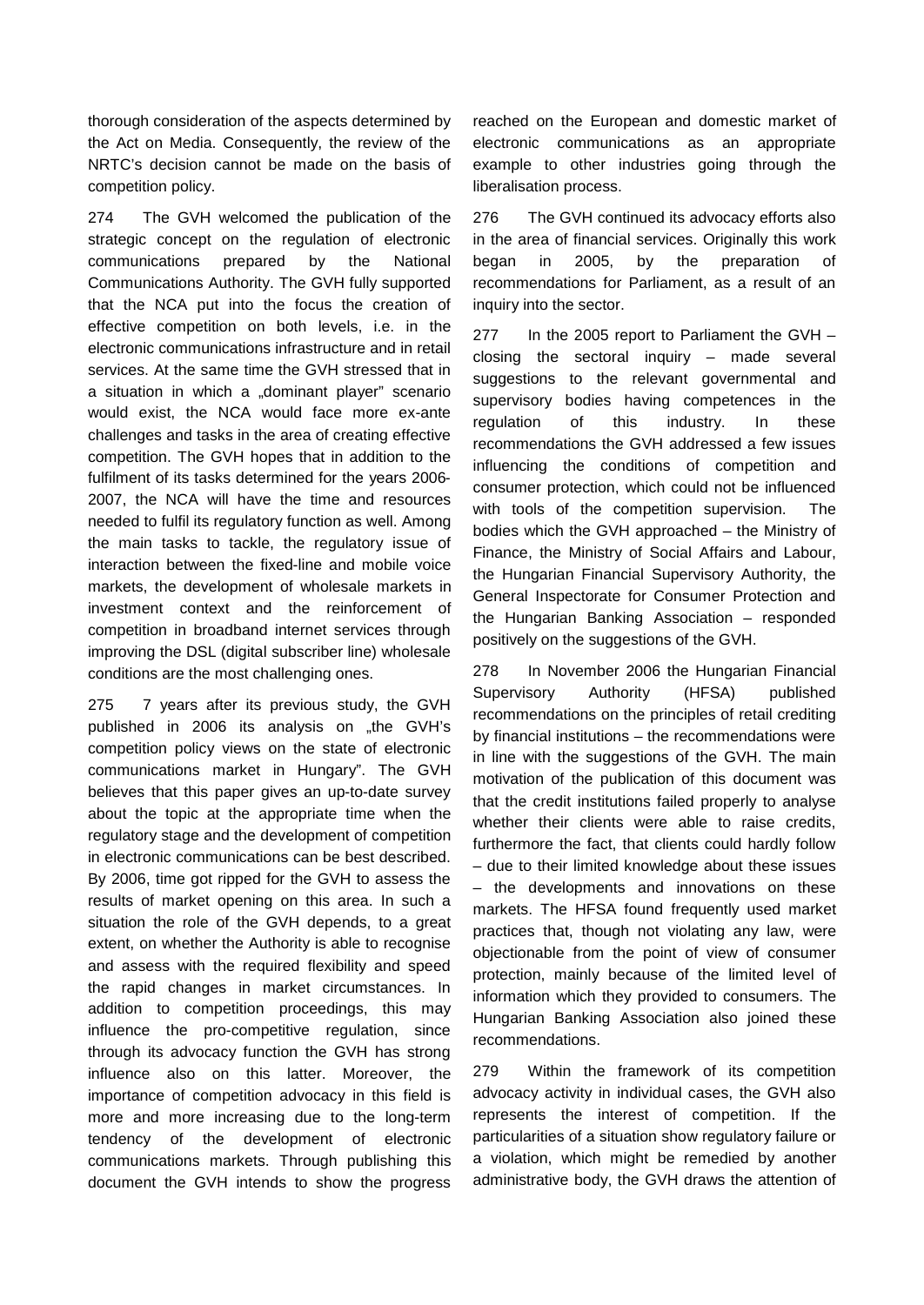the relevant ministry or public institution to this situation ("signalisation").

280 Such an action was made by the GVH when the Authority experienced a practice which became general in funeral services. As a new market expansion strategy, certain funeral service providers followed unfair practices by inspiring the conclusion of "pre-contracts" for their service. With no competence to take action against this, the GVH informed the Ministry of Local Government and Regional Development and the Ombudsman suggesting them to act in order to remedy these anomalies.

281 Based on a complaint the GVH was informed that the Ministry of Justice and Law Enforcement requested firms, through a communication on its website, exclusively to use a particular electronic program when applying for electronic administration and, at the same time, it made the use of this software free. With this step the use of competing software programs was endangered. In its advocacy letter the GVH asked for explanation. The Ministry explained that the clause on exclusivity was a misunderstandable wording about the use of the program and this clause was then deleted from the website.

282 According to Article 85 of the Competition Act the GVH requests, where it finds that any public administrative decision violates the freedom of competition, the public administrative institution to amend or revoke that decision. This provision was not used in 2006.

### **IV. COMPETITION CULTURE**

### **4.1 THE DEVELOPMENT OF COMPETITION CULTURE**

283 It is the responsibility of the GVH to safeguard, as an authority representing the public interest, freedom and fairness of market competition enforcing economic efficiency. The GVH not only ensures, through its competition supervisory activity, compliance with the Hungarian and Community competition rules, but it also performs competition advocacy and promotes the development of competition culture, which latter activities are equally important parts of its mandate. With the

establishment in July 2005 of the Competition Culture Centre, its activity relating to the development of competition culture had been institutionalised.

#### **4.1.1 What does the term "development of competition culture" mean?**

284 The concept of competition culture comprises public awareness of competition, competition policy and competition law, public attitudes to competition and, furthermore, competition related legal and economic activities of public interest.

285 **Public awareness of competition, competition policy and competition law** includes not only the knowledge of the basic competition related concepts and the recognition of the beneficial impacts of competition (e.g., that it generally results in lower prices, better quality and bigger choice rather than higher prices, lower quality and more limited choice), but also awareness and understanding of the functions of competition regulation and the competition authority (e.g., that competition authorities are established to protect competition instead of protecting domestic companies from the "excessive competition" generated by foreign companies).

286 **Public attitudes to competition** reflect the extent to which the society and its particular groups (companies, public administration employees, political decision-makers, the population and the media) accept competition as a fundamental institution of the market economy, and the extent to which they attach positive associations and expectations to this institution. Naturally, this is in connection with the basic knowledge persons have about competition because if this knowledge is erroneous, the concept of competition may also be distorted (e.g., the belief that competition leads to a reduction of competitiveness and a loss of jobs), which may even lead to a rejection of competition.

287 **Competition policy related scientific activities** are connected to researchers and tutors, university departments and subjects, research programmes, institutions, periodicals and articles in them, books and technical events etc. focusing on the issues of competition policy, both in terms of law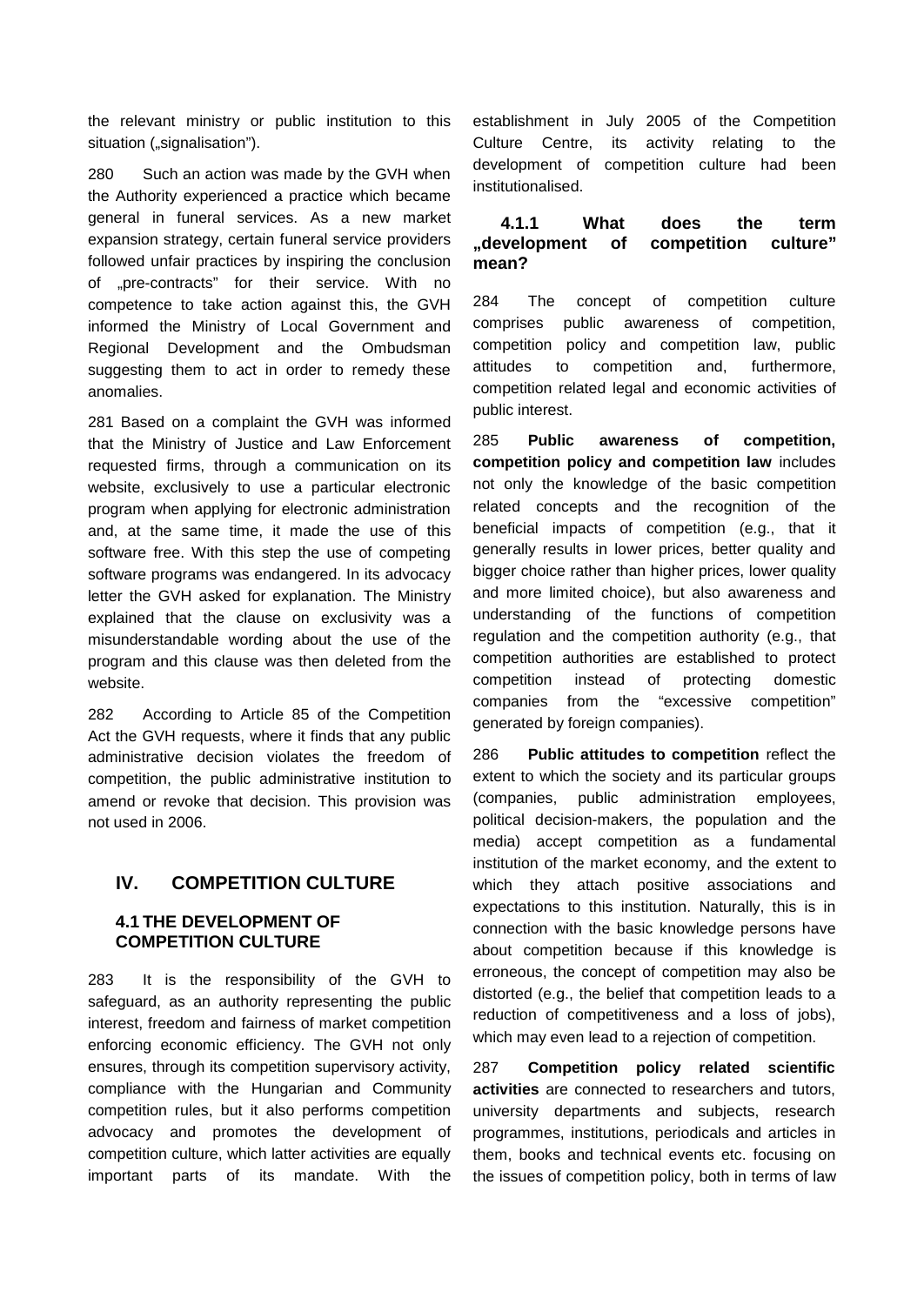and economics. By keeping competition policy issues on the agenda, science contributes to a creative approach to various problems and the applicable responses, and it also improves the general level of the understanding of competition policy issues.

288 Competition culture in a broader sense means "**the culture of competing"**. Using an analogy, this indicates a kind of sportsmanlike conduct on the market but, as competition policy focuses on long-term consumer welfare, the "culture of competing" by no means suggests inclination towards "friendly", less intensive competition (in which the interests of participants are not infringed), but in fact it means stiff, sometimes aggressive competition respecting the competition rules though, averse to any collusion with the other competitors. Any other understanding of "fair" competition in fact indicates lack of competition culture and may clearly lead to competition restriction (e.g., in the case of certain professional organisations which tend to encourage, and often even oblige, their members to refrain from competition by introducing ethical rules, and referring to the interests of "fair" competition).

289 Since November 2005, the **Competition**  Act<sup>25</sup> has also expressly defined the responsibility of the Authority and its President in the development of competition culture, outlining also the content of this responsibility. Within the framework of development of competition culture, the Act defines the **dissemination of competition policy information** to increase the acceptance of competition within the society (including information about advantages arising from competition and for the purpose of promoting compliance with law and development of a competition-friendly regulatory environment), as well as the **contribution to the development of competition related economic and legal activities of public interest** as the main tasks of the GVH. At the same time, the amendment of the Competition Act has also created a financial basis for the increased participation of the GVH in the dissemination of competition culture, as a result of which the efforts of the Authority in this area can now reach a wider target audience and, in addition

l

to the activities of the GVH in this field, it can also support other organisations participating in the development and dissemination of competition culture. In contrast with the other two core responsibilities of the Authority, i.e., competition supervision proceedings and competition advocacy, in which the GVH has a leading or even exclusive role, the role of the GVH, similarly to any other competition authorities, is significantly more limited in the development of competition culture. The development and maintenance of an advanced competition culture depends on numerous individuals and organisations from participants in science and education, through the civilian sector and economic stakeholders all the way to political decision-makers and of course it cannot be achieved without the involvement of the GVH. The degree and nature of this involvement will necessarily decrease as competition culture is developing and the number and role of the organisations involved in the dissemination of competition culture are increasing, but at the current level of competition culture development, the involvement of the GVH is still crucial.

### **4.1.2 How can the GVH contribute to the development of competition culture?**

290 Using all instruments within its competence, the GVH has always tried to have a fair share in the actions related to the development of competition culture. As its main activity of this kind, the Authority has provided and **provides general information and performs PR activities**, including information on the benefits of competition, the nature and provisions of the competition law as well as the description of the general activities and responsibilities or particular decisions of the Authority and their results in the form of various brochures, leaflets and other publications, press releases and press conferences as well by means of its enquiries. Participation of the members of staff of the GVH and their presentations delivered in various professional events also form part of the same category. Another aspect of the same activity is that the **decisions of the GVH and its major competition advocacy documents are available for the general public**. Similarly, the Authority tries to summarise its general experiences and approach related to its law enforcement practice in the form of

 $25$  Article 36 (1) point f) of Act LVII of 1996 on the prohibition of unfair and restrictive market practices, inserted by Act LXVIII of 2005 effective from 1 November 2005.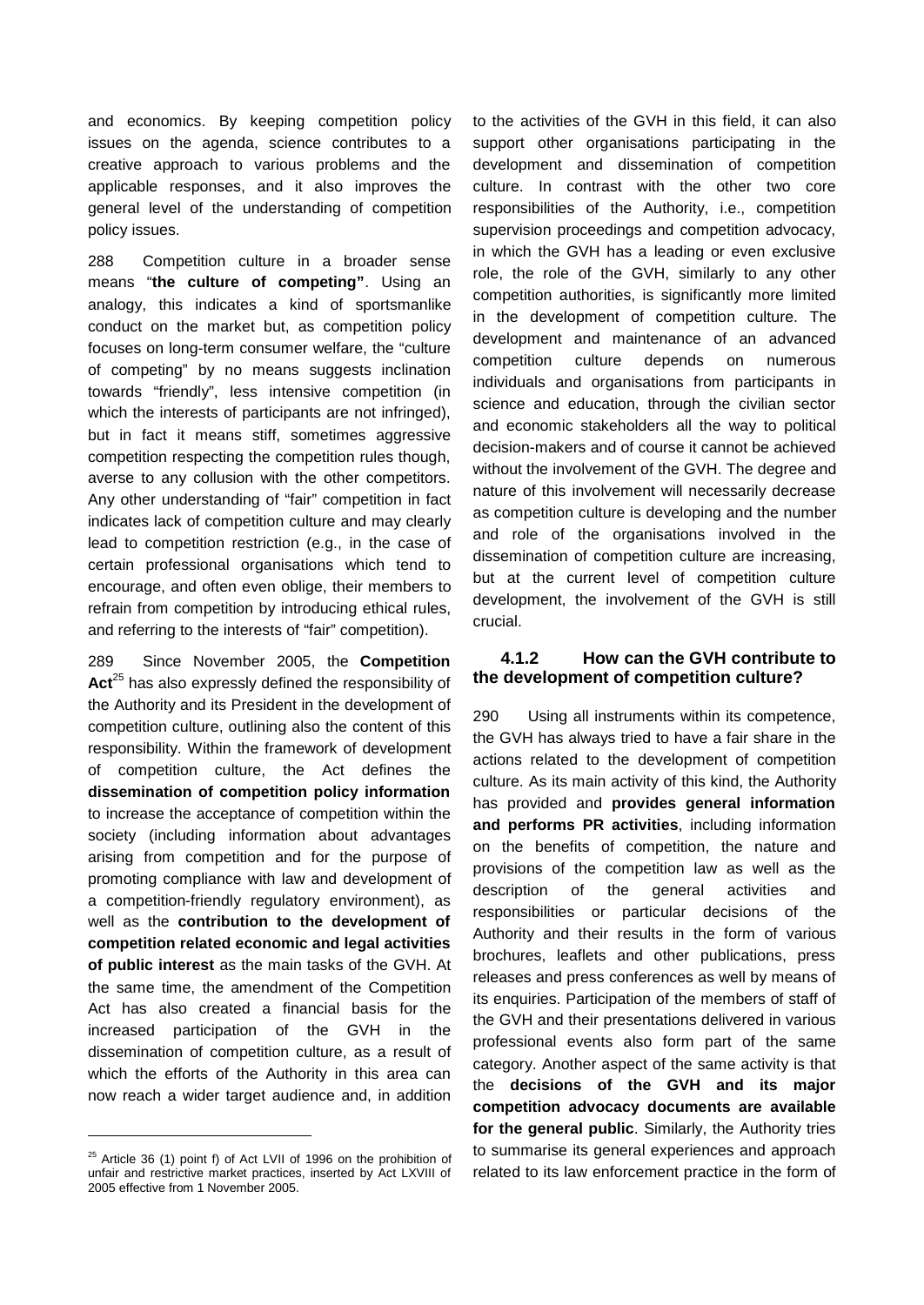public **communications**, and that the Competition Council of the GVH also publishes its conclusions relating to principles crystallised in its legal practices in the form of **position statements**. As the Authority tries to involve participants of the technical public life dealing with competition policy into its activities as much as possible, it does not only inspire **scientific research**, but also generates a demand for it. On the other hand, we must also see that it is also in the interest of the GVH to improve the condition of competition culture, because it facilitates competition, the enforcement of the competition policy and competition law, as well as the activities of the Authority (i.e., it also has an impact on the competition supervision and competition advocacy activities of the Authority).

291 The activities of the GVH focusing on the development of competition culture have become increasingly determined and target oriented in the course of the last five years. This was also supported by a **series of surveys** commissioned by the GVH and conducted by TÁRKI Social Research Inc. in a 3-year period starting in 2002. The purpose of the surveys was to prepare an empirically founded overview of competition culture in Hungary for the GVH, which would enable the Authority to take the result into account in its activities and various decisions and to determine the actions needed for the development of competition culture. The research focused primarily on the awareness of and opinion about the competition rules and the GVH, as well as the assessment of the accuracy and depth of the knowledge of competition law. The surveys repeated annually among the population, companies, lawyers (advocates, in-house counsels, public administration lawyers), as well as economic journalists clearly indicated that many actions were still required in the area of developing competition culture, in which process the GVH would have to play the role of a catalyst as a "knowledge centre" of competition law and competition policy. In order regularly to monitor the condition of competition culture and development trends as well as identify current problems, the Authority would like to continue these surveys in the future as well, using them as a yardstick against which to measure its related activities, without forgetting though that any perceptible change will occur and can be detected in the survey only on a longer term.

#### **4.2 ORGANISATION AND FUNCTIONING OF THE COMPETITION CULTURE CENTRE**

292 Made it necessary by the amendment of the Competition Act in 2005, the President of the Authority established a **separate organisational unit** in that year, for the purpose of the in-house coordination and performance of the tasks, which the GVH had concerning the development of competition culture. This unit is the **Competition Culture Centre** (CCC, Centre), which is headed by the General Secretary of the GVH.

293 The CCC has its **own budget within the Authority**, the disbursements of which are earmarked in accordance with the statutory objectives of the Centre's operation. The financial and economic tasks, which are in connection with that operation, are performed by the Budget Section of the GVH.

294 The tasks of the CCC are defined in its **annual work plan**. Apart from the activities focusing on the development of competition culture with the technical support of the GVH, the work plan also contains programmes in the implementation of which the GVH relies on the contribution of other organisations to which it provides financial and, as circumstances may require, also technical support from its available budget. Besides the experiences collected by the GVH in its competition supervision and competition advocacy work, the tasks deemed necessary are defined with the help of the surveys on the condition of competition culture, indicated above. Consequently, in addition to the tasks to be performed by the CCC on behalf of the Authority, the programmes through which the CCC intends to focus, complementing its own role, on the involvement of a large number of external organisations in the development of competition culture, promoting in this way social interpenetration of the commitment to the developing of competition culture in the society and strengthening the foundations of the development of competition culture outside the competition authority, are equally important in achieving the set targets.

295 It is the General Secretary of the GVH who compiles the annual work plan of the CCC, which is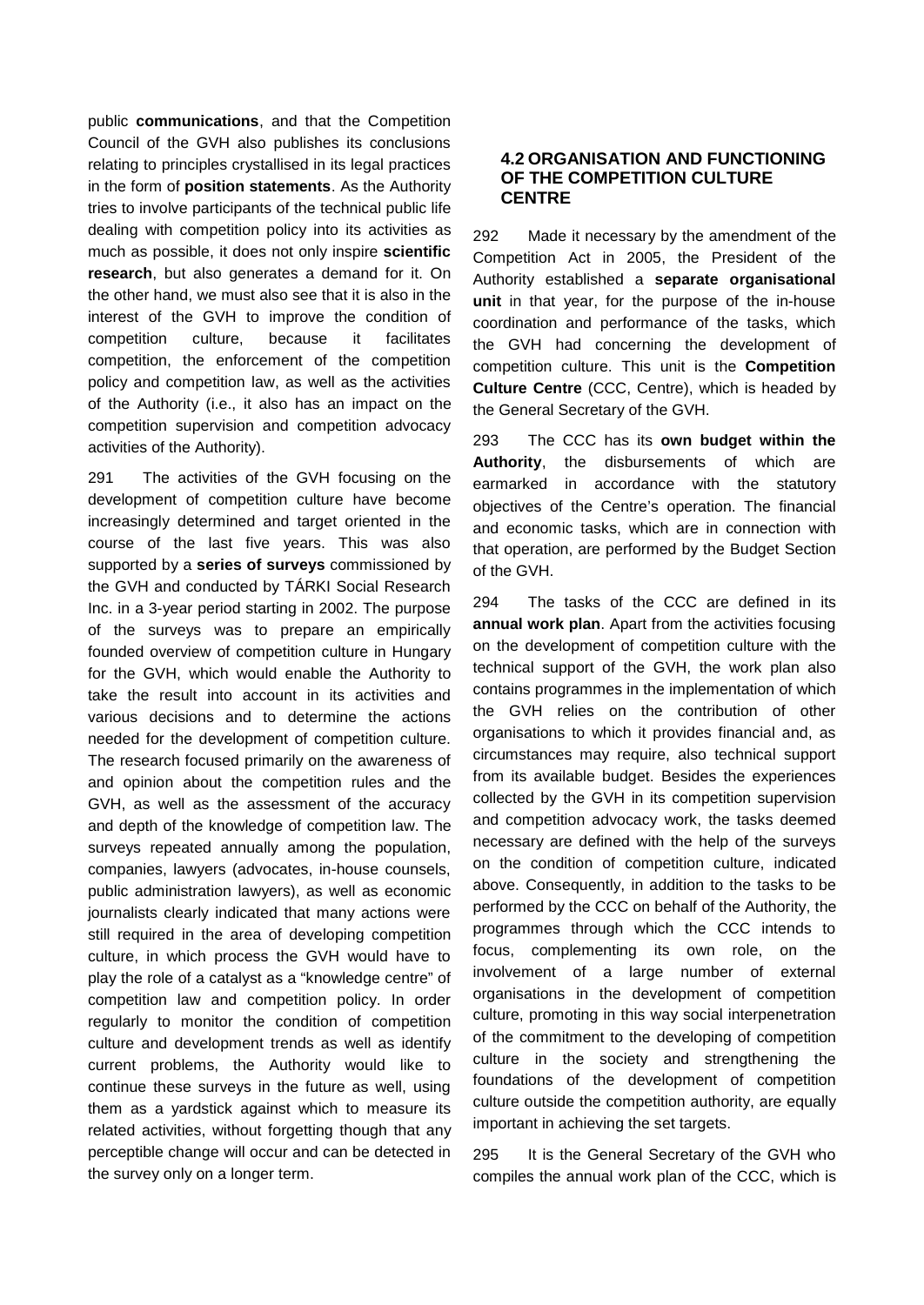adjusted to the objectives of the Authority set for the given year. The work plan is approved by the President of the Authority. The tasks contained in it are performed by the investigators of the CCC (who were two by number in 2006) and by other staff members of the Authority charged with those tasks, on a case-by-case basis, by the General Secretary. Should professional or other reasons require this, also external experts may be involved.

296 The CCC opened a public discussion about its draft **work plan for 2006/2007** in May 2006, enabling the professional public to extend by its ideas and suggestions the range of the tasks defined by the Authority. The work plan was finalised taking into account the received proposals and remarks and was published at the end of September outlining the tasks for sixteen months (September 2006 – December 2007) and the actions related to the performance of those tasks, as well as the general operational principles of the Centre.

297 The work plan intends to reach, through its specific activities, a **large target audience**, including

- Students and tutors, dealing with/interested in competition law or competition related economic analysis, of higher educational institutions,
- Teachers and students in primary and secondary education,
- Theoretical experts and researchers,
- Small and medium-sized undertakings having any contact with the proceedings and the competition supervision activities of the Authority,
- NGOs playing important roles in the development of consumer culture and the information supply to consumers, as well as
- Public administration officials and decisionmakers engaged in one way or another in competition related issues during their work, including members of Parliament and their consultants.

298 The **main operational principles** of the CCC focus on regulated and transparent operation, of which the power of publicity is an important guarantee. The CCC can achieve transparency by

making available to the public, on the homepage, its work plan, the major data and use of any support paid from the its budget (name of the supported organisation, programme, support amount and, subsequently, a technical report), as well as the annual report about its activities.

299 To enable control of the use of its available financial resources, the CCC has developed a **competition system** within the framework of which applicants with appropriate references may receive support for their projects that have a good professional basis and a reasonable budget. The CCC can grant support, based on the principles defined in its work plan, only by means of tendering. In 2006, it issued invitations to tender in relation to four points of its work plan. It did not prevented applicants to submit more than one application, but always took into account this fact at the assessment of the applications in order to avoid the concentrating of the supports granted at some of the applicants.

300 It was one of the initial principles of the CCC that the CCC would provide support to applicants (tenderers) as a co-financier, therefore applicants had to provide a certain amount of own funds in order to get the support. However, on the basis of the experiences gained in the first months, the CCC modified the invitations for tendering as of 1 January 2007. Tenders submitted after that date which satisfied the objectives announced might receive even full support (up to 100% of the cost budget) should need for such a support have arisen. However, the modifications have not changed the maximum "per-application" amount available. The intention behind them was to prevent difficulties in raising own funds from imposing any barrier on the submission of tenders and yet not to encourage applicants to request support in a higher amount than it was justified. The invitations allowed for the applicants to cover their own funding from a support which they received from any subsystem of the state budget, provided the supports demanded would not generate profits to the applicants. At the assessment, tenders relating to projects not supported yet from any other, state or municipality budgetary, source are preferred.

301 The CCC indicated the time covered by its work plan, i. e. lasting until the end of 2007, as the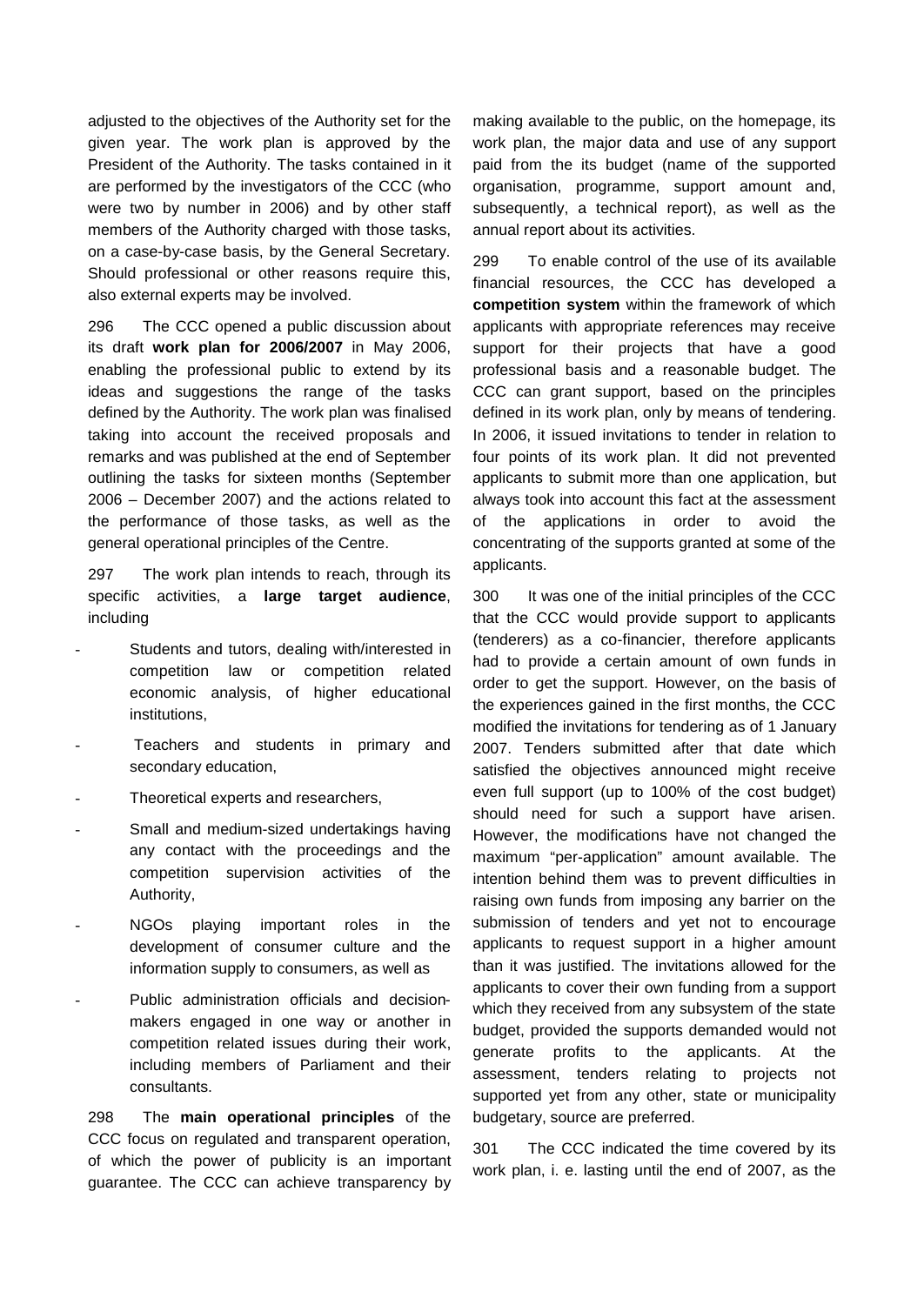implementation period for the tender projects. It did not exclude, however, that supports would also be granted to ongoing programmes, or to programmes which would only be finished after the end date of the implementation period or the implementation of which would take several years.

302 The CCC enters into a support contract with the winners of the tendering based on the decision of an evaluation committee. This contract defines in detail the terms and conditions of the use of support, the time schedule of implementation and financing, as well as the controlling and settlement procedures. The non-repayable support is disbursed in the form of post-financing but, if it is requested, it can also be made available in instalments, following the approval of the technical and financial report.

303 In 2006 about 30 tenders were submitted to the CCC. Only one of them was assessed until the end of that year. Hence, only one support-decision was made within the period under review.

304 The activity of the CCC is described below in a breakdown, which is in compliance with the listing of the tasks contained in the work plan. It should be realised, however, that in 2006 the main tasks related to the laying of the foundations (i. e. the preparation of the work plan, the creation of the tendering system and the announcement of the tendering). Most of the results of those efforts were achieved, however, later than the end of the year under review and, as a consequence of this fact, they will only be described in the CCC's 2007 activity report.

# **4.3 RESULTS ACHIEVED BY THE COMPETITION CULTURE DEVELOPING AND DISSEMINATING ACTIVITY IN 2006 OF THE COMPETITION CULTURE CENTRE**

### **4.3.1 Translation into Hungarian and publication of a foreign specialist book**

305 It is one of the main objectives of the CCC to make some of the internationally well-known specialist books dealing with competition law, competition policy or market theory also in Hungarian available to groups of readers targeted by the CCC. As the criterion No 1 the CCC expected the professional books selected as candidates to be published in Hungarian language to give a

comprehensive overview, from both legal and economic aspects, of timely issues of competition law and policy and to cover all the important cases, which laid the foundations of the international law enforcement practice. As a further criterion, the publication considered useful to the target groups, which the CCC intended to reach was required to be both internationally recognized and internationally read by similar groups of users.

306 The CCC's first choice in 2006 was **Massimo Motta's "Competition Policy – Theory and Practice".** The Hungarian version is likely to be published in the summer of 2007. The CCC got a licence, for the translation of the timely edition of the book and the publication and distribution of its Hungarian version, covering seven years and 500 copies sold (to be extended by mutual agreement of the parties) from the rightholder, the Cambridge University Press.

307 The CCC intends to forward the Hungarian edition to libraries and to judges, university teachers and other persons dealing with competition law in their practice. The CCC envisages making a book of this kind translated each year in the future.

### **4.3.2 Compilation of educational publications**

308 The GVH publishes well understandable, illustrative materials prepared by its staff members. These materials disseminate knowledge to a wide range of readers about competition and competition related fundamental notions in general, furthermore, about the application of competition law in certain industries and on certain markets in particular. They are regularly published, depending on their volume in form of booklets or short leaflets; their content can also be found on the homepage.

309 First, the consolidated text of the **Competition Act**, as it was in force, came out not only in Hungarian but also in English. A column of catchwords on the left side of each page facilitates rapid looking over of and search in the text. The publication of the Russian version of the Act is in preparation.

310 Subsequently, an informative publication about the **organisation of the GVH** (legal status, responsibilities, organisational structure, division of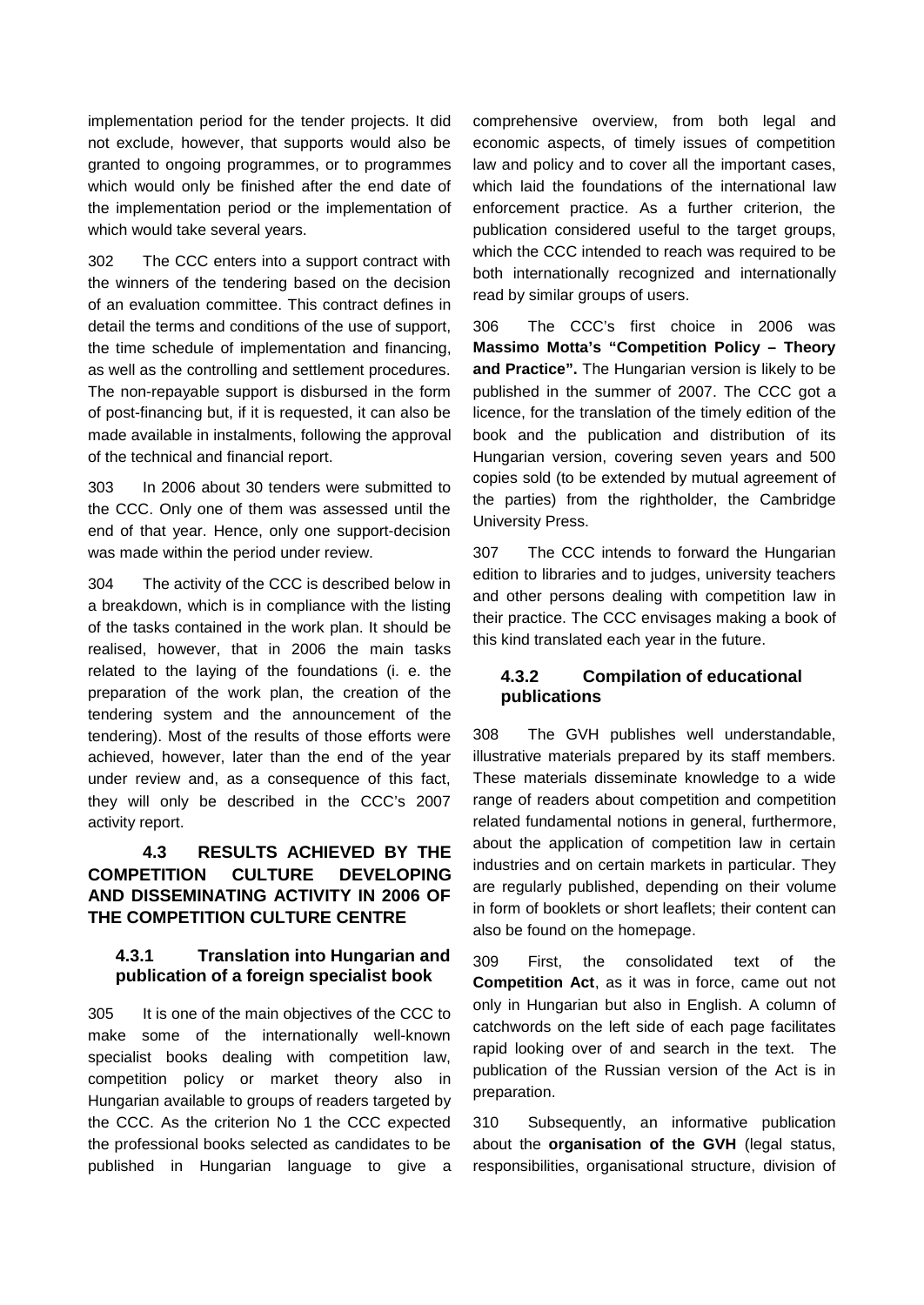work between the particular units) **and its activity**, mainly about the background of the Authority's operation and law enforcement tasks (substantive and procedural rules in its competence, ways and conditions of making complaints and informal complaints) came out.

311 As a part of its fight against cartels, which is one of the most important activities of the GVH, the CCC updated the Authority's informative publication about **bid rigging in public procurement procedures and its suspicious signs**. The booklet may assist mainly public administration officials whose work includes procurement, in recognising, from certain, most common and typical, signs concertation between bidders and notifying it to the GVH facilitating in this way the disclosure of cartels which restrict competition.

312 The subject of another booklet titled **"Investigatory powers which the Hungarian Competition Authority may use in connection with its inspections carried out during its competition supervision proceedings or during proceedings of the European Commission conducted against alleged infringements of Article 81 or 82 of the EC Treaty"** is in connection with that of the latter one. This publication describes the investigatory powers which the investigators of the GVH may use during their "dawn raids" as the rights granted to and the obligations imposed on, in connection with an on-spot inspection without a preliminary notice, the competition authority and the undertakings against which a proceeding has been initiated, are very often not satisfactorily known to the undertakings and even to their legal representatives.

313 In addition to the materials which were published, the CCC began still in 2006 to prepare the edition of further leaflets about case-types (misleading of consumers, abuse of a dominant position, restrictive agreements, merger control), the possibilities and legal bases of private enforcement and other issues relating to which the GVH found it important and necessary to publicize its opinion (as experiences drawn from consumer fraud cases the subject of which were residential lending, consumer groups, life annuity programmes, food products, products having curative effects, medicines or novelties of the telecommunications market). Further

leaflets of this kind will deal with Community competition rules e.g. by summarising the legal practice in connection with the application of the "effect on trade between Member States" concept or by providing information about recent developments in Community law enforcement. These publications are likely to come out in 2007.

#### **4.3.3 Organisation of professional events and providing, based on tendering, supports to the organisation of such events by other entities and to the participation in such events organised by other entities**

314 The CCC itself organises professional events as fora for discussion about timely issues of competition law or competition policy and it promotes the realization of events, presentations, conferences, professional fora, seminars, training programmes, etc. organised by other entities, both professionally (by ensuring the participation of its staff members as lecturers) and financially (through tendering). Moreover, tender procedure CCC/3/2006 offered possibility for researchers dealing with issues of competition law, competition policy and market theory to participate, as lecturers or hearers, in professional events organised in Hungary or abroad by the GVH (CCC) or other institutions or to carry out study tours in connection with the said research fields.

315 In response to this invitation to tender, one tender was submitted in 2006, the assessment of which would be finished in 2007.

#### **4.3.4 Invitations to tender to support competition law, competition policy and market theory related research work**

316 By supporting the research work of this kind, the CCC intends to make a contribution to the **widening and improvement of theoretical and empirical knowledge in Hungary about competition law, competition policy and market theory**; the CCC does not wish to finance in this way research work or expert activities which are in direct connection with the law enforcement activity of the GVH (including e. g. ongoing competition supervision proceedings or proceedings in preparation or other GVH procedures such as inquiries into sectors).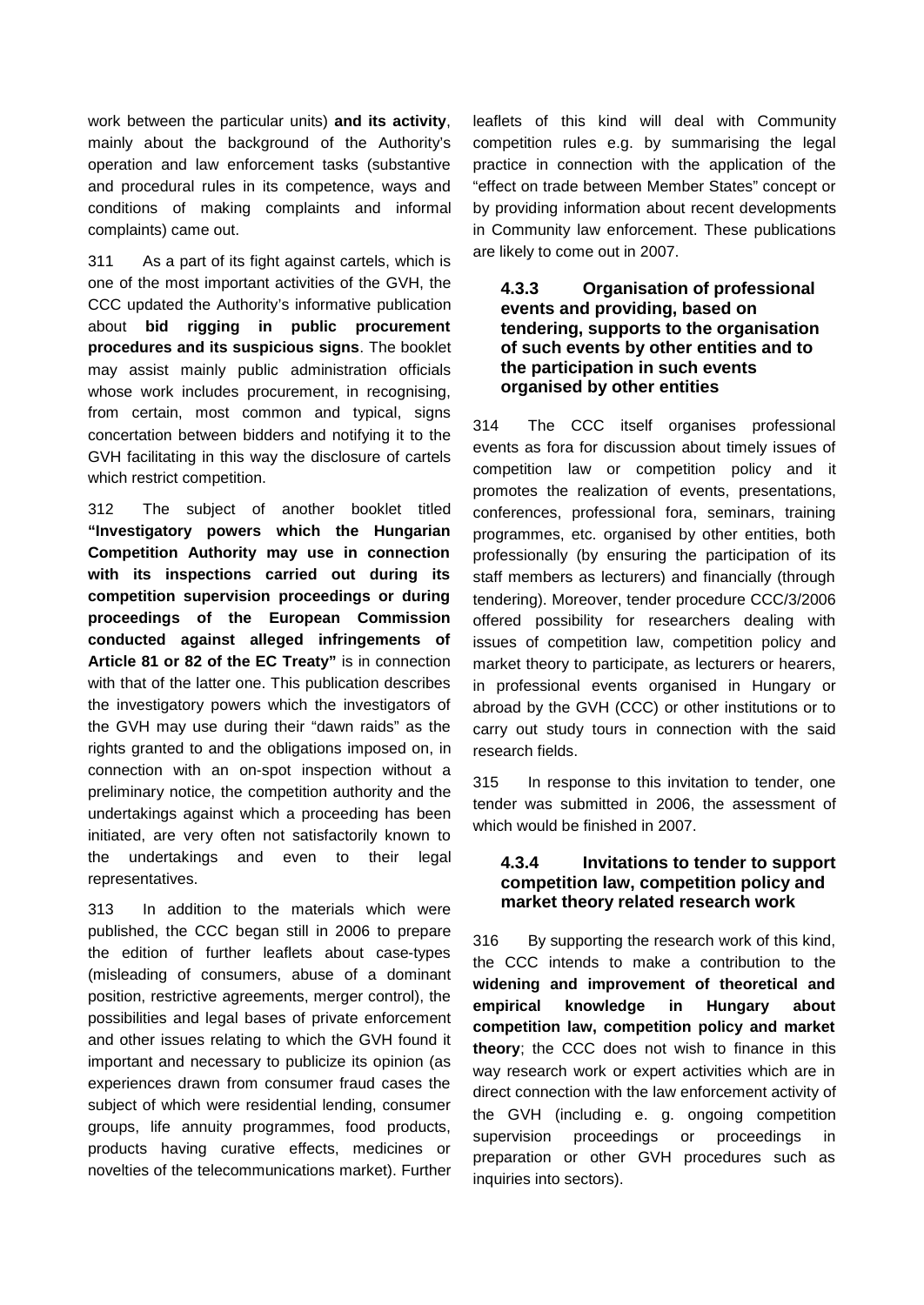317 For the years 2006 and 2007, i. e. the period covered by the work plan, the CCC invited tenders (tender procedure CCC/4/2006) concerning both the economic and legal aspects of the following subjects:

- Price differentials between markets of Hungary and other EU Member States;
- Switch-over costs and service provider change;
- Competition and competitiveness in Hungary;
- Law enforcement questions arising in connection with the implementation of the UPC-Directive;
- The possibility to sue for damages in cases in which the GVH established an infringement of the law;
- Excessive prices  $-$  treatment by and methodological approach of the European competition authorities;
- Verbal and statistical methods of market definition in the practice of foreign competition authorities;
- Principles of economics in the fining practice of foreign competition authorities;
- The competition law and the collective management of rights;
- European competition authorities and courts assessing public procurement cartels;
- Pharmacy liberalisation and the retail market of medicines – analysis and comparison with other European countries' experiences;
- Competition in Hungary on current account market and on the market of current account connected services, with a special regard to entry barriers and switch-over costs;
- Transparency-actions of Member States' competition authorities against unfair (general and individual) contractual terms and conditions.

318 In response to this invitation to tender, five tenders were submitted in 2006, the assessment of which would be finished in 2007.

### **4.3.5 Open tender procedure for other supports**

319 In the framework of the open tender procedure CCC/5/2006, tenders relating to **any other research project about competition law or competition policy or market theory** which the applicant thought was useful for the development of competition culture, could be submitted. Applicants were required to give a detailed description of the envisaged research and the ways in which the results of the research work were expected to contribute to the development of home competition culture.

320 This invitation to tender allows the CCC to grant support to scientific and educational projects (in particular to projects relating to scientific research and to programmes and publications of the primary, secondary and university education) of other organisations involved in the development of competition culture, which could not be supported in any other form within the tendering system of the CCC.

321 These supports are in the same way not intended by the CCC to finance research work or expert activities, which are in direct connection with the law enforcement activity of the GVH (including e. g. ongoing competition supervision proceedings or proceedings in preparation or other GVH procedures such as inquiries into sectors).

322 In response to this invitation to tender, 10 tenders were submitted in 2006. One of them was assessed in that year while the assessment of the others would only be finished in 2007. Based on the tender assessed, the CCC provided, in autumn of 2006, a HUF 500 thousand (about EUR 2000) support to the Faculty of Law and Political Sciences of Pázmány Péter Catholic University for the publication of new lecture notes about competition law.

#### **4.3.6 Appearance in the mass media**

323 As experience shows there is frequent need to give a to some extent detailed analysis (or one understandable not only for professional audience) or presentation of, or even hold a **discussion about the motivations of the GVH** against the background of which the Authority adopts its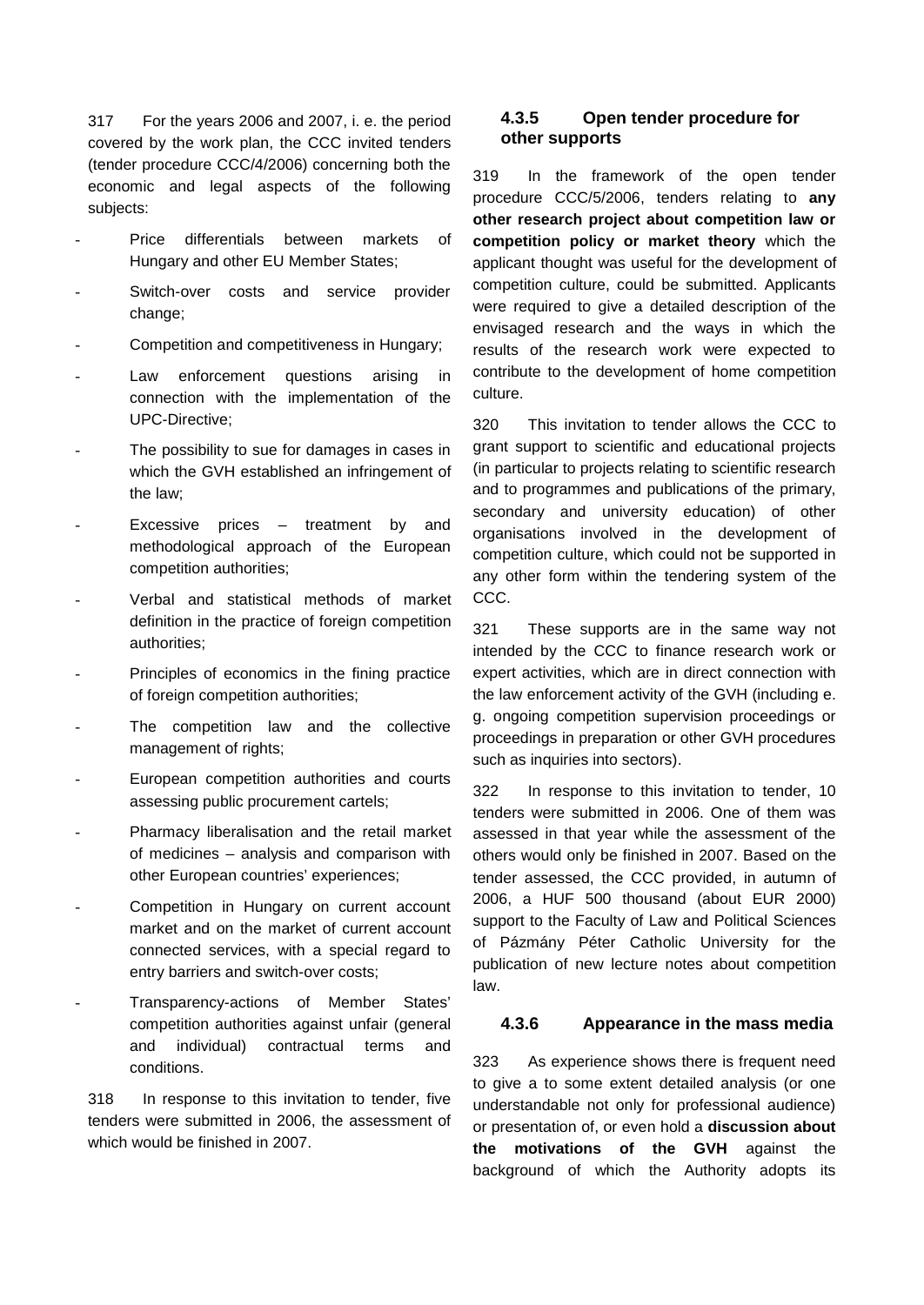decisions, makes statements in the framework of its sectoral inquiries or gives its opinion on pieces of draft legislation. In order to satisfy this need, the GVH/CCC strengthened the informative activity, which it performed via the press and an inherent part of which was the **training of, and the supply of targeted information to, press contributors, including in particular specialised journalists**.

#### **4.3.7 Announcement of a tender procedure to support the consumer protection related work of civil organisations; cooperation with other organisations involved in the dissemination and development of competition culture**

324 It was one of the aims and objectives set by the work plan of the CCC to provide supports to civil organisations, which promoted, through their respective professional activities, the **development of both competition culture and consumer culture** in Hungary including the increase in the public awareness of consumer protection and competition rules, the representation and enforcement of the interests of consumers and efficiencies in the implementation of competition policy and consumer protection policy.

325 In tender procedure CCC/7/2006 the range of possible applicants covered social organisations performing nationwide activities in consumer protection and training/education, which had been active, at the date when they submitted their respective tenders, for at least two years. Moreover, the CCC underlined and consequently enforced, in the course of the assessment of the tenders, the principle according to which tender projects were required to be in connection with competition law and policy (i. e. with competition law related consumer protection), too, to be eligible to get support. Though consumers protecting civil organisations targeted by this tendering were engaged mainly in "classical" consumer protection, they had nevertheless to face this limitation that originated from statutory constraints burdening the CCC.

326 In response to this invitation to tender, 10 tenders were submitted in 2006, the assessment of which would be finished in 2007.

### **4.3.8 Development of the competition law, competition policy and market theory related book stock of libraries**

327 By contacting Hungarian **higher educational institutions** providing education/training in competition law, competition policy and market theory (15 universities and colleges) and supporting their purchases of academic and professional books and periodicals in Hungarian and foreign languages, the CCC has made a valuable contribution to the extension of their specialist libraries. They could make their choice, up to a framework amount of HUF 1 million each, from a list of the relevant publications compiled and sent to them by the CCC. Each contacted library used the opportunity offered by the CCC and highly appreciated the support.

### **4.3.9 Elaboration of the Competition Day concept and organisation of the first related programme; establishment of a Competition Culture Award and having a connected work of art made**

328 The CCC has established a **Competition Culture Award** to recognise the activities of experts working outside the Competition Authority but making outstanding contributions to the development of competition culture. This award was presented for the first time on 1 December 2006 by GVH President Zoltán Nagy to **Éva Voszka**, doctor of the Hungarian Academy of Science and scientific co-worker of Financial Research Corporation (Pénzügykutató) in a ceremonial framework. The papers and other works Ms Voszka has published until now about competition related issues reflect excellent professional qualities and also satisfy the requirements of dissemination of competition culture.

### **4.3.10 The provision of information about competition law and market theory to members concerned of Parliament and their consultants, to experts and officials of the Government and to municipalities**

329 In this field, the CCC focused on the information supply to officials in public administration in 2006.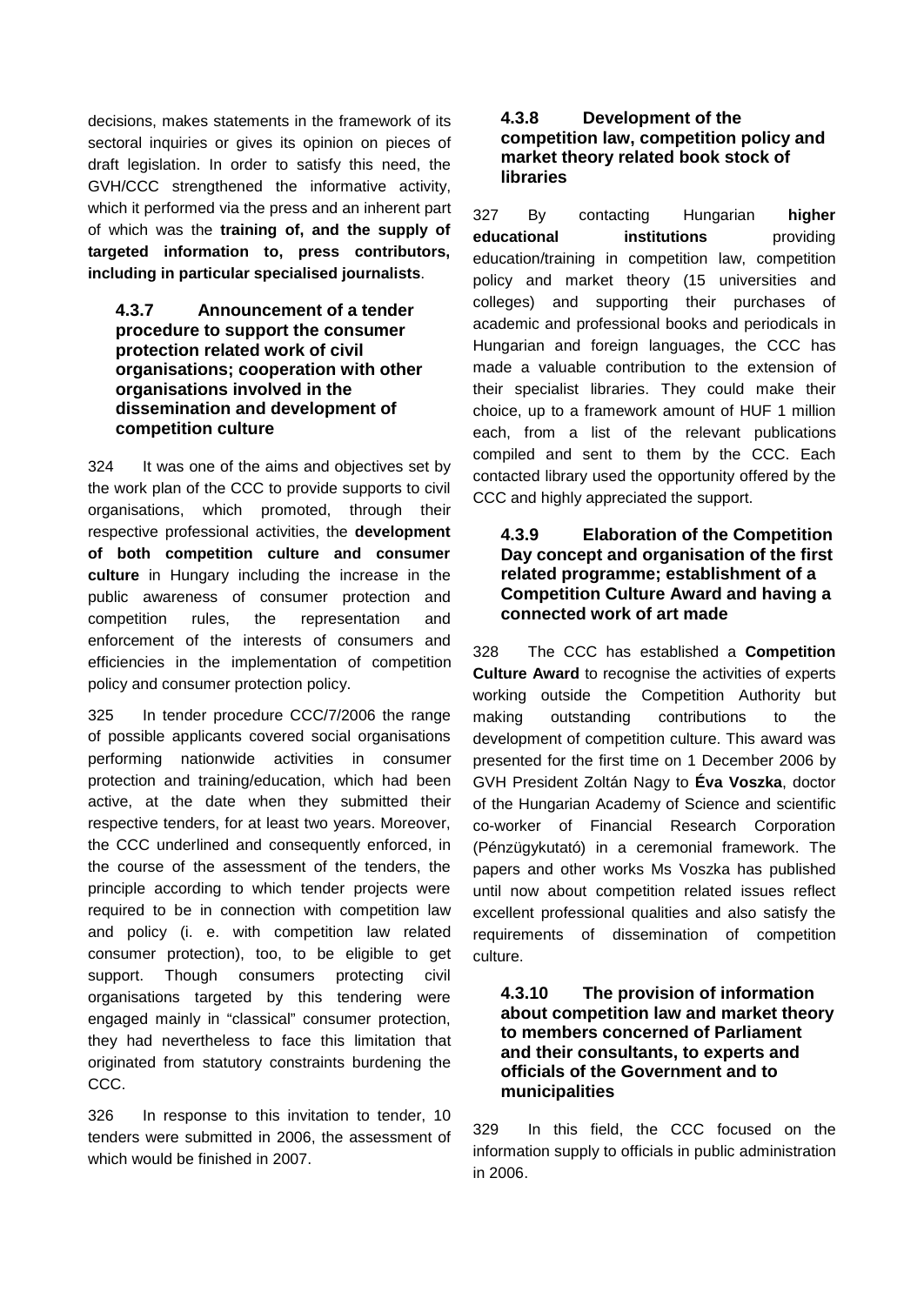330 As a part of its related activity, it provided supports to the **participation in professional events abroad** (which concerned the relationships between the given sector/industry and the competition policy) of one staff member of the Ministry of Health and the Hungarian Energy Office each. The said supports covered 70% of the related costs.

### **4.3.11 Creation of the infrastructure of the CCC**

331 The easiest way to the giving of access to the CCC is through the creation of a well usable, updated and informative **homepage**. Though the CCC has its own homepage, this homepage is connected to that of the GVH. Hence, the revision and improvement of the GVH-homepage is a precondition for the creation of the said CCChomepage. The revision began in autumn of 2006 and will be finished in 2007.

332 The **development of the professional library** of the GVH also has a bearing on the creation of the CCC's infrastructure. The library is namely operated within the framework of the CCC and it holds, apart from technical literature about competition law and policy, also other specialist books about law and economics and, furthermore, publications both in paper and electronic versions of international institutions active in these special fields.

### **4.3.12 Publication of the quarterly Mirror of Competition (Versenytükör)**

333 The CCC does not only issue one-time publications, it also launched a competition lawcompetition policy quarterly titled Mirror of Competition (Versenytükör). The majority of the authors of the quarterly are staff members of the GVH, but the periodical applies a broader approach to competition policy and therefore, apart from issues of the activities of the GVH and the courts in relation to law enforcement, it also introduces adjacent subjects influencing the functioning of competition, based on studies prepared by experts of the given subject. The Mirror of Competition always reports on the major decisions made by the Competition Council and the courts in the last quarter, the competition advocacy activities of the

Authority and the latest developments in Community competition law; each number of the periodical contains also news and reports relating to the GVH. Naturally, the periodical also covers the latest events of the CCC and the OECD-Hungary Regional Centre for Competition in Budapest.

334 To give an insight into the nature of the "guest-papers" which were published in the Mirror in 2006, only the lessons drawn from Microsoft by an official of the European Commission's DG Competition, various aspects of the "legal privilege" as they were displayed against the background given by a German case, the human rights' relations of the procedure of the competition authority as an assistant lecturer of the University of Szeged saw them and the prospects of private enforcement from the point of view of a judge working at the Municipal Court of Budapest should be mentioned here.

335 The CCC forwards the Mirror as a free publication a. o. to undertakings, legal buros engaged in competition law, representatives of the professional press, professional associations, municipalities, public administrative authorities, judges, members of Parliament, educational institutions and libraries, but the articles will also be available on the CCC's website.

# **4.4 CONDITIONS OF THE OPERATION**

336 Authorised by Article 43/A of the Competition Act, the GVH may use for the development of competition culture 5% as a maximum of the total amount of the fines collected in the previous year.

337 In accordance with this provision, the financial resources available to the CCC amounted to HUF 316,1 million in 2006.

338 The amount actually used was only HUF 77,9 million. The law extent of exploitation can be attributed to the fact, that the year 2006 was, primarily, a year of preparatory activities, but it is also a proof of the CCC's effort to utilise carefully and reasonably the available financial resources.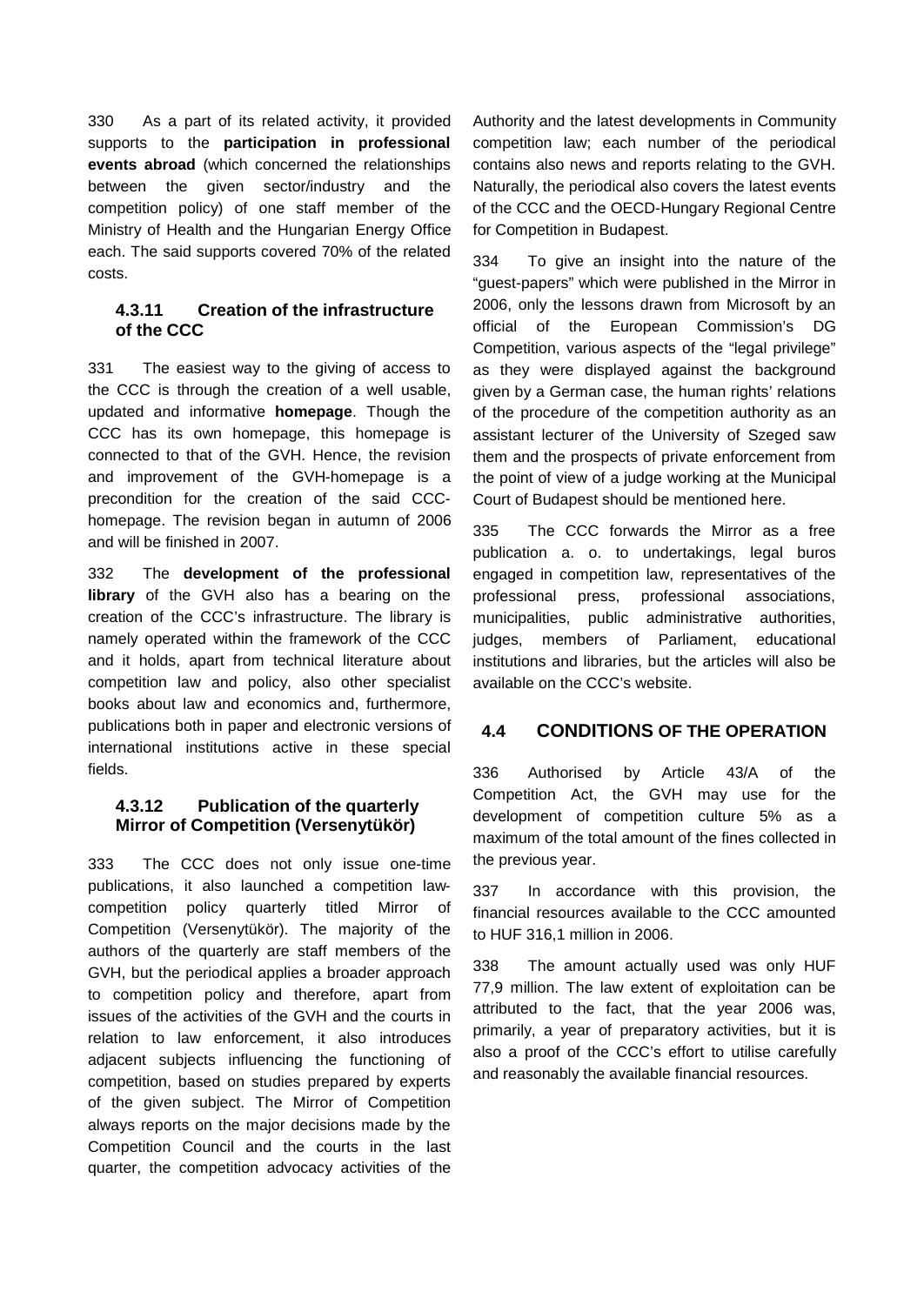# **4.5 OTHER COMPETITION CULTURE DEVELOPING ACTIVITIES OF THE GVH**

339 In 2006 several GVH experts taught competition law related subjects at universities and gave lectures to interested audience. In this framework more than 70 lectures were provided, the number of interviews given by GVH experts to the media was above 100 and the number of professional papers and articles published in newspapers and periodicals was close to 70.

340 In 2006, 9 students spent their traineeship at the GVH and several students requested the assistance of the GVH staff to complete their closing thesis at the university. The library of the GVH is also available for students and researchers. It was the seventh year in which the traditional competition between university students was invited – this time 4 students submitted their thesis which were published on the website of the GVH.

341 The GVH is a founding member of the Hungarian Competition Law Association, which is the Hungarian branch of the International League of Competition Law (LIDC). In the framework of the cooperation with this association in 2006, several events were organised, among others some discussing the reform of Article 82 of the Treaty, practical questions of private law enforcement and a draft policy paper of the GVH.

342 The website of the GVH is an essential means of informing the public about the activity of the Authority. In 2006 almost 230 thousand visits were recorded. The electronic version displayed on the website of the merger notification form helps to a great extent the client-friendly administration. In the autumn of 2006, the GVH began to reform its homepage. The Hungarian version of the website started its operation in January 2007.

343 The Enquiries of the GVH play an important role by providing information about the operation of the Authority and about its opinion concerning market competition. In 2006 the Enquiries were contacted more than 2300 times.

344 In 2006 dailies, economic periodicals and the electronic media mentioned the GVH about 1400, 300 and 50 times, respectively.

# **V. INSTITUTIONAL AND INTERNATIONAL RELATIONS**

# **5.1. INSTITUTIONAL RELATIONS**

345 The GVH had regular working relations with the relevant ministries, industrial supervisory authorities, organisations functioning with the involvement of market participants and other professional NGOs.

346 In the field of telecommunications the cooperation of the GVH with the National Communications Authority (NCA) continued focusing mainly on market analyses. The professional consultations between the NCA and the GVH conducted before the NCA issued its draft decision about the NCA's market review procedure concerning the market for voice call termination on individual mobile networks, have effectively contributed to the achieving of the goals declared in the Cooperation Agreement between the two authorities. This Cooperation Agreement puts the competition authority's experience into the NCA's practice, facilitates the uniform understanding of market processes and promotes effective competition on electronic communications markets. Apart from this, the experts of the GVH are regular attendees at the professional events and fora organised by the NCA and the latter also provides lecturers for some of the workshops organised by the OECD-Hungary Regional Centre for Competition in Budapest. There is a regular and fruitful contact also between the NCA and the Competition Council of the GVH.

347 The state organ responsible for digital transformation is the Prime Minister's Office, which published a strategic document on this topic for professional consultation. The GVH also commented on this document and it participates in the work of the renewed DTV Coordination Committee.

348 In June 2006 the GVH renewed its cooperation agreement concluded originally in 1998 with the Hungarian Energy Office, the market surveillance authority of the energy sector. The new agreement addressed the increased tasks stemming from the market opening process. In 2006 the cooperation focused on competition advocacy issues and an essential result of the work was the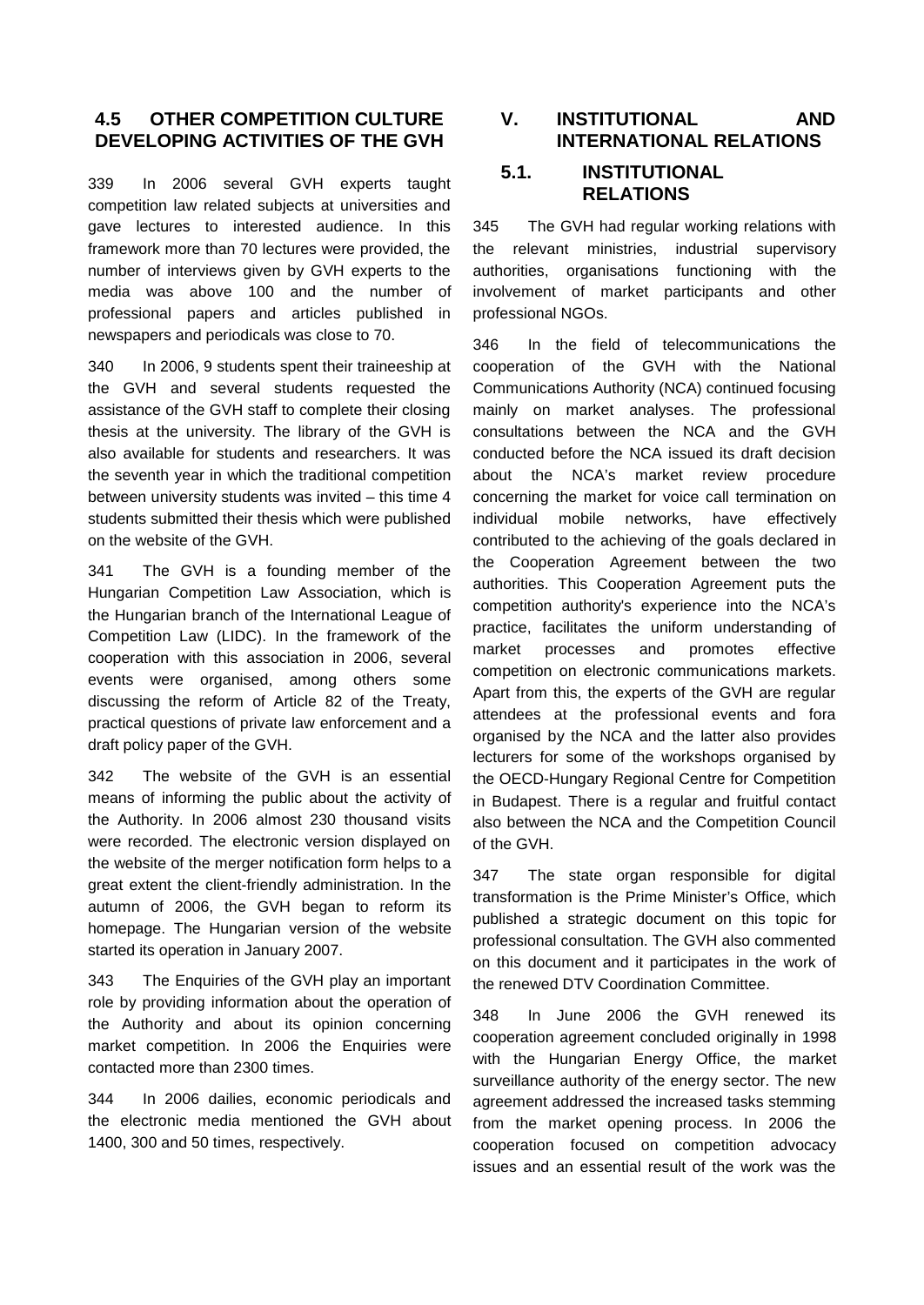setting up of a market analysing working group to study the situation on the markets of energy transmission networks. The working group will gradually prepare analyses by a systematic methodology.

349 In December 2006, the GVH signed a cooperation agreement with the newly established Hungarian Rail Office (HRO). The Act on Railway Transport entered into force on 1 January 2006. This Act made reference to the necessity of cooperation between the two authorities in several areas, so the two authorities fulfilled this provision of the Act on Railway Transport. In addition to cooperation in the field of law enforcement, the document extends the framework of the cooperation to competition advocacy and professional activities performed in both domestic and international fora.

350 A new cooperation agreement was elaborated also between the GVH and the Hungarian Financial Supervisory Authority (HFSA). The agreement was concluded in January 2007. Through the cooperation, the two authorities intend to contribute to the transparent operation of financial markets, to foster the development of these markets under fair competitive conditions and to decrease the risk consumer run when making their decisions, by facilitating the access to information necessary to the decision-making. As a result of this increased cooperation, the HFSA participates in the elaboration of a questionnaire initiated by the GVH. This questionnaire aims at analysing consumers' habits as far as a switchover between banks is concerned. Magyar Nemzeti Bank, the central bank of Hungary (MNB) also joined this project. Building on the experience of this survey, the MNB initiated the teaching of a subject in the secondary schools about general financial topics in order to increase the level of knowledge of the younger generation of these matters.

351 A further agreement was concluded between the GVH and the Ministry of Economy and Transport in March 2006. The main objectives of this agreement are to foster the effectiveness of the competition advocacy activity of the GVH among others in the field of liberalisation of the markets of electric energy and gas, the competition-related monitoring of the operation of transport markets and in consumer protection.

352 The agreement concluded in September 2006 between the GVH and the National Security Office aims at increasing the effectiveness of the cooperation between these two organisations.

353 The cooperation of the GVH with the General Inspectorate for Consumer Protection is essential. During 2006 there were several meetings both between high-level officials of the two institutions and on the expert level.

354 As regards the consumer protection related activity of the GVH during the year, there were several proceedings at the GVH in connection with drugs or curative products. From this point of view the cooperation of the GVH with the National Institute of Pharmacy and the National Institute of Food Safety and Nutrition proved to be important.

355 Taking into consideration the large number of consumer fraud cases, the GVH attaches great importance to its working relationship with the Advertising Standards Alliance.

356 The GVH played an active role in the law approximation process which aimed at adapting the EU directive on unfair business-to-consumer commercial practices. This work began in 2005 and continued also in 2006 both in the expert group led by the Ministry of Social Affairs and Labour and in the codification performed by a working group under the leadership of the Ministry of Economy and Transport.

357 The GVH continued to play an active role in the work of the Public Procurement Council.

358 In 2006 – similarly to the practice of previous years – the GVH received the agenda of the Hungarian Privatisation and State Holding Company every week. Based on the agenda the GVH may request that the privatisation agency send it the documents, which may result in changes in the competitive situation on certain markets, as a consequence of sales of state ownership. On the one hand, this allows the GVH to comment on these transactions; on the other hand, the GVH gains valuable information, which makes it possible for the Authority to develop its knowledge about these markets. Based on this information in 2006, among others, the GVH commented on the mid-term plan of the Magyar Villamos Művek Rt. (MVM – Hungarian Power Companies Ltd.). As our opinion, it was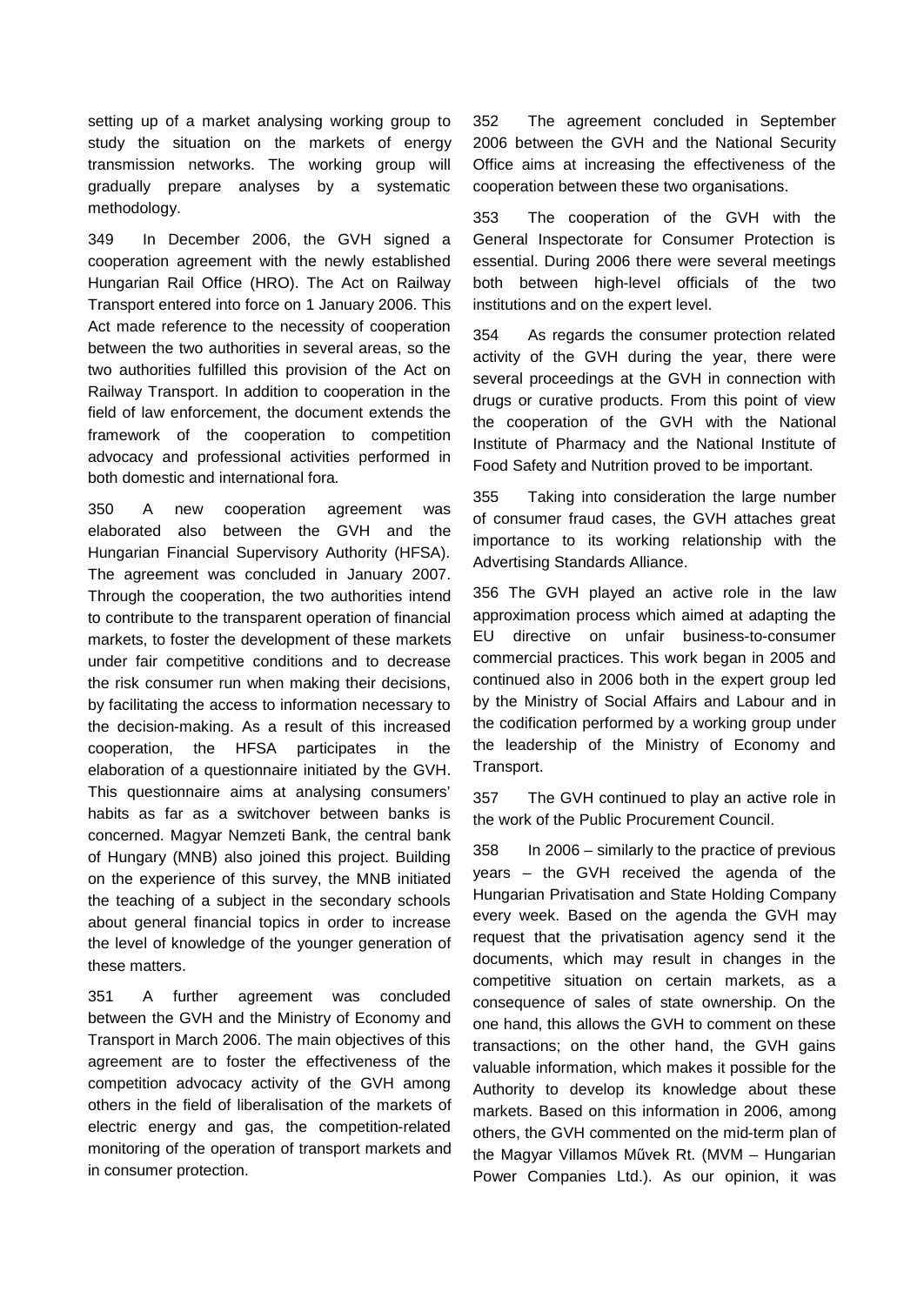stressed that the GVH considered it important to separate the system operator Magyar Villamos Rendszerirányító Rt. (MAVIR – Hungarian Electricity System Operator Ltd.) from the MVM.

359 In order to obtain the necessary information in the framework of its law enforcement and competition advocacy activity, the GVH kept professional contacts with numerous administrative bodies (ministries, municipalities, the Ombudsman) and professional organisations (e.g. Hungarian Gas Association, Hungarian Petroleum Association, Association of Hungarian Steel Industry, Hungarian Trademark Association, etc.).

# **5.2. International relations**

360 In 2006 the international relations of the GVH were determined by its cooperation with the competition authorities of the European Union and its Member States, with the OECD and with the International Competition Network and of course also by the bilateral relationships. In addition to these, the activity of the OECD-Hungary Regional Centre for Competition had great importance.

361 The cooperation of the GVH with the competition authorities of the European Union had two main directions. On the one hand, the GVH has to co-operate with all the other ECN members in cases dealt with by the Authority under the European competition rules. On the other hand, the GVH is active in the work of the horizontal working group of the ECN, which analyses theoretical issues, and also in the sectoral subgroups, which focus their activity on industry-specific questions.

362 The cooperation with the OECD Competition Committee and its working groups is traditionally an essential task for the GVH. During the year concerned, country submissions were prepared by the GVH relating to the topics of essential facilities, retail banking services and their competition-related aspects, techniques and evidentiary issues proving dominance/monopoly power and private enforcement of competition law. In the framework of its cooperation with the OECD, the GVH sent (and sends regularly) a secondee to the OECD on an annual rotation basis. The costs of the secondee are jointly covered by the OECD and the GVH.

363 During 2006, the GVG participated in the work of the ICN as well. In this context the Authority participated in a partnership and consultation project of pilot nature, which provided technical assistance to competition authorities having modest operational experience. This project was practically finished in the spring of 2006. As a continuation of the project the GVH participated in a work aiming at mapping the needs of ICN member authorities as far as technical assistance is concerned.

364 Another ICN related work was the process of the completion of the 'Anti-Cartel Enforcement Template'. This project was co-ordinated by the GVH. The template form was elaborated in 2005, while 2006 brought the completion of the form by around 50 ICN member authorities. More than 30 of these forms were uploaded to the ICN website as well.

365 In its bilateral relations the GVH focused mainly on the competition authorities of the South-East European countries. This is partly reflected by the activity of the OECD-Hungary Regional Centre for Competition, since this activity supports mainly the work of the competition authorities of this region. As regards the practical bilateral relations, the GVH concluded a bilateral cooperation agreement with the Ukrainian competition authority in January 2006 and based on this cooperation, in November of the year, Ukrainian experts visited the GVH for consultation. In the second half of the year, the French competition authority DGCCRF and the GVH prepared a joint offer to the competition published in the framework of a twinning project, the beneficiary of which would be the Anti-Monopoly Authority of Ukraine (AMCU). This offer won the competition, so in 2007-2008 the GVH will participate in the screening of the Ukrainian competition law, in the assessment of its compatibility with the European competition rules and in the provision of several workshops for the staff of the AMCU. 2006 saw several events in the framework of the cooperation agreement concluded between the Hungarian and the Romanian competition authorities in September 2005. These events served the preparation of the Romanian competition authority for EU membership.

366 A first contact between the GVH staff and Chinese competition law experts was made in June, when a Chinese delegation met staff members from